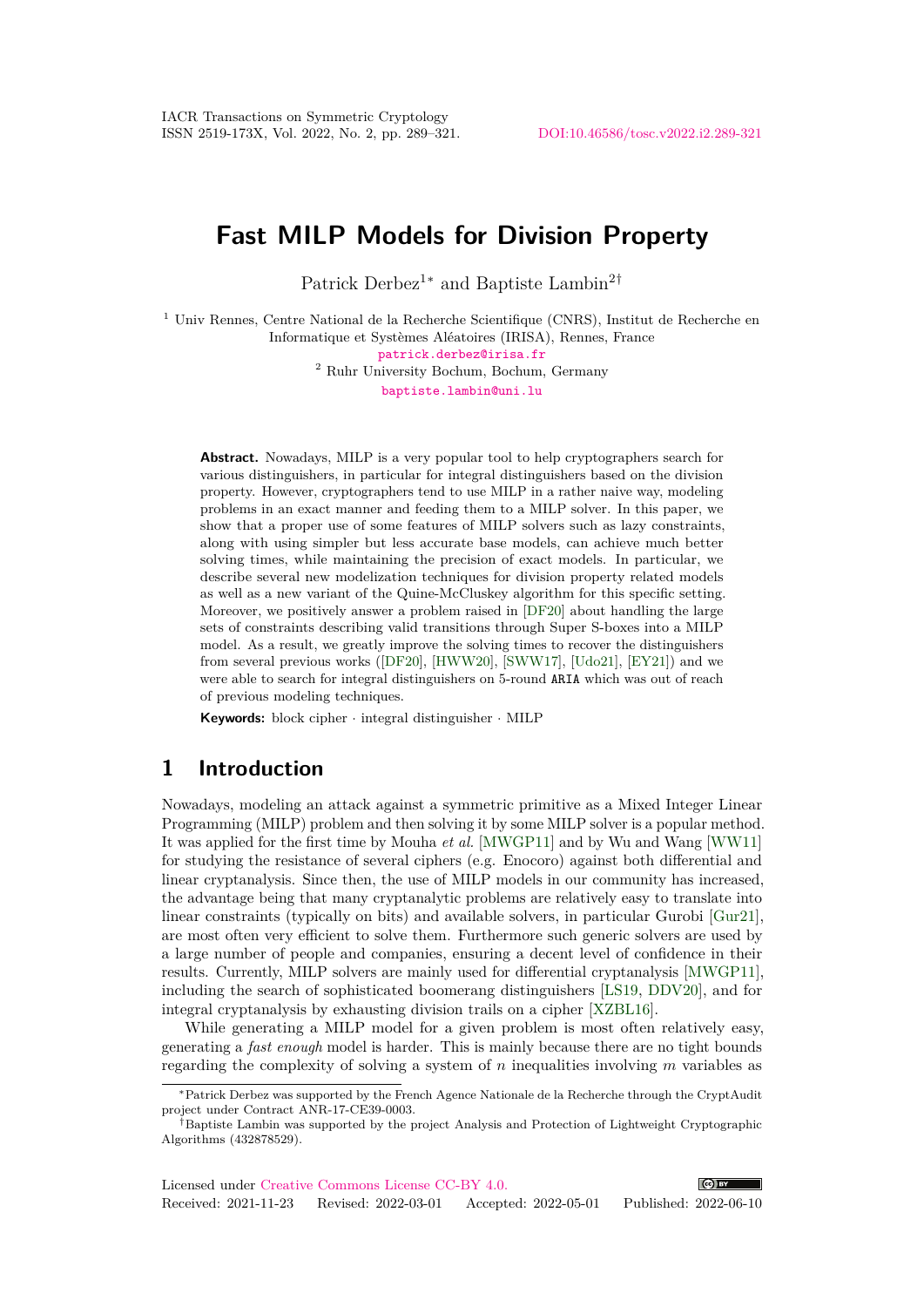it depends on too many parameters, including the heuristic used for the exploration of the underlying search tree. Still, it is commonly assumed that lowering the number of inequalities as well as the number of variables involved in the model does speed-up the solving process [\[ST17,](#page-23-2) [BC20\]](#page-21-3). As an example, in [\[AST](#page-20-0)<sup>+</sup>17] Abdelkhalek *et al.* used the Quine-McCluskey (QM) algorithm [\[Qui52,](#page-23-3) [Qui55,](#page-23-4) [McC56\]](#page-23-5) to derive a minimum set of linear inequalities on boolean variables to represent the DDT of an 8-bit S-box. Doing so they were able to prove that no differential characteristic against 13-round Skinny-128 has probability greater than  $2^{-128}$  while it would have been impossible to get this result in a reasonable time with a naive modelization. However, Sasaki and Todo showed that the most compact modelization is not always the fastest one to solve [\[ST17\]](#page-23-2).

### **1.1 Division Property**

In this paper we focus on modelization techniques for division property. For this cryptanalysis technique, the goal is to answer the question of the existence of a division trail through the cipher for particular inputs and outputs as the absence of trails implies the existence of an integral distinguisher. Typically the cipher is decomposed into several simple functions for which we know the valid transitions and a trail is said to be valid if and only if all the internal transitions are valid. The main issue with this technique is that the presence of a trail does not ensure the non-existence of integral distinguishers. Indeed, the validity of a trail does depend on the internal decomposition of the cipher, and a valid trail for one decomposition might be invalid for another one. In this case we say that the trail is a *false positive*. This is because the core of division property is to track the monomials through an iterated function and, to simplify, does not properly handle the XOR operation. For instance, let *p* and *q* be two polynomials and a binary variable *x* such that  $p = xp_1 \oplus p_2$  and  $q = xq_1 \oplus q_2$ . Then both p and q depend on x but it is unclear for  $p \oplus q$ . To keep the process simple, in the 2-subset division property we do assume that  $p \oplus q$  also depends on x but this obviously might be incorrect. Thus over the years, researchers tried to provide more accurate modelization techniques to avoid as much as possible false-positive trails. In [\[XZBL16\]](#page-24-2), Xiang *et al.* showed how to use the convex hull to provide an exact representation of valid transitions through an S-box (the method takes a practical time up to a 6-bit S-box). Later in [\[ZR19\]](#page-24-3), Zhang and Rijmen gave an exact modelization for any linear layer which is practical for binary matrices on a field extension. Then Hu *et al.* showed in [\[HWW20\]](#page-22-0) that quadratic constraints could be used to modelize the propagation through any linear layer and thus switched to SAT/SMT solvers that seem better-suited for this kind of constraints. Derbez and Fouque described in [\[DF20\]](#page-21-0) a new algorithm to compute the propagation table of any 16-bit Super S-box and in [\[Udo21\]](#page-24-0) Udovenko described such big tables with hundreds of thousands logical constraints that he successfully solved with a SAT-solver.

We observe that last works related to 2-subset division property all abandon MILP solvers for either ad-hoc algorithms or SAT/SMT solvers. In this paper we show that MILP solvers, and more precisely Gurobi, are still very competitive and that they can actually solve faster all the problems from those previous works. Our main idea is that it is unnecessary to deal with large and complicated models since most of the constraints are not required to conclude on the existence of a division trail.

#### <span id="page-1-0"></span>**1.2 Exact Modelization vs. Lossy Modelization**

Modelizing propagation rules through a cipher may require a large number of inequalities but not all of them are required to conclude on the existence of a division trail from a specific value *u* to a specific *v*. For instance it was shown in [\[XZBL16\]](#page-24-2) that one may allow only *minimal* valid transitions through the different layers composing the cipher without affecting the result of the model. More generally, we can add constraints to the model or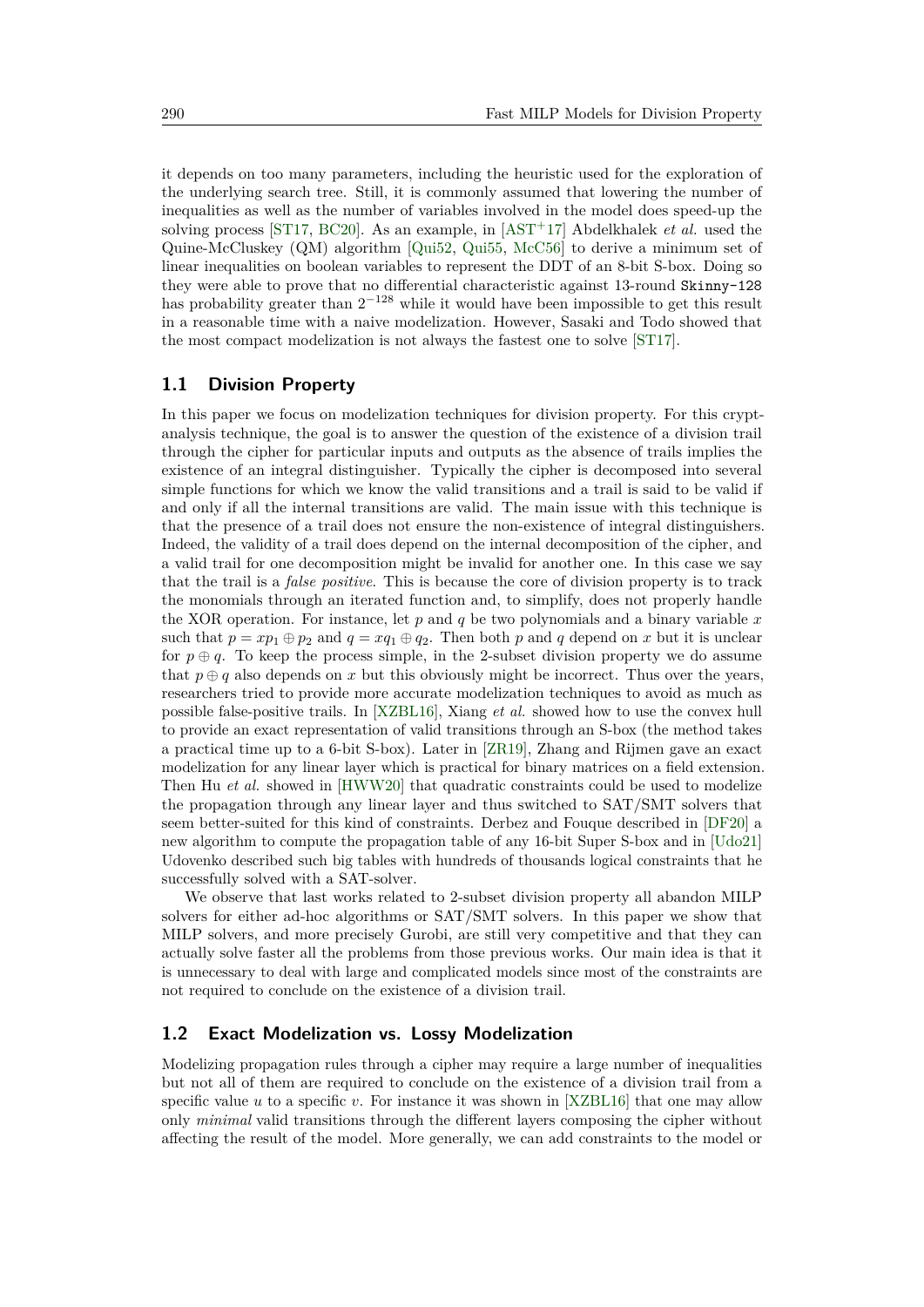remove some of them as long as it does not remove all valid division trails nor add any new one.

Thus in this work we propose to go further with the concept of *lossy modelization* to modelize possible transitions  $u \stackrel{f}{\to} v$  through a function f. The main idea is to relax some of the constraints to simplify the model. This means that we do not remove any valid propagation but may allow invalid ones. So far this technique was only and unwillingly used for functions too complex to be modelized in an exact manner, typically using a Copy-Xor-And decomposition. But as shown by ElSheikh and Youssef, lossy modelizations may sometimes lead to faster models than exact modelizations [\[EY21\]](#page-21-1). Indeed, if the resulting model does not have any solution for a given input/output pair, we are still sure that there would not be any solution for the corresponding exact model, and so all distinguishers found using lossy modelizations are valid. On the other hand, a solution to the model might be a false-positive resulting from the lossy modelization. Thus, for each function for which we have access to a more accurate modelization than the one used in the model, we do need to check whether the corresponding constraints hold or not for the actual solution in order to conserve the same level of precision. To handle this, the most efficient way is to exploit specific functionalities of the Gurobi solver named *callbacks* and *lazy constraints*. A callback is a user-designed function that is called by the solver whenever some predetermined events happen during the solving process (e.g. a new solution is found), without fully interrupting it. This is very useful as it allows the user to have more control over the solving process. During a callback it is possible to add extra constraints to the model, called *lazy constraints*, mainly because of the way they are processed by the solver.[1](#page-2-0)

#### **1.3 Our Contribution**

In this paper we thus propose several new modelization techniques to search for division trails on block ciphers, focusing on 2-subset (conventional) division property. In particular we provide the following results:

- 1. We describe a new algorithm which greatly improves the computation time for the Quine-McCluskey algorithm in the specific case of division property. We also propose a greedy approach to compact inequalities output by the Quine-McCluskey algorithm when inserted into a MILP model. Our approach is very fast and, as an example, was able to compute the Quine-McCluskey inequalities for a Super S-box involved in LED and to reduce the number of inequalities from 388134 to 108668 in few seconds.
- 2. We provide several new (lossy) modelization techniques including a new modelization of S-boxes based on piecewise linear constraints (PWLC).
- 3. We also show that the  $Z\mathcal{R}$ -technique [\[ZR19\]](#page-24-3) for linear layers can be computed locally on the fly to discard false-positive trails. In particular, this helps modeling linear layers in an exact manner through callbacks and leads to models which are much faster to be solved than with the simple technique of ElSheikh and Youssef.
- 4. Finally, we were able to retrieve with MILP models all the previous results which required SAT/SMT solvers [\[HWW20,](#page-22-0) [Udo21\]](#page-24-0) or ad-hoc algorithms [\[DF20\]](#page-21-0). Furthermore, our models are consistently solved faster than with previous approaches. We also solved the open problem of modeling Super S-boxes in MILP, as they would require a very large amount of constraints. Contrary to Udovenko who solved it as a SAT problem with millions of constraints, we show that by the use of lazy constraints, this is easily handled by MILP. Surprisingly, our results suggest that

<span id="page-2-0"></span><sup>1</sup>Lazy constraints are slightly different than regular constraints, we refer the reader to the Gurobi documentation for more details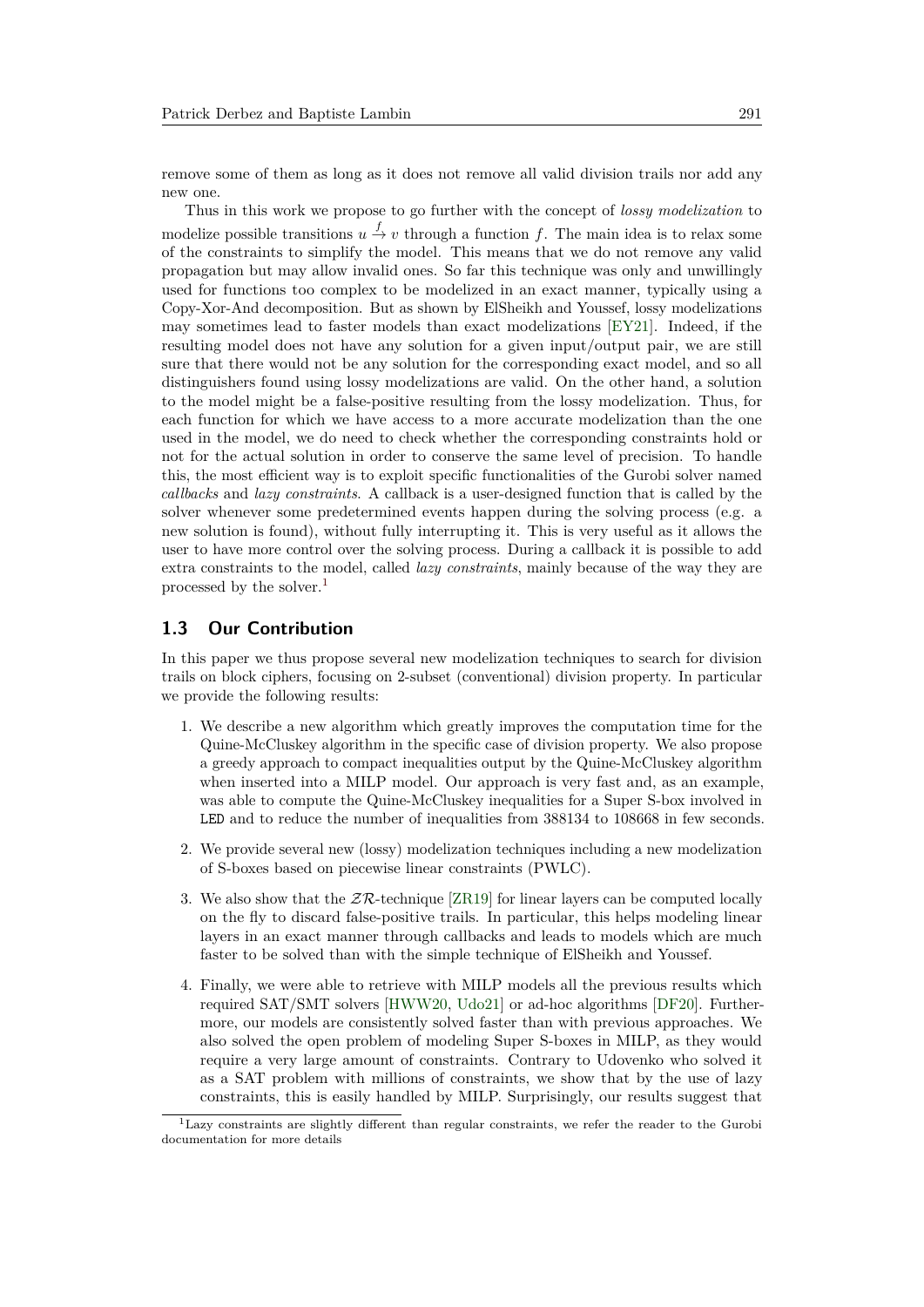handling division property through Super S-boxes is not as promising as expected in [\[DF20\]](#page-21-0) and seems to be only interesting to generate the input/output pairs to try for.

Some of the lossy modelizations we propose are quite close to the original word-based division property [\[Tod15\]](#page-24-4), which are then refined and made more precise using lazy constraints, leading to bit-based division property [\[TM16\]](#page-24-5). Thus, one can see similarities with the typical approach used to search for differential characteristics (e.g. [\[GLMS20\]](#page-21-4)) since the search is performed in two steps : a first model to search for best truncated differentials characteristics and a second model to find the best instantiations of them. However in our case everything is handled by the same model thanks to Gurobi's callback functionality, thus not having to solve 2 different models in a row.

In Table [1,](#page-3-0) we give an overview of the best times achieved to search for integral distinguishers over various block ciphers. We make the distinction between *conventional distinguishers* (Conv. Dist.) which are the usual distinguishers, looking for balanced bits resulting from a set of plaintexts with constant bits, and *extended distinguishers* (Ext. Dist.), which are the distinguishers searched in [\[LDF20,](#page-22-3) [DF20\]](#page-21-0), where one is looking for balanced *linear combinations* of bits coming from a set of plaintexts with constant *linear combinations* of bits. Note that currently the linear combinations are computationally limited to the size of an S-box or Super S-box (depending on the cases), which is given in the "Word Size" column of Table [1](#page-3-0) for extended distinguishers. More details are given in Section [5](#page-15-0) as well as in the Appendix.

<span id="page-3-0"></span>**Table 1:** Comparison of our solving times with previous works.

<sup>∗</sup> Time required to find the relevant trails, see Section [B.5](#page-29-0) for more details.

† Our implementation using [\[EY21\]](#page-21-1) simple lazy constraints.

| Cipher        | Rounds | Type of Result            | Word Size | Our Time         | Previous Time                      |
|---------------|--------|---------------------------|-----------|------------------|------------------------------------|
| AES           | 4      | Conv. Dist.               |           | 0.4s             |                                    |
|               | 5      | No Ext. Dist.             | 8-bit     | $13\text{min}$   | $31\text{min}$ [EY21] <sup>†</sup> |
| ARIA          | 4      | Conv. Dist.               |           | 0.8s             |                                    |
|               | 5      | No Ext. Dist.             | 8-bit     | 5 <sub>h</sub>   | $\geq 24h$ [EY21] <sup>†</sup>     |
| <b>CRAFT</b>  | 13     | Conv. Dist.               |           | 3.6s             |                                    |
|               | 14     | No Ext. Dist.             | $16$ -bit | 11min            |                                    |
| HIGHT         | 20     | Ext. Dist.                | $16$ -bit | $12\text{min}$   | 13 days $[DF20]$                   |
|               | 21     | No Ext. Dist.             | $16$ -bit | $14\text{min}$   |                                    |
| LED           | 8      | No Ext. Dist.             | $16$ -bit | $3h^*$           | $16h$ [Udo21]                      |
| Skinny64      | 11     | Ext. Dist.                | $16$ -bit | 9 <sub>min</sub> | $22\text{min}$ [DF $20$ ]          |
|               | 12     | No Ext. Dist.             | $16$ -bit | 80s              | $4min$ [DF20]                      |
| Camellia      | 7      | Conv. Dist.               |           | 30s              | 99min [HWW20]                      |
| Camellia      | 8      | No Conv. Dist. $\ddagger$ |           | 18 <sub>h</sub>  |                                    |
| <b>CLEFIA</b> | 10     | Conv. Dist.               |           | 23min            | 82min [HWW20]                      |
| <b>CLEFIA</b> | 11     | No Conv. Dist. $‡$        |           | 4h               |                                    |
| LEA           | 8      | Conv. Dist.               |           | 20s              | 30min [SWW17]                      |

‡ With exact modeling for the linear layer, and all possible starting round for Camellia.

Regarding ARIA, the previously best known integral distinguisher was given over 4 rounds with 24 balanced bits. We show that we can improve this to 128 balanced bits, and thanks to our new modeling strategies, we can also efficiently search for extended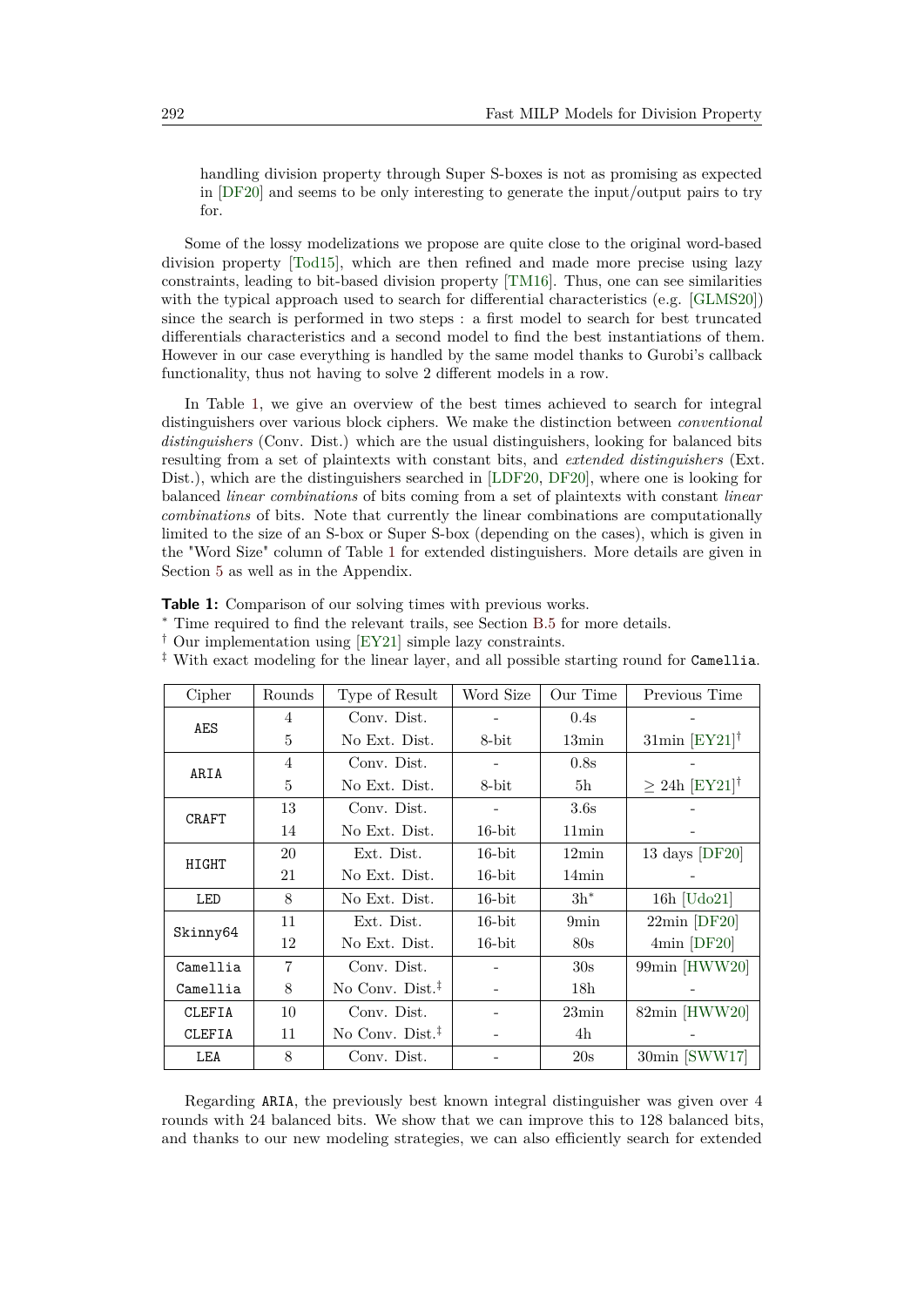distinguisher over 5 rounds, showing that there are no such distinguishers. Note that in the case of ARIA, using the simple lazy constraints from [\[EY21\]](#page-21-1) was not enough as getting a result for a single input/output pair had to be interrupted after more than 3 hours of computations for this pair, while with our new techniques, all computations are done within about 5 hours.

Finally, all of our timings are given as real time, using a standard laptop with a 4 core/8-thread CPU[2](#page-4-0) , without any parallelization outside of the native multithreading from Gurobi. As such, when comparing to timings given in [\[DF20\]](#page-21-0) where they used a 128-core server, one should remember that we could improve our timing further by conducting the search in parallel, allocating 8 threads for each instance of Gurobi, which would be very close to dividing our solving times by *n* if using 8*n* threads in the cases considered. Our code is available at

<https://github.com/FastMILPDivisionProperty/FastMILPDivision>

## **2 Division Property**

In this section, we give the notations and definitions we use in this paper. We also succinctly introduce division property based distinguishers on block ciphers and refer interested readers to [\[TM16,](#page-24-5) [XZBL16\]](#page-24-2) for more details.

## **2.1 Notations and Definitions**

We denote by  $\mathbf{x} = (x_0, \dots, x_{n-1}) \in \mathbb{F}_2^n$  an *n*-bit vector, where  $x_0$  is the least significant bit and will often write  $x_0x_1 \ldots x_{n-1}$  instead of  $(x_0, \ldots, x_{n-1})$ . There is a trivial mapping from *n*-bit vectors to monomials in variables  $(X_0, \ldots, X_{n-1})$  and we will often refer to **x** as a monomial.

**Definition 1.** We say that a monomial  $\mathbf{m}_0$  contains a monomial  $\mathbf{m}_1$  if and only if all the variables of **m<sup>1</sup>** belong to **m0**, i.e. if and only if **m<sup>1</sup>** is a divisor of **m0**. In that case we will write  $\mathbf{m}_1 \preceq \mathbf{m}_0$ . For instance,  $x_0 \preceq x_0 x_1$  but  $x_2 \npreceq x_0 x_1$ .

**Definition 2** (Bit-product). For **x**,  $\mathbf{u} \in \mathbb{F}_2^n$ , we denote by  $\mathbf{x}^{\mathbf{u}}$  the bit product

$$
\mathbf{x}^{\mathbf{u}} = \prod_{i=0}^{n-1} x_i^{u_i}.
$$

**Definition 3** (Bit-based Division Property [\[TM16\]](#page-24-5)). A set  $X \subset \mathbb{F}_2^n$  has the division property  $D_{\mathbb{K}}^n$ , where  $\mathbb{K} \subset \mathbb{F}_2^n$  is a set, if for all  $\mathbf{u} \in \mathbb{F}_2^n$ , we have

> $\bigoplus$ **x**∈X  $\mathbf{x}^{\mathbf{u}} =$  $\int$ *unknown* if there is **k**  $\in$  K s.t. **u**  $\succeq$  **k** 0 otherwise

### **2.2 Integral Distinguishers**

Given a block cipher, let  $P_b(X_0, \ldots, X_{n-1}, K_0, \ldots, K_{m-1})$  be the polynomial describing the *b*-th bit of the ciphertext as a function of the plaintext  $(X)$  and the master key  $(K)$ . If no monomial greater than or equal to  $X_0X_1 \ldots X_{i-1}$  appears in  $P_b$  then for any value **y** of  $(X_i, \ldots, X_{n-1}, K_0, \ldots, K_{m-1})$  we have that

$$
\bigoplus_{\mathbf{x}\in\{0,1\}^i} P_b(\mathbf{x}, \mathbf{y}) = 0,
$$

<span id="page-4-0"></span> ${}^{2}$ Intel(R) Core(TM) i7-8665U CPU @ 1.90GHz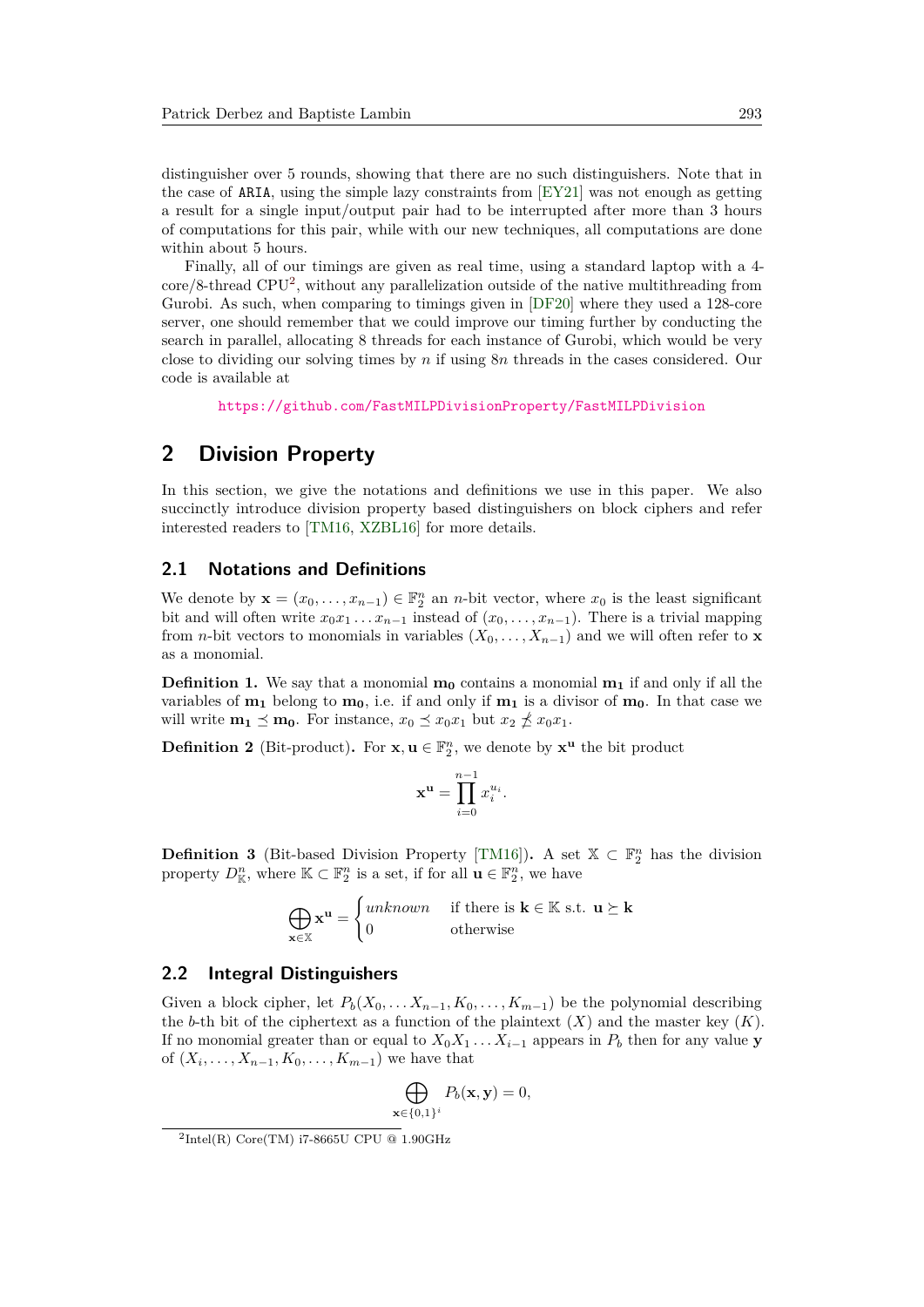which is a property a random function should not have. However, in practice we cannot computationally obtain the polynomial expression of all the bits of the ciphertext because the number of terms is too large. This is where division property is useful. Let *f* and *g* be two *n*-bit functions and let  $y_i = f_i(x_0, \ldots, x_{n-1})$  and  $z_i = g_i(y_0, \ldots, y_{n-1}) =$  $g_i \circ f(x_0, \ldots, x_{n-1})$  be the intermediate and final expressions of the coordinate functions of *f* and *g* respectively. Division property captures that if for all monomials **y <sup>v</sup>** appearing in **z <sup>u</sup>**, **y <sup>v</sup>** does not involve a monomial greater than **x <sup>w</sup>** then **z <sup>u</sup>** (now seen as a function of the *x<sup>i</sup>* 's) does not either. Hence, a common way to search for integral distinguishers is to study the *division trails* of this cipher, which show the propagation of the division property through the basic operations composing the block cipher.

**Definition 4** (Division Trails [\[XZBL16\]](#page-24-2))**.** Let *f* denote the round function of an iterated block cipher. Assume the input set to the block cipher has initial division property  $D_{\{\mathbf{k}\}}^n$ , and denote the division property after propagating through *i* rounds of the block cipher (i.e. *i* applications of *f*) by  $D_{\mathbb{K}_i}^n$ . Thus, we have the following chain of division property propagations :

$$
\{\mathbf k\} \stackrel{\Delta}{=} \mathbb K_0 \stackrel{f}{\longrightarrow} \mathbb K_1 \stackrel{f}{\longrightarrow} \mathbb K_2 \stackrel{f}{\longrightarrow} \dots \stackrel{f}{\longrightarrow} \mathbb K_r.
$$

Moreover, for any vector **k**<sub>*i*</sub> in K<sub>i</sub> (*i* ≥ 1), there must exist a vector **k**<sub>*i*</sub>-1 in K<sub>*i*</sub>-1 such that **k**<sub>*i*−1</sub> can propagate to **k**<sub>*i*</sub> by the division property propagation rules, i.e.  $f^{k_i}$  contains a monomial **m** such that  $\mathbf{m} \succeq \mathbf{k}_{i-1}$ . Furthermore, for  $(\mathbf{k}_0, \mathbf{k}_1, \ldots, \mathbf{k}_r) \in \mathbb{K}_0 \times \mathbb{K}_1 \times \cdots \times \mathbb{K}_r$ , if  $\mathbf{k}_{i-1}$  can propagate to  $\mathbf{k}_i$  for all  $i \in \{1, 2, \ldots, r\}$ ,  $(\mathbf{k}_0, \mathbf{k}_1, \ldots, \mathbf{k}_r)$  is called an *r*-round division trail.

In the rest of the paper, we will denote  $\mathbf{k} \stackrel{f}{\to} \mathbf{k}'$  if the vector  $\mathbf{k} \in \mathbb{F}_2^n$  can propagate to a vector  $\mathbf{k}' \in \mathbb{F}_2^m$  through the *n*-bit to *m*-bit function *f*.

## **2.3 Tools**

Searching for division trails through a cipher is an interesting problem and many tools and models have been developed to tackle it.

- **Ad-hoc algorithms.** The first ad-hoc algorithms dedicated to division property were proposed by Todo and Morii in [\[TM16\]](#page-24-5) but were limited to 32-bit block ciphers. More recently in [\[DF20\]](#page-21-0), Derbez and Fouque proposed a simple branch-and-bound algorithm, which can handle a large amount of constraints<sup>[3](#page-5-0)</sup> and in particular the propagation tables of 16-bit Super S-boxes.
- **MILP models.** Xiang et al. [\[XZBL16\]](#page-24-2) were the first to show how to use MILP models to search for division trails. Sasaki and Todo [\[ST17\]](#page-23-2) proposed a way to minimize (also using MILP) the number of inequalities required to modelize S-boxes. Later on, MILP was also used to search for extended distinguishers [\[LDF20\]](#page-22-3) taking into account the addition of an extra linear mapping at both the input and output of the cipher. Finally, ElSheikh and Youssef recently proposed to combine lossy modelization and lazy constraints for linear layers [\[EY21\]](#page-21-1).
- **SAT/SMT models.** In [\[SWW17\]](#page-23-0), Sun *et al.* described the first SAT and SMT models to search for division trails. The main argument to use such models instead of MILP ones is that all propagation rules can be described as logical equations. Following this work, Eskandari *et al.* developed Solvatore, a SAT-based tool they used to find integral distinguishers against 30 primitives [\[EKKT18\]](#page-21-5). Later, Hu *et al.* [\[HWW20\]](#page-22-0) went further by giving an exact modelization of the propagation through a linear layer using only a quadratic constraint. Finally, very recently Udovenko

<span id="page-5-0"></span><sup>3</sup>While technically not using constraints as their approach is based on propagation tables, these tables could be easily be translated by constraints.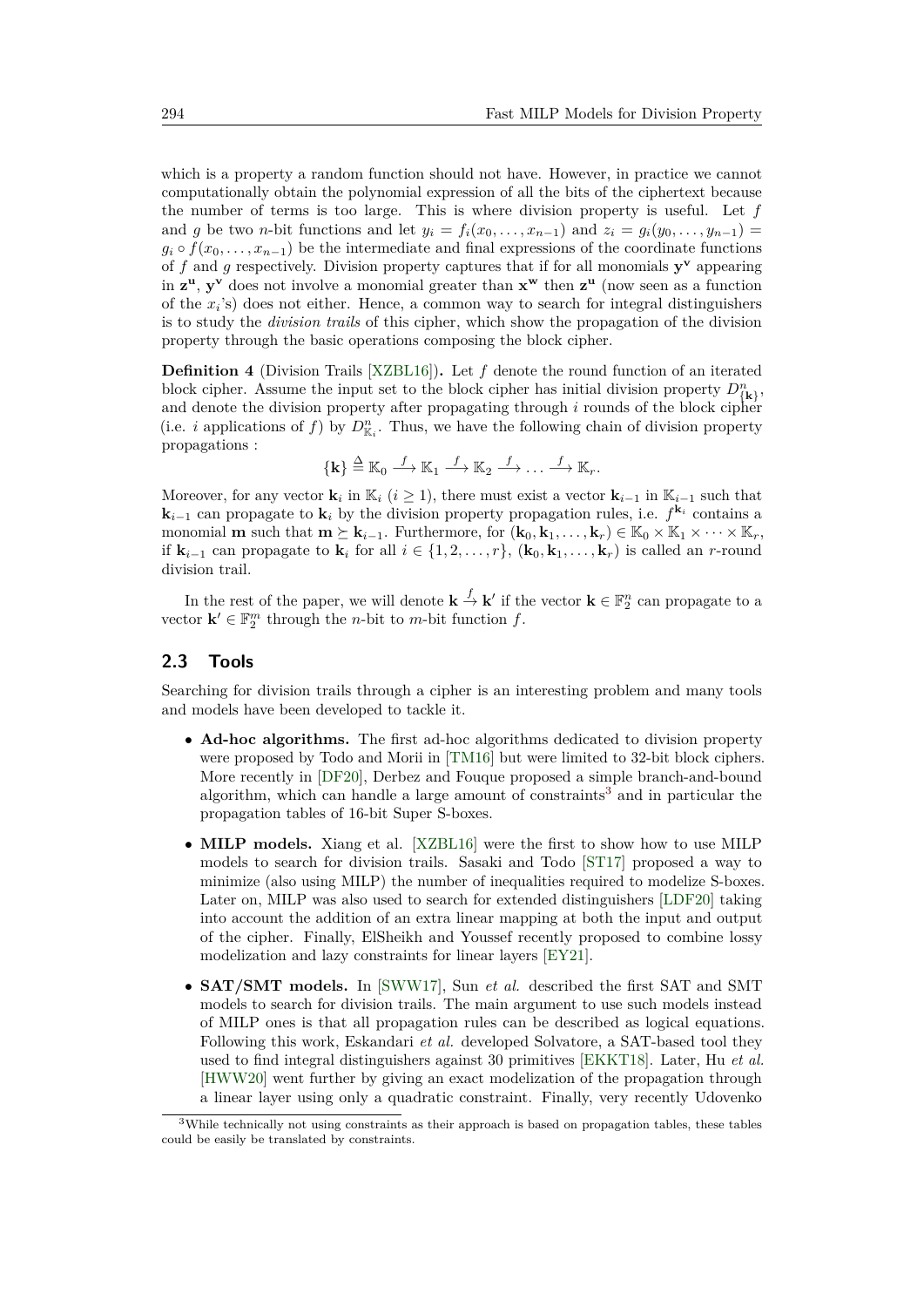showed how to modelize the propagation table of 16-bit functions using hundreds of thousands logical constraints that he succesfully solved using a SAT solver [\[Udo21\]](#page-24-0).

## **3 Previous Modelization Techniques**

In this section we recall the main modelization techniques dedicated to cipher components and used for MILP models.

### **3.1 Modelizing Basic Binary Operations**

We first begin by the binary operations AND, XOR and Copy which are extensively used to describe division trails. Indeed, any cipher can be decomposed using only those 3 operations which are thus of fundamental importance. Linear constraints for those operations have been originally proposed by Xiang *et al.* [\[XZBL16\]](#page-24-2) and later generalized and improved by Sun *et al.* [\[SWW20\]](#page-24-6).

| Operation | XOR                                                                                                                | COPY | AND                                                                              |
|-----------|--------------------------------------------------------------------------------------------------------------------|------|----------------------------------------------------------------------------------|
| Trail     |                                                                                                                    |      | $(a_1, a_2,, a_m) \to b \mid a \to (b_1, b_2,, b_m) \mid (a_1, a_2,, a_m) \to b$ |
|           | Constraints $\begin{array}{ c c c c c } \hline a_1 + \ldots + a_m = b & b_1 + \ldots + b_m = a \hline \end{array}$ |      | $a_1 + \ldots + a_m \geq b$<br>$a_1 + \ldots + a_m \leq mb$                      |

Note that *constant*  $a_i$ 's can be removed from the inequalities (corresponding to key variables in the cipher) related to both the XOR and AND operations.

#### **3.2 Modelizing S-boxes**

In the following we are considering an S-box  $S : \mathbb{F}_2^n \to \mathbb{F}_2^n$ , and aim at modelizing the propagations  $u \stackrel{S}{\to} v$  for  $u, v \in \mathbb{F}_2^n$ . A naive approach would be to modelize an S-box by simply using its computational circuit (essentially its ANF), modelizing each basic operation (XOR, AND, etc.) at the bit level. However this is largely inefficient, both in term of number of constraints/variables and overall precision. Hence, it is better to first construct a table containing the valid propagations, and then to modelize this table as a whole. This means that we generate the set

$$
\mathbb{S} = \{ (u_1, \ldots, u_n, v_1, \ldots, v_n) \in \mathbb{F}_2^{2n} \text{ s.t. } u \stackrel{S}{\to} v \},
$$

possibly removing redundant propagations, and aim at finding a set of linear inequalities modelizing this set.

#### <span id="page-6-0"></span>**3.2.1 Exact Modelization : Convex Hull**

The first technique used to modelize the propagation through an S-box is using the *Convex Hull* of S, the smallest convex set containing all points of S. It can be represented by its H-representation, a set of linear inequalities  $\mathcal L$  such that the only feasible solutions of  $\mathcal L$  are exactly the points of S. This H-representation is typically computed using the SageMath software [\[The20\]](#page-24-7), which in backend is using the Parma Polyhedra Library [\[BHZ08\]](#page-21-6). Such approach was first proposed in the context of differential cryptanalysis  $[SHW^+14]$  $[SHW^+14]$ , and later used to actually search for division trails [\[XZBL16\]](#page-24-2). Note that the number of inequalities in the H-representation can be rather large. But hopefully, since in our case all coefficients  $u_i$  and  $v_i$  belong to  $\{0, 1\}$ , one can significantly reduce the size of  $\mathcal L$  while still maintaining its correctness  $\left[\text{SHW}^+14\right]$  (i.e. the feasible solutions of the reduced set are still exactly the points of S).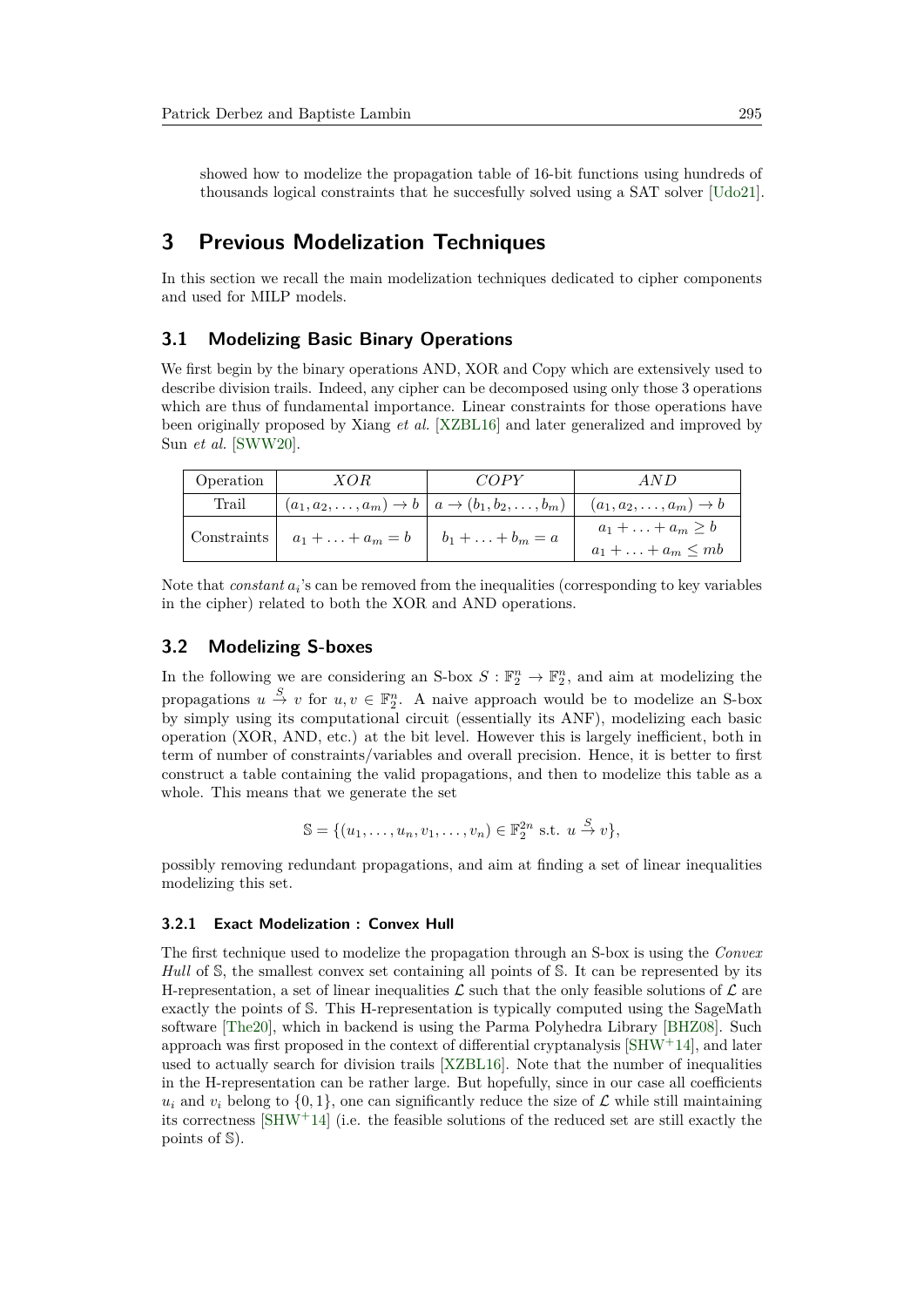Unfortunately this technique is essentially limited to S-boxes of size  $n \leq 6$  since for larger S-boxes the H-representation becomes quite hard to compute. For instance, it takes few days to compute the inequalities for AES S-Box.

#### **3.2.2 Exact Modelization : Quine-McCluskey Algorithm**

In [\[AST](#page-20-0)<sup>+</sup>17], Abdelkhalek *et al.* proposed to use the Quine-McCluskey (QM) algorithm to reduce the number of inequalities required to describe the *difference distribution table* of an S-box. This approach was efficient enough so they were able to modelize the 8-bit S-box of SKINNY-128 with few hundreds inequalities only while its DDT contains several thousands of entries. Such approach was also used in the context of division property as for instance to modelize division trails through the AES S-box to show lower bounds on the degree [\[HLLT20\]](#page-22-4).

The main idea used in the QM algorithm is to search for cosets of bit-aligned vector spaces of impossible values. For instance, assume the following values for  $(x, y, z, t)$  are impossible:

(0*,* 0*,* 1*,* 1) (0*,* 1*,* 1*,* 1) (1*,* 0*,* 1*,* 1) (0*,* 0*,* 0*,* 1) (0*,* 0*,* 1*,* 0) (0*,* 0*,* 0*,* 0)

Discarding those 6 values from a MILP model can be done with the 6 inequalities:

 $x + y + (1 - z) + (1 - t) \ge 1$  $x + (1 - y) + (1 - z) + (1 - t) \ge 1$  $(1-x) + y + (1-z) + (1-t) \ge 1$  $x + y + z + (1 - t) \geq 1$  $x + y + (1 - z) + t \geq 1$  $x + y + z + t > 1$ 

In order to decrease the number of inequalities, the QM algorithm aims at identifying pairs of impossible values that differ in only one bit. For instance  $\{(0, 0, 1, 1), (0, 1, 1, 1)\}\$ is such a pair and leads to the new impossible value  $(0, \star, 1, 1)$ . Once all pairs have been proceeded, the goal is to find a *minimal* cover of the impossible values. For our example it could be:

$$
(0,0,\star,\star)
$$
  $(\star,0,1,1)$   $(0,\star,1,1)$ 

However, this algorithm is inherently exponential in the number of variables and most of the public implementations handle systems containing no more than 16 variables. For more complex systems it is recommended to use an heuristic version of the QM algorithm (e.g. Espresso). It is also worth mentioning here that in [\[BC20\]](#page-21-3), Boura and Coggia proposed some alternative methods regarding this problem which most often lead to less inequalities than Espresso.

#### **3.2.3 Lossy Modelization: Modular Addition**

Describing propagation of division property through the addition modulo  $2<sup>n</sup>$  can be done directly using the convex hull technique or Quine-McCluskey algorithm. But both the time complexity and the number of inequalities increase so fast that it should be reserved for very small values of *n* (i.e.  $n \approx 4$ ). For higher values, the best known technique is to use a lossy modelization based on a Copy-Xor-And decomposition of the modular addition. For instance in [\[SWW17\]](#page-23-0), Sun *et al.* proposed a decomposition using  $3n - 1$ **xor**,  $3n - 1$ **copy** and 2*n*− 1 **and** operations, leading to 10*n*− 4 linear constraints and 12*n*−19 intermediate variables.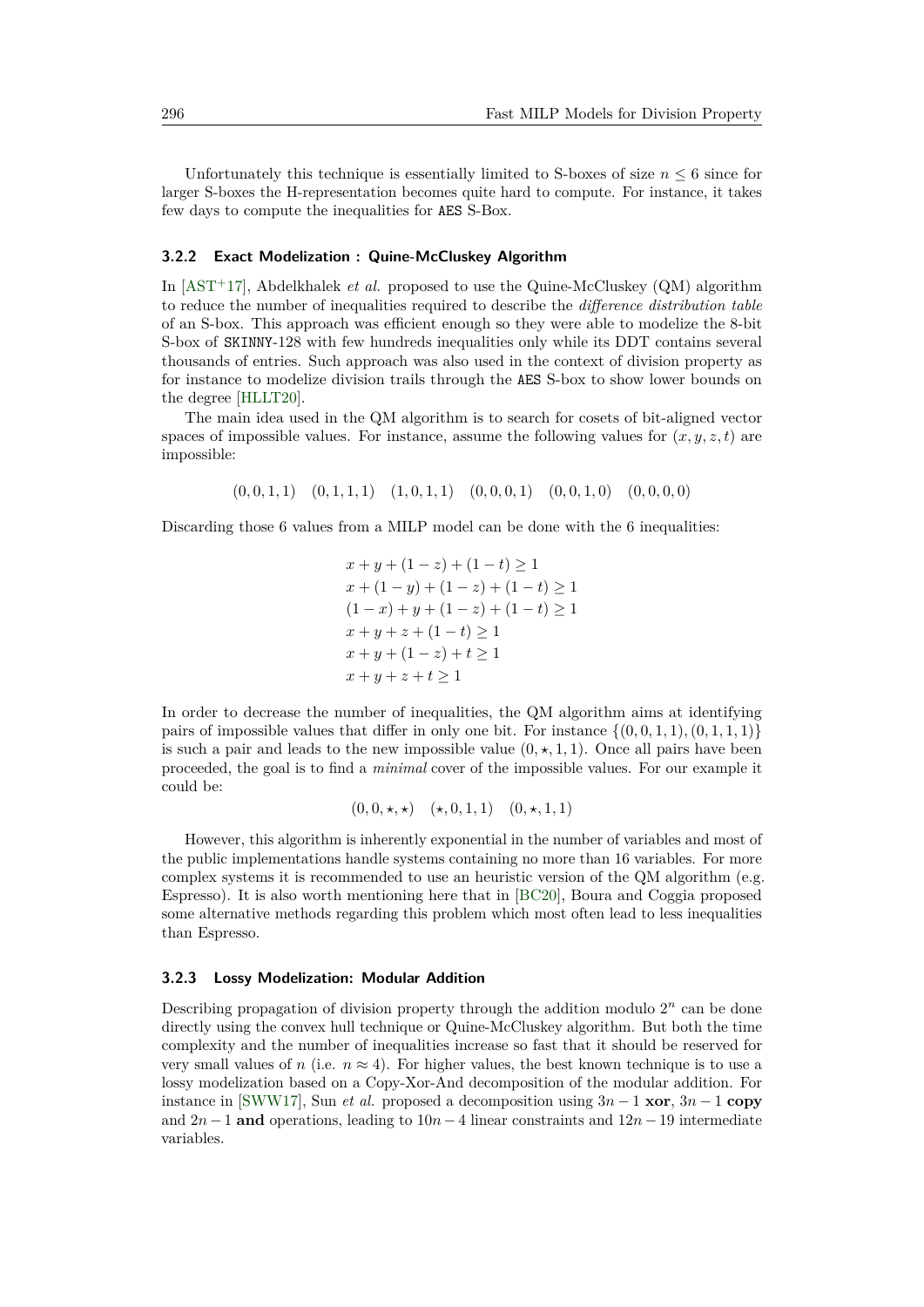Note that, as for the **and** operation, if one of the two branches is constant (typically in the case of a modular addition between a state variable and a key variable), then the linear constraints required to describe valid transitions can be simplified [\[SWLW16\]](#page-23-7).

In [\[BBdS](#page-20-1)<sup>+</sup>20], Beierle *et al.* proposed a much simpler modelization of the modular addition requiring only 2 inequalities per bit. Consider an addition of two *n*-bit words  $a, b \in [0, 1^n]$  and let  $y = a + b \mod 2^n$ . This operation can be computed from successive applications of the function  $f(a_i, b_i, c_i) = (Maj(a_i, b_i, c_i), a_i \oplus b_i \oplus c_i)$  where Maj is the majority function and  $c_i$  the *i*-th carry, using that  $(c_{i+1}, y_i) = f(a_i, b_i, c_i)$ . The division table of the function  $f$  can be modelized with the two following inequalities:

$$
\begin{cases}\n-a_i - b_i - c_i + 2c_{i+1} + y_i \ge 0 \\
a_i + b_i + c_i - 2c_{i+1} - 2y_i \ge -1\n\end{cases}
$$

*.*

#### **3.3 Modelizing Linear Mappings**

In this section we will consider linear mappings represented by a matrix  $M \in \mathbb{F}_{2^n}^{m \times m}$ . Note that by choosing a basis of  $\mathbb{F}_{2^n}$  one can derive an equivalent matrix working at bit-level  $M_b \in \mathbb{F}_2^{nm \times nm}$ . Depending on the size of *M* and on which coefficients appear in it, several modelizations exist in the literature.

#### <span id="page-8-0"></span>**3.3.1 Exact Modelization : As an S-box**

An obvious way to modelize such a linear mapping is simply to ignore its linear nature and see it as an S-box. While most often the size of linear mappings forbids the use of the exact modelizations described in the previous section, there are still cases where considering it as an S-box can be useful. The first one is when *nm* is small enough to be handled by either the convex hull method or the QM algorithm. This is for example the case in the HIGHT block cipher, for which the round function involves two linear mappings from  $\mathbb{F}_2^{8\times 8}$ that can be handled by the QM algorithm. Another notable case is when  $M \in \mathbb{F}_{2^n}^{m \times \bar{m}}$  is a binary matrix as in the block cipher CRAFT. In this case, the linear layer can actually be seen as the application of *n* (linear) *m*-bit S-boxes in parallel. Indeed, let us see this through an example with the MixColumns matrix *M* from CRAFT, for which it is easy to derive an equivalent matrix  $M_b$  over  $\mathbb{F}_2$  with

$$
M = \begin{pmatrix} 1 & 0 & 1 & 1 \\ 0 & 1 & 0 & 1 \\ 0 & 0 & 1 & 0 \\ 0 & 0 & 0 & 1 \end{pmatrix} \in \mathbb{F}_{2^4}^{4 \times 4}, \quad M_b = \begin{pmatrix} I_4 & 0 & I_4 & I_4 \\ 0 & I_4 & 0 & I_4 \\ 0 & 0 & I_4 & 0 \\ 0 & 0 & 0 & I_4 \end{pmatrix} \in \mathbb{F}_{2}^{16 \times 16},
$$

where  $I_4$  is the identity matrix over  $\mathbb{F}_2$  of dimension 4. Thus when applying this matrix to a vector  $x = (x_1, \ldots, x_{16}) \in \mathbb{F}_2^{16}$ , one can observe that it is equivalent to performing the following matrix multiplications in parallel:

$$
\begin{pmatrix} 1 & 0 & 1 & 1 \\ 0 & 1 & 0 & 1 \\ 0 & 0 & 1 & 0 \\ 0 & 0 & 0 & 1 \end{pmatrix} \begin{pmatrix} x_i \\ x_{i+4} \\ x_{i+8} \\ x_{i+12} \end{pmatrix}, i \in \{1, 2, 3, 4\}.
$$

In other words, we apply the same (linear) 4-bit S-box in parallel over *x* (up to reordering the variables), where the S-box has ANF:

$$
S(x_1, x_2, x_3, x_4) = (x_1 + x_3 + x_4, x_2 + x_4, x_3, x_4).
$$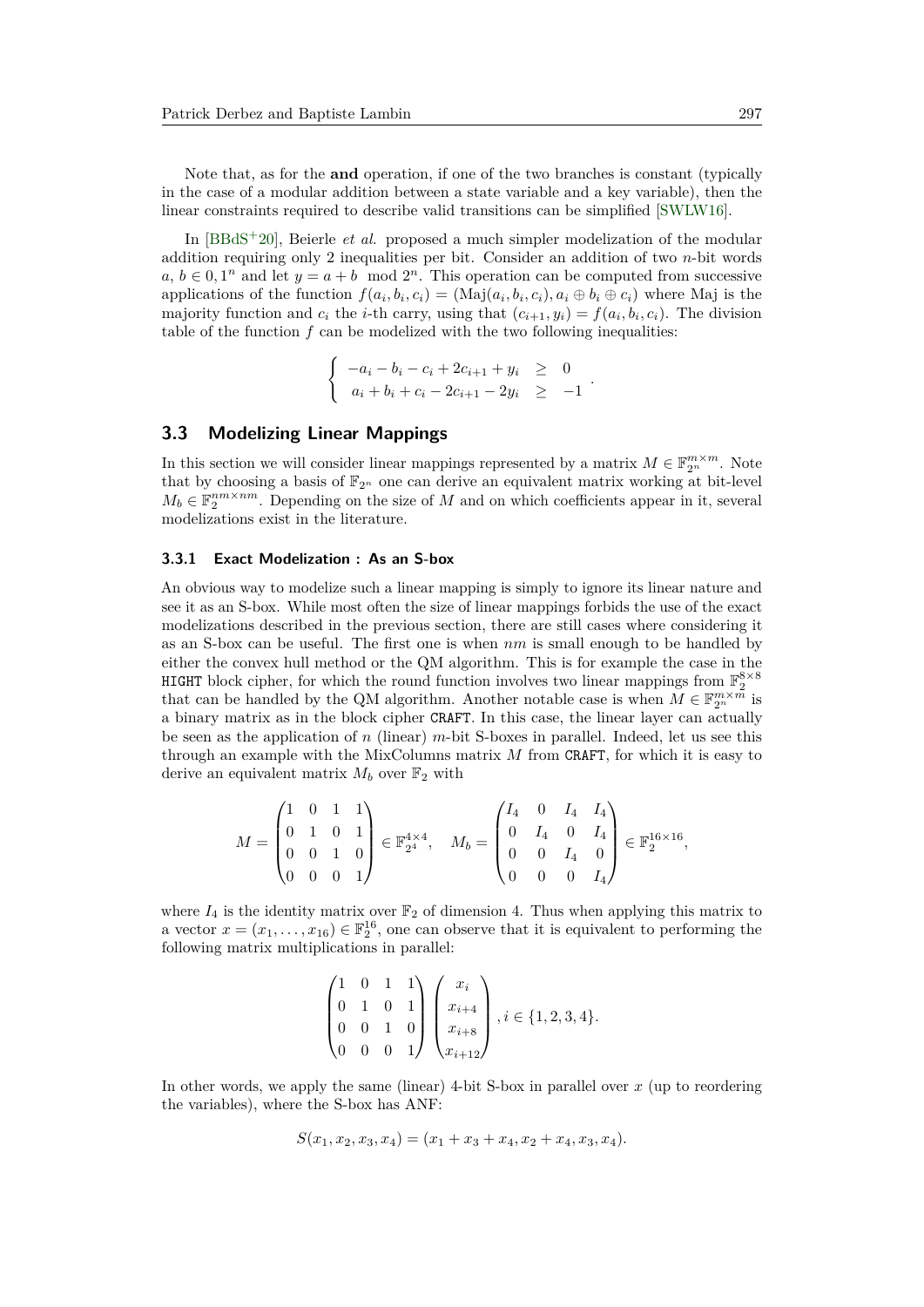#### <span id="page-9-1"></span>**3.3.2 Lossy Modelization : The Copy-XOR Technique**

The Copy-XOR technique is the first one that was proposed to modelize division property over linear layers [\[XZBL16\]](#page-24-2). The idea is very simple. To modelize the propagations  $u \stackrel{M}{\to} v$ with corresponding variables  $\mathbf{u}, \mathbf{v}$ , one introduces temporary variables  $\mathbf{t}_{i,j}$  for each non-zero coefficient at index  $(i, j)$  of the matrix *M* (over  $\mathbb{F}_2$ ). Then the propagation is modelized with the constraints:

| $(\mathbf{t}_{i,j})_{i \in C_j} = \text{COPY}(\mathbf{u}_j),$ | $1 \leq j \leq nm$ , |
|---------------------------------------------------------------|----------------------|
| $\mathbf{v}_i = \text{XOR}(\mathbf{t}_{i,j})_{j \in R_i},$    | $1 \leq i \leq nm$ , |

where  $C_j = \{i \text{ s.t. } M_{i,j} = 1\}$  and  $R_i = \{j \text{ s.t. } M_{i,j} = 1\}.$ 

Zhang and Rijmen showed in [\[ZR19\]](#page-24-3) that this modelization is actually lossy as it may introduce some false-positive trails. Furthermore it relies on adding a possibly large amount of additional variables to the model, namely as many as the number of non-zero coefficients in the matrix over  $\mathbb{F}_2$ , and thus is hardly scalable.

### <span id="page-9-0"></span>**3.3.3 Exact Modelization : The ZR Technique**

To overcome weaknesses of the Copy-XOR modelization of linear layers, Zhang and Rijmen proposed a new method relying on the following theorem:

**Theorem 1.** Let  $M \in \mathbb{F}_2^{n \times n}$  be an invertible matrix and  $u, v \in \mathbb{F}_2^n$ . Let  $I_u = \{i \text{ s.t. } u_i = 1\}$ *and*  $I_v = \{i \text{ s.t. } v_i = 1\}$  and assume  $|I_u| = |I_v|$ . Then  $u \stackrel{M}{\rightarrow} v$  is a valid propagation if and *only if the minor of M built with the columns with indexes in I<sup>u</sup> and rows with indexes in I<sup>v</sup> is invertible.*

Note that, because each of its components is of degree 1, a linear mapping *M* cannot decrease the weight of division property vectors: if we have a valid propagation  $u \to v$ , we necessarily have  $wt(u) \leq wt(v)$ . Furthermore, if  $u \to v$  is a valid transition through M then there exists  $v' \leq v$  such that  $wt(v') = wt(u)$  and  $u \to v'$  is a valid transition as well.

From this theorem and careful observations, they thus give a way to generate a set of inequalities that exactly modelize the valid propagations through a linear mapping. The main idea of Zhang and Rijmen is to compute all possible linear combinations of rows and for each of them they add a constraint to ensure that if the rows are selected then at least one column with a non-zero coefficient (regarding the linear combination) should be also selected. As a consequence, for an  $n \times n$  binary matrix over  $\mathbb{F}_2$ ,  $2^n - 1$  inequalities are required, one for each non-zero linear combination of rows.

Note that if  $M \in \mathbb{F}_{2^n}^{m \times m}$  is a binary matrix (as for instance in SKINNY and Midori) the number of inequalities can be lowered to  $n(2^m - 1)$  inequalities since the application of *M* can be seen as the parallel application of *n* binary matrices of size  $m \times m$  (see Section [3.3.1\)](#page-8-0).

### <span id="page-9-2"></span>**3.4 Lazy Constraints**

As mentioned in Section [1.2,](#page-1-0) using a lossy modelization might lead to false-positive trails that can be removed with lazy constraints. One obvious way to get those extra constraints is simply to use the constraints generated from an exact modelization technique described in this section. Typically, when a trail is found by the MILP solver, all its transitions are checked against a list of constraints. If one constraint is violated, it is added to the model as a *lazy constraint*, discarding the current solution and each one that would involve the same invalid transition. The main advantage of lazy constraints is to add into the model only a fraction of the constraints that would be required to obtain an exact model. The intuition is that given a trail  $u_0 \stackrel{f_0}{\rightarrow} u_1 \stackrel{f_1}{\rightarrow} \ldots \stackrel{f_{r-1}}{\rightarrow} u_r$  for which both  $u_0$  and  $u_r$  are set to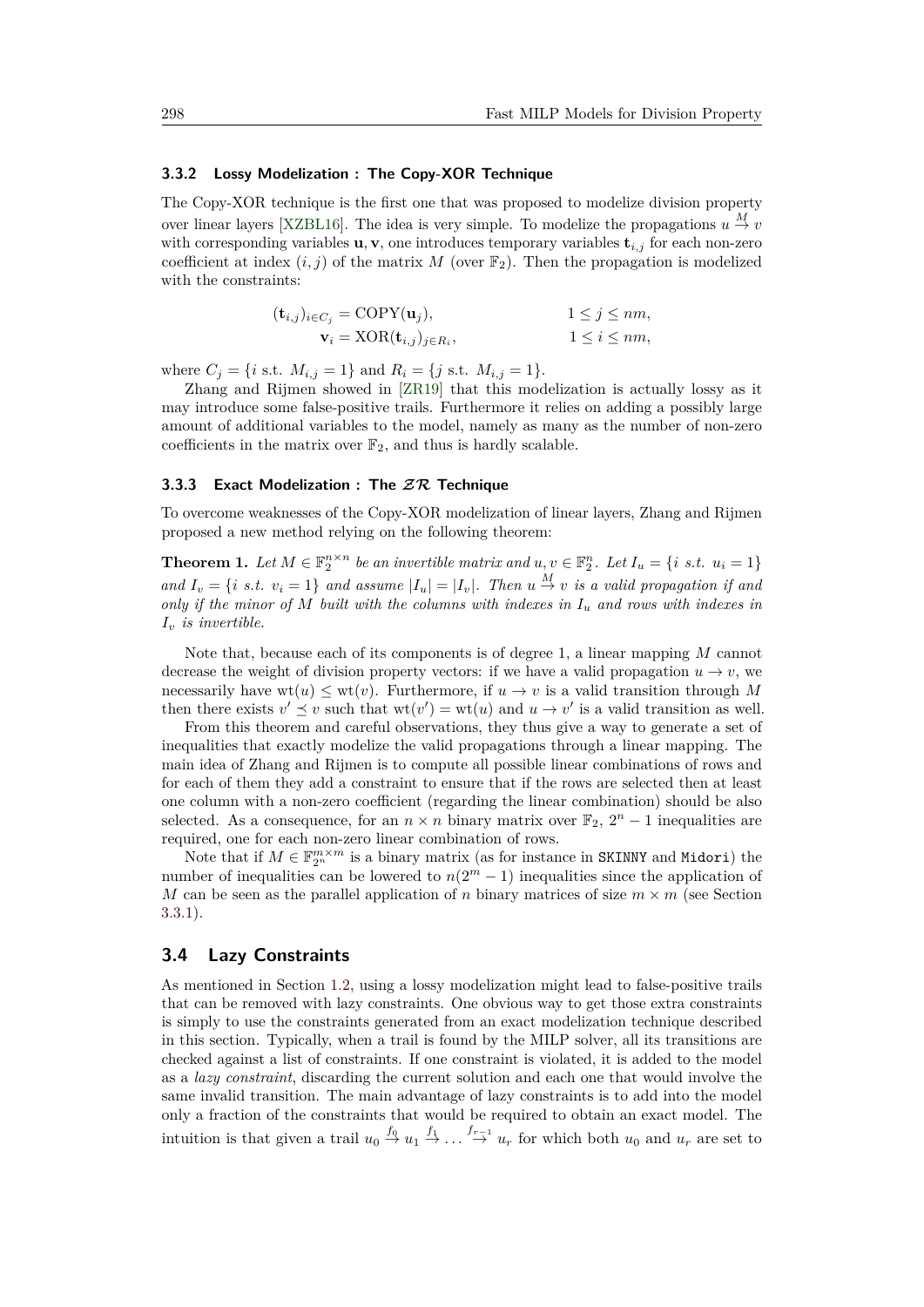specific values (which is exactly the framework of division property), the possible values for the  $u_i$ 's are restricted and thus it is not necessary to fully describe all the valid transitions through each layer.

In [\[EY21\]](#page-21-1), ElSheikh and Youssef proposed to combine the Copy-XOR modelization for linear layers with lazy constraints to ensure the validity of a division trail. Given a MILP solution to a model, for each transition  $u \stackrel{M}{\to} v$  through a linear layer, they check whether the minor  $M_{v,u}$  is invertible or not. If it is not invertible then they propose to add a lazy constraint to remove this transition. However this is a rather inefficient way of handling false-positive for the linear layer, and we show in Section [4.5](#page-14-0) how to better improve this. Moreover, they used this idea for the linear layers only, while we show in next sections that using it for both S-boxes and Super S-boxes can be very efficient as well.

## **4 New Modelization Techniques**

In this section we describe our new proposal to modelize division trails for MILP solvers such as Gurobi.

#### <span id="page-10-0"></span>**4.1 An Important Property**

Regarding 2-subset division property, a transition  $u \stackrel{f}{\to} v$  through a function f is valid if and only if  $x^u$  divides at least one monomial of  $f(x)^v$ . In particular, if transition  $u \stackrel{f}{\to} v$ is valid then for all  $u' \preceq u$ , transition  $u' \stackrel{f}{\rightarrow} v$  is also valid. A direct consequence for the search of division trails through a cipher is that for all  $v' \succ v$ , the transition  $u \stackrel{f}{\to} v'$  can be safely added to or removed from the model. In other words, allowing or not the transition  $u \stackrel{f}{\rightarrow} v'$  does not affect the result of the model [\[XZBL16\]](#page-24-2). This property was originally used to reduce the propagation tables and to focus on *minimal* valid transitions. But we found that, in several cases, it might be faster to allow non-minimal transitions, even though they are invalid. A simple example is related to the modelization of division property through the **and** operator. If we allow the transition  $(0, \ldots, 0) \stackrel{AND}{\rightarrow} (1)$  (which is possible since  $(0,\ldots,0) \stackrel{AND}{\rightarrow} (0)$  is valid) then the operator can be modelized using only one inequality instead of two:

$$
a_1 + \ldots + a_m \leq mb
$$

#### <span id="page-10-1"></span>**4.2 Exact Modelization : Quine-McCluskey Algorithm**

The property given Section [4.1](#page-10-0) is very powerful when combined with QM. Let  $S$  be the set of all transitions  $u' \stackrel{f}{\to} v'$  for which there exists a valid transition  $u \stackrel{f}{\to} v$  such that  $u \succeq u'$  and  $v \preceq v'$ . The only transitions that must be removed from the model are thus the ones that do not belong to  $S$ . Let denote by  $I$  the set of such transitions. Given  $u \stackrel{f}{\to} v \in \mathcal{I}$ , any transition  $u' \stackrel{f}{\to} v'$  such that  $u' \succeq u$  and  $v' \preceq v$  is also impossible because otherwise  $u \stackrel{f}{\to} v$  would belong to S. In other words, given  $a = (a_u | a_v)$  describing the transition  $u \stackrel{f}{\to} v$ , we know that all 0's of  $a_u$  as well as all 1's of  $a_v$  can be replaced by a  $\star$ . Furthermore if two such vectors differ at only one position then one of the vectors has a  $\star$ at that position and thus covers the second vector. As a consequence there is no need to perform the *saturation* phase of QM algorithm but only to extract *maximal* vectors. Let  $\mathcal{I}_{\text{max}}$  be the set of maximal impossible vectors. This set of vectors covers all impossible transitions and is actually minimal, meaning that removing any element from it would lead to allowing an impossible transition. Indeed, let  $a \in \mathcal{I}_{\text{max}}$  and replace all  $\star$ 's of  $a_u$ and *a<sup>v</sup>* by 0 and 1 respectively. This vector corresponds to an impossible transition and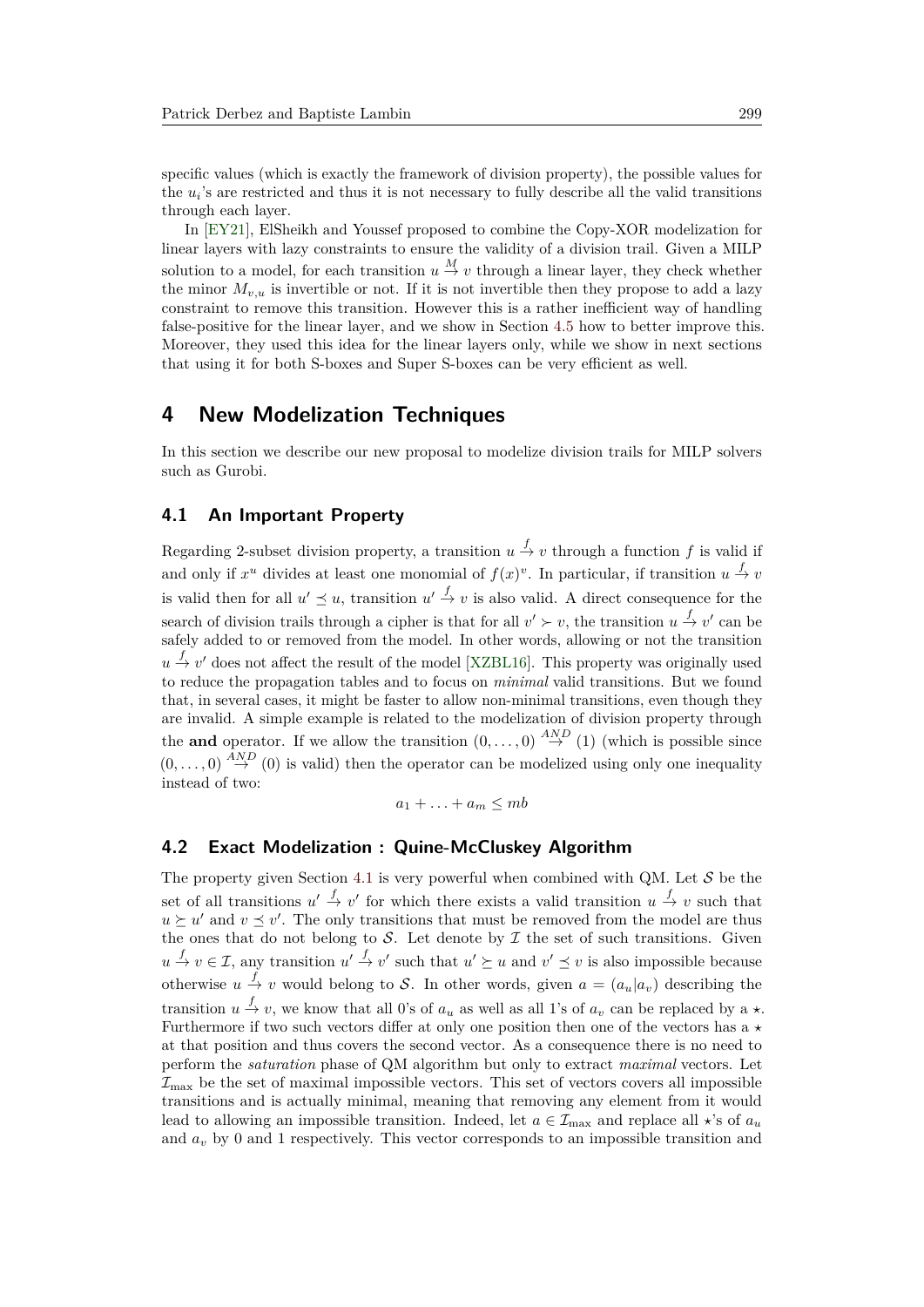should be removed by the constraints. But all vectors removing it must cover *a* and since *a* is maximal it must belong to the set of impossible vectors.

Thus, given the propagation table of an *n*-bit to *m*-bit function *f*, we can construct a minimal set of impossible transitions using Algorithm [1.](#page-11-0) The complexity of this algorithm is upper bounded by  $(n+m)2^{n+m}$  and in practice takes only few seconds for the values of  $n + m$  considered in this paper.

<span id="page-11-0"></span>**Algorithm 1:** Computing a minimal set of vectors describing all impossible transitions **Data:** *T*, the propagation table associated to an *n*-bit to *m*-bit function *f* **Result:**  $I$ , a minimal set of vectors describing all impossible transitions **foreach**  $(u, v) \in \{0, 1\}^{n+m}$  do  $H[u|v] \leftarrow 0$ **foreach**  $u \to v \in T$  **do** // construct S  $S_1 \leftarrow u|v$ **while**  $S_1 \neq \emptyset$  **do**  $u'|v' \leftarrow$  an element of  $S_1$  such that  $|v'| - |u'|$  is minimal remove  $u'|v'$  from  $S_1$ **if**  $H[u'|v'] = 0$  **then**  $H[u'|v'] \leftarrow 1$ **foreach**  $u'' \preceq u'$ ,  $|u''| = |u'| - 1$  **do**  $S_1 \leftarrow u''|v'$ **foreach**  $v'' \succeq v'$ ,  $|v''| = |v'| + 1$  **do**  $S_1 \leftarrow u'|v''$ **end end end**  $\mathcal{I} \leftarrow \emptyset$ **foreach**  $(u, v) \in \{0, 1\}^{n+m}$  do // construct  $\mathcal{I}_{\text{max}}$ **if**  $H[u]v] = 0$  **then**  $flag \leftarrow 1$  $\mathbf{for each} \ u' \preceq u, |u'| = |u| - 1 \ \mathbf{do} \ flag \leftarrow flag \ \& \ H[u'|v]$ foreach  $v' \succeq v$ ,  $|v'| = |v| + 1$  do  $flag \leftarrow flag \& H[u|v']$ **if**  $flag = 1$  **then**  $\mathcal{I} \leftarrow u|v$ **end end return** I

**Comparison with Convex Hull.** While the convex hull method is currently limited to 5 or 6-bit S-boxes, we were able to generate the inequalities for much larger S-boxes, including for the 16-bit Super S-boxes described in [\[DF20\]](#page-21-0). However, there is somehow a limitation to our QM algorithm. The inequalities resulting from the convex hull computation may allow only the minimal valid transitions (and more generally any particular sets of transitions) but our method necessarily allows all valid transitions.

**Decreasing number of inequalities.** Because MILP models can include inequalities with non-binary coefficients, it is possible to decrease the number of inequalities obtained by a direct application of the Quine-McCluskey algorithm. Indeed, all the inequalities generated from the algorithm have the form:

$$
\sum_{a} a + \sum_{b} (1 - b) \ge 1,
$$

where all involved variables are binary ones. In particular, they can be rewritten as  $A + b \geq 1$  where *A* is an expression taking positive integer values and *b* is a binary variable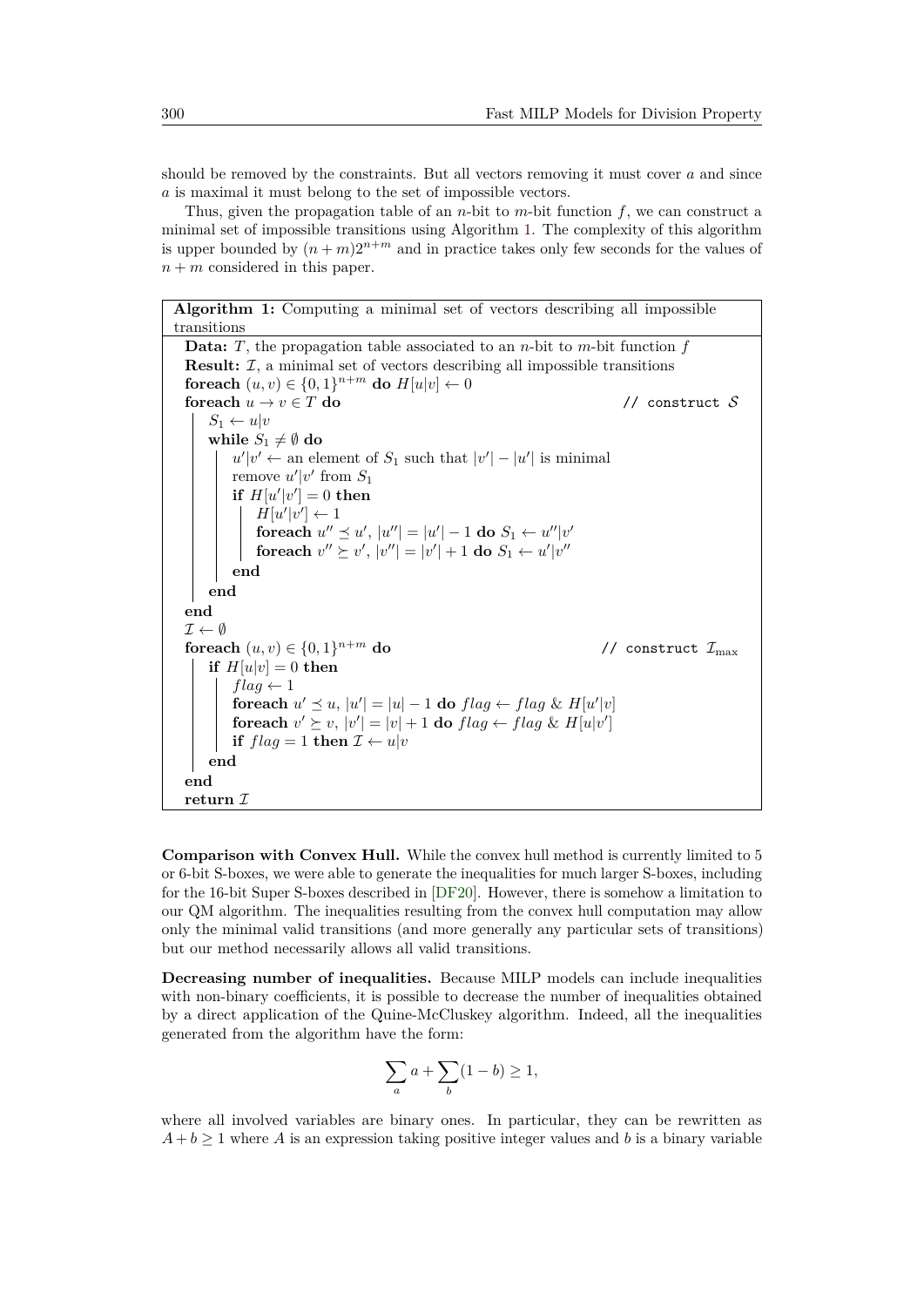(or 1 minus a binary variable). Such inequalities can be compacted since a collection of *k* inequalities of the form  $A + b_i \ge 1$  for  $i \in \{1, ..., k\}$  can be replaced by the inequality:

$$
kA + b_1 + b_2 + \ldots + b_k \geq k.
$$

We emphasize that this new inequality is fully equivalent to the system of *k* inequalities  ${A + b_1 \geq 1, ..., A + b_k \geq 1}$ , meaning that solutions are exactly the same in both cases.<sup>[4](#page-12-0)</sup> Indeed, if  $A \geq 1$  then all inequalities are trivially satisfied and if  $A = 0$  then all inequalities are satisfied if and only if  $b_1 = b_2 = \ldots = b_k = 1$ . Finally, if  $A = 0$  and for instance  $b_1 = 0$ then both the inequalities  $kA + b_1 + b_2 + \ldots + b_k \geq k$  and  $A + b_1 \geq k$  do not hold.

There are many ways to *compact* inequalities and finding the best one is a hard problem. This is because there are several possibilities for writing an inequality into the required form, one for each involved variable. However we would like to solve this problem on large instances, such as the system of 387070 inequalities describing the propagation table of the 16-bit Super S-box of LED. Thus we propose a very fast greedy approach giving good enough results for our needs. Let  $\mathcal I$  be the set of all inequalities outputted by QM algorithm. Then, and until  $\mathcal I$  is empty, we apply the following procedure:

- 1. For each inequality from  $\mathcal{I}$ , we generate all the possible  $A$  as described above.
- 2. If for one inequality, all the *A*'s but one appear in no other inequality, we pick the remaining *A*. Otherwise we pick the *A* occurring in the most inequalities.
- 3. We generate the corresponding MILP inequality.
- 4. We remove from  $\mathcal I$  all the inequalities covered by the inequality just created.

The results of our new approach are given in Table [2.](#page-16-0) We were able to compute sets of inequalities for very large S-boxes with the Quine-McCluskey algorithm and then to reduce them for MILP models. All those results were obtained in few seconds on a laptop while omitting the time required to compute the corresponding propagation tables. An example of the process is described in Appendix [A.](#page-25-0)

#### <span id="page-12-1"></span>**4.3 Lossy Modelization : Piecewise Linear Constraints**

Piecewise linear functions are functions defined such that there exists a set of intervals where the function restricted to each interval is an affine function. Such a function is defined by a list of points defining the start and end of each segment. We give an example of such a function in dimension 2 in Figure [1,](#page-13-0) where the list of points is

$$
L = [(0,0), (1,1), (2,1), (3,2), (4,4)].
$$

These functions can be modelized in MILP so that a pair of variables is constrained to take the values of a piecewise linear function. A nice thing about the Gurobi solver is that it has a direct way to add such a constraints (called *PWL constraints*) without having to generate the corresponding set of linear inequalities (e.g. using addGenConstrPWL in the Python interface). We will use such a constraint to get a lossy modelization of S-boxes as follows.

Given the list of all valid propagations  $u \stackrel{S}{\rightarrow} v$ , we first compute

$$
w_i = \min_{\text{wt}(u)=i} (\text{wt}(v) \text{ s.t. } u \stackrel{S}{\to} v), 0 \le i \le n
$$

that is,  $w_i$  is the minimum weight of any  $v$  such that  $u \stackrel{S}{\to} v$  where the hamming weight of *u* is *i*. Our goal is to add a constraint so that if  $wt(u) = i$ , then  $wt(v) \geq w_i$ . While

<span id="page-12-0"></span><sup>4</sup>But high values of *k* might lead to numerical issues in Gurobi.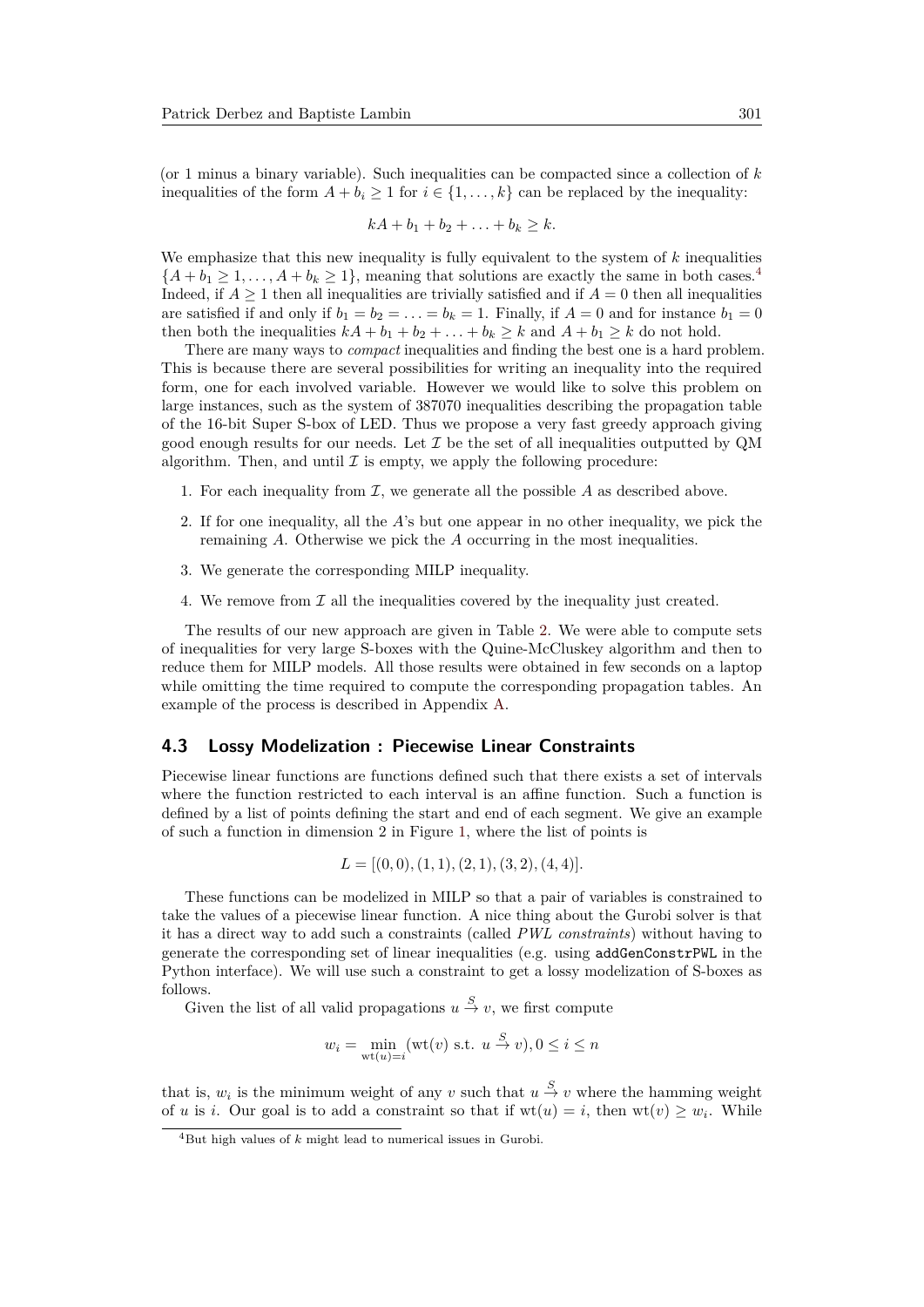<span id="page-13-0"></span>

**Figure 1:** Piecewise linear function defined by *L*.

this does not look very restrictive, it was enough to prove some results (see Section [5\)](#page-15-0). Actually, it is very close to asking Gurobi to first search for word-based division property distinguishers before searching for bit-based division property. We can easily do so by using the following constraints

$$
\mathbf{s}_1 = \sum_{i=1}^n \mathbf{u}_i
$$

$$
\mathbf{s}_2 \le \sum_{i=1}^n \mathbf{v}_i
$$

$$
\mathbf{addGenConstruct}[\mathbf{s}_1, \mathbf{s}_2, [0, 1, \dots, n], [w_0, w_1, \dots, w_n])
$$

$$
\mathbf{u}_i, \mathbf{v}_i \text{ binary variables }, 1 \le i \le n
$$

$$
0 \le \mathbf{s}_1 \le n
$$

$$
0 \le \mathbf{s}_2 \le n
$$

where  $\text{addGenConstruct}(x, y, T_x, T_y)$  defines a PWL constraints where the piecewise linear function  $f(\mathbf{x}) = \mathbf{y}$  is defined by the pairs  $(T_x[i], T_y[i])$ .

**A particular case.** For most of the S-boxes used in common block ciphers, the piecewise linear constraint does only ensure the following properties on transitions  $u \stackrel{S}{\rightarrow} v$  through a *n*-bit S-box:

$$
wt(v) = 0 \implies wt(u) = 0 \text{ and } wt(u) = n \implies wt(v) = n.
$$

For this particular case, using a piecewise constraint is unnecessary and it is more efficient to only add the two following inequalities to the model:

 $u_0 + \ldots + u_{n-1} \leq (n-1)(v_0 + \ldots + v_{n-1})$  and  $n-v_0 - \ldots - v_{n-1} \leq (n-1)(n-u_0 - \ldots - u_{n-1}).$ 

## <span id="page-13-1"></span>**4.4 Lossy Modelization : Weight Equality**

As mentioned in Section [3.3.3,](#page-9-0) for any linear mapping M from  $\mathbb{F}_2^n$  to  $\mathbb{F}_2^m$  and a valid propagation  $u \stackrel{M}{\to} v$ , we necessarily have  $wt(u) = wt(v)$ . This directly provides a very simple lossy modelization for linear mappings :

$$
\sum_{1\leq i\leq n}\mathbf{u}_i=\sum_{1\leq i\leq m}\mathbf{v}_i.
$$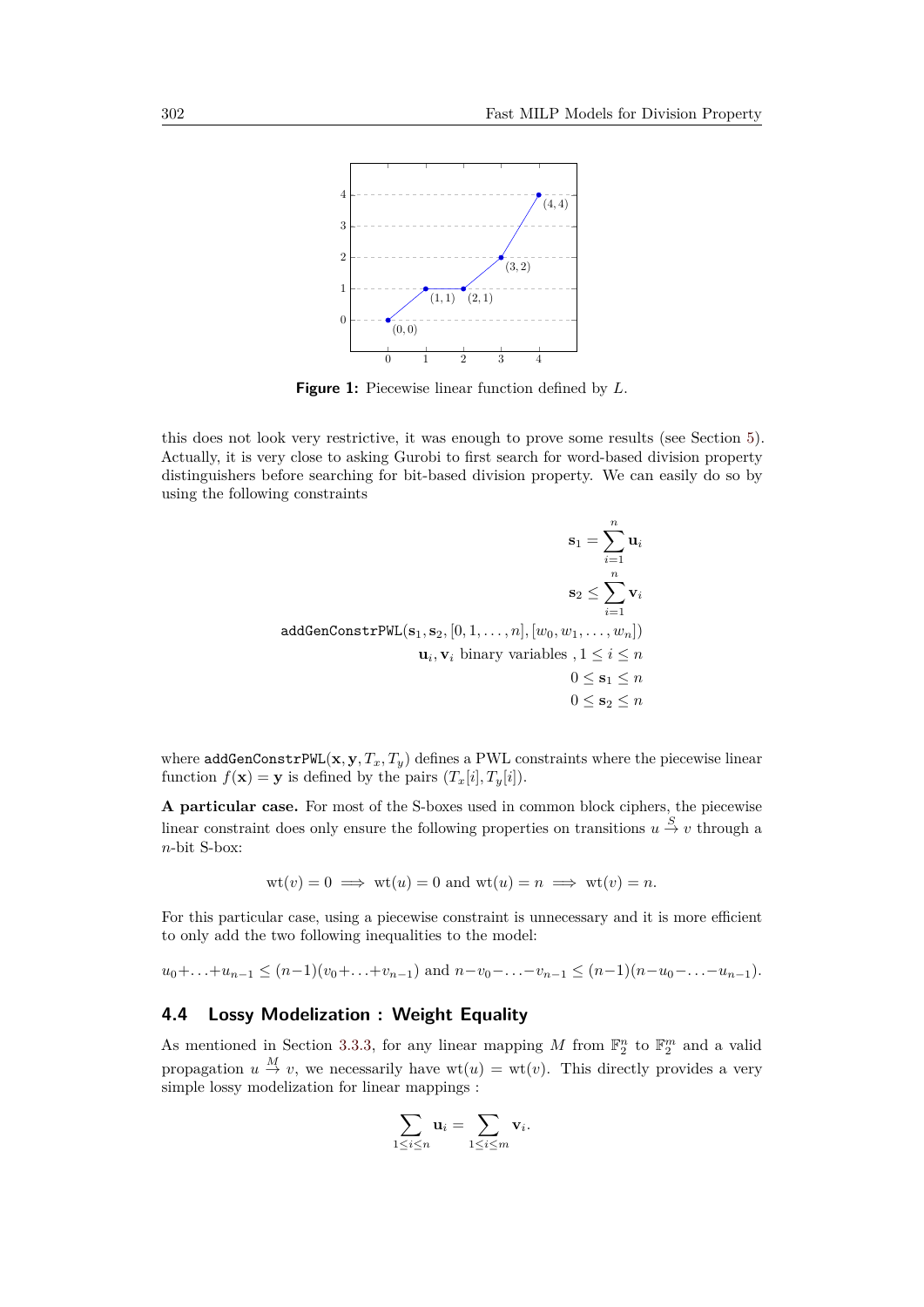While very simple, this constraint is sometimes sufficient to prove the existence of an integral distinguisher (i.e. to prove that there are no valid division trails through a cipher).

To estimate the complexity of such approach we need to evaluate the probability that a transition  $u \stackrel{M}{\to} v$  is valid knowing that  $wt(u) = wt(v)$ . Because it is valid if and only if the corresponding minor is invertible, the question becomes what is the probability that a minor of a matrix is invertible. For a random binary matrix, the probability goes from 50% for a matrix of size 1 and decreases to  $\approx 30\%$  when the size increases. But in practice matrices involved in block ciphers are far from random ones and this drastically affects the probabilities. For instance, sampling 1000 minors of each size for the AES MixColumns matrix we obtained the following results:

|  |  |  | $1:15.9\%$ $5:1.4\%$ $9:1.9\%$ $13:3.5\%$ $17:5.1\%$ $21:12.3\%$ $25:18.6\%$ $29:26.3\%$ |  |
|--|--|--|------------------------------------------------------------------------------------------|--|
|  |  |  | $2:6.4\%$ 6:0.9\% 10:1.3\% 14:3.6\% 18:6.0\% 22:13.0\% 26:18.7\% 30:31.5\%               |  |
|  |  |  | $3:2.9\%$ $7:0.6\%$ $11:1.6\%$ $15:3.4\%$ $19:7.5\%$ $23:15.3\%$ $27:20.5\%$ $31:44.5\%$ |  |
|  |  |  | $4:1.9\%$ $8:1.8\%$ $12:1.9\%$ $16:3.8\%$ $20:11.4\%$ $24:17.5\%$ $28:22.5\%$ $32:100\%$ |  |

As we can observe, those results are very different from what we would expect for random matrices. In particular it seems unlikely to get anything but a false-positive using only the weight equality.

#### <span id="page-14-0"></span>**4.5 Lossy Modelization : The local ZR Technique**

Since most of the probabilities given above are very low, it would be too slow to rely on lazy constraints that only discard one transition at a time as it was done in [\[EY21\]](#page-21-1). Thus we propose to perform a local  $\mathcal{ZR}$  in order to generate more efficient lazy constraints. More precisely, if we have to test a transition  $u \stackrel{M}{\to} v$  through a linear layer M, we can apply the  $Z\mathcal{R}$  technique only locally. The idea is to extract the corresponding minor and to check whether it is invertible or not. If not, there is at least one linear combination of the rows equals to the null vector. Going back to the full matrix, we can compute the same linear combination of rows and look at the columns with non-zero coefficients. Then we add the constraint describing that if the rows involved in the linear combination are all selected then at least one of the columns with a non-zero coefficient should be selected as well. In other words, we compute and add constraints from the  $\mathcal{ZR}$  technique if and only if they are required. This is very powerful for SPN block ciphers because in that case *u* (resp. *v*) is the concatenation of several outputs (resp. inputs) of *m*-bit S-boxes and such outputs (resp. inputs) have almost always a weight of 0, 1 or  $m$  (resp. 0,  $m-1$  or  $m$ ).

**Improving performance.** Because generating on the fly the constraints from the  $Z\mathcal{R}$ technique mainly makes sense for *large* matrices, the cost of checking the rank of minors has to be taken into account. For instance on AES, we may have to compute rank of minors up to dimension 31, leading to approximately  $31^3 \approx 2^{14.9}$  extra computations per trail found by Gurobi. Hopefully, based on a special property about the inverse of a block matrix, it is possible to reduce the complexity from  $k^3$  (for a minor of size *k*) to  $\min(k, n-k)^3$  for a matrix of size *n*. This is based on a particular case of the Nullity theorem:

**Theorem 2.** An invertible matrix M and its inverse  $M^{-1}$  can be partitioned into  $2 \times 2$ *block matrices as*

$$
M = \left[ \begin{array}{cc} A & B \\ C & D \end{array} \right] \text{ and } M^{-1} = \left[ \begin{array}{cc} E & F \\ G & H \end{array} \right],
$$

*where A, D, E and H are square matrices such that A and E (resp. D and H) have the same size. The dimension of the kernel of A is equal to the dimension of the kernel of H. In particular, A is invertible if and only if H is invertible as well.*

This means that the transition  $u \to v$  through *M* is valid if and only if the transition  $\bar{v} \to \bar{u}$  through  $M^{-1}$  is valid as well.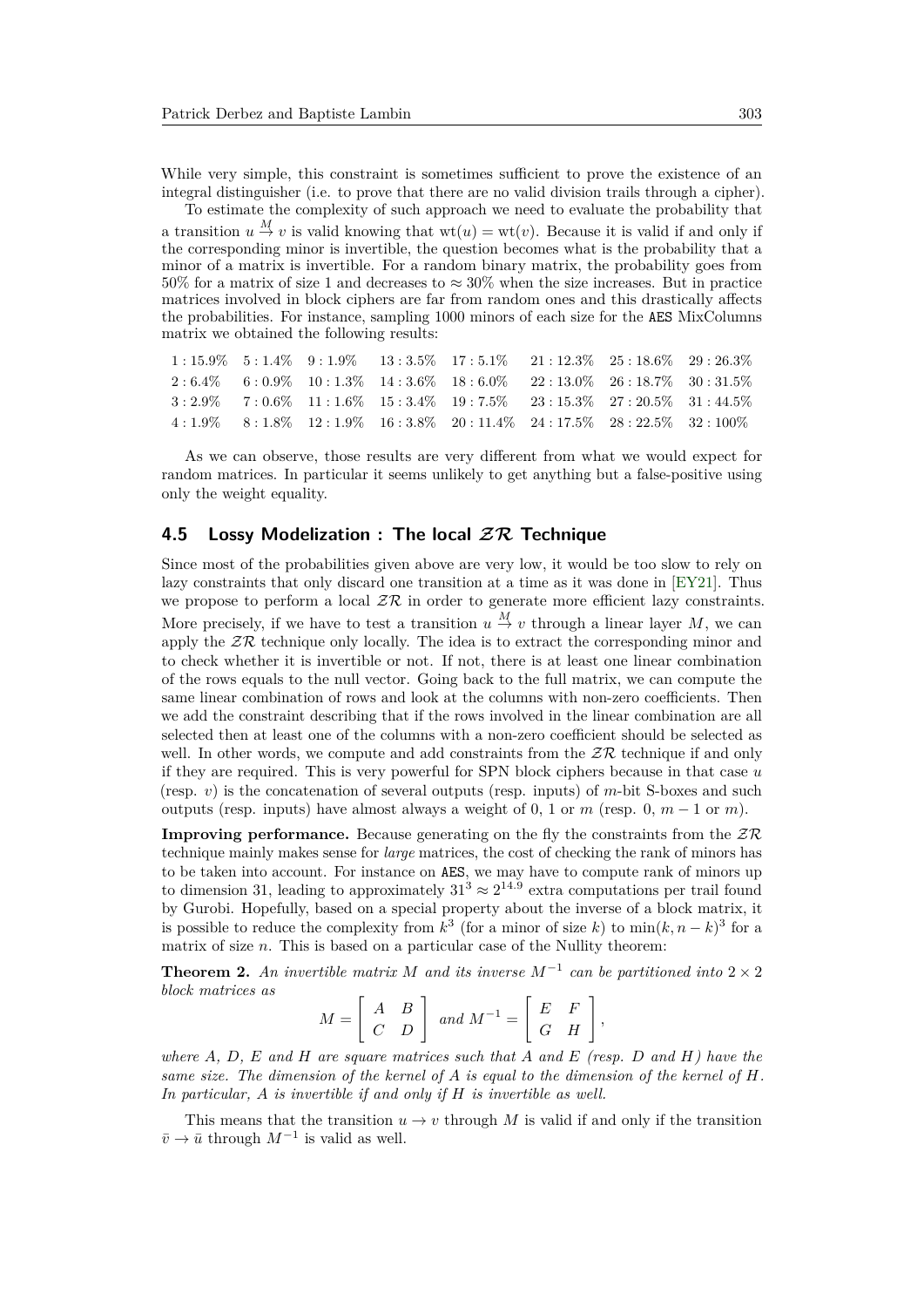#### <span id="page-15-1"></span>**4.6 Lossy Modelization : Modular Addition**

The modelization of Beierle *et al.* only requires two inequalities per bit:

$$
\begin{cases}\n-a_i - b_i - c_i + 2c_{i+1} + y_i \geq 0 \\
a_i + b_i + c_i - 2c_{i+1} - 2y_i \geq -1\n\end{cases}
$$

The second inequality is used to remove the transitions  $(a, b, c) \rightarrow (1, 1)$  for  $(a, b, c) \neq (1, 1, 1)$ as well as both the transitions  $(0,0,0) \rightarrow (1,0)$  and  $(0,0,0) \rightarrow (0,1)$ . All of them are non-minimal transitions which can be safely added to the model according to Section [4.1.](#page-10-0) As a consequence this inequality can be removed from the model without affecting its validity.

## <span id="page-15-0"></span>**5 Results**

In this section we discuss the results we obtained using our new modelization techniques. As explained in the introduction, we make a distinction between *conventional* distinguishers and *extended* distinguishers, and we only consider distinguishers that are not key-dependent. Extended distinguishers are the ones considered by [\[LDF20,](#page-22-3) [DF20\]](#page-21-0) by adding a linear mapping at the input and/or output of the cipher, and built by fixing a *linear combination* of bits to be constant at the input while checking if some *linear combination* of bits at the output are balanced. This makes extended distinguishers cover a larger scope but harder to search, as, for a given input, conventional distinguishers only need to check whether there is a division trail for *n* vectors of weight 1 (*n* being the block size), whereas extended distinguishers need to do so for many input/output pairs.

An important trick to search for extended distinguishers is to use some memoization on whether or not a given input/output pair leads to a division trail. Indeed, considering that there is usually a large amount of sets, it is very likely that several pairs will appear in multiple sets, meaning that a naive algorithm would do a large number of redundant computations. Instead, we keep a hash table mapping input/output pairs to whether or not it leads to a division trail. By doing so, whenever we start to examine a new set, we first check if any pair in the set is already present in the hash table. If even a single pair is present in the table *and* leads to a division trail, then there is no need to check any other pair in this specific set as it cannot lead to a distinguisher.

#### **5.1 Notations for Modeling Strategies**

In the following, we compare how different modeling strategies affect the solving time for several ciphers. To be more concise, we use several abbreviations for each modeling strategy.

- CH will denote using the Convex Hull modeling from Section [3.2.1,](#page-6-0)
- QM will denote using the Quine-McCluskey algorithm from Section [4.2,](#page-10-1)
- PWL will denote using piecewise linear constraints from Section [4.3,](#page-12-1)
- ZR will denote using the modeling from Zhang and Rijmen from Section [3.3.3,](#page-9-0)
- CX will denote using the Copy-XOR modeling from Section [3.3.2,](#page-9-1)
- WE will denote using the Weight Equality modeling from Section [4.4.](#page-13-1)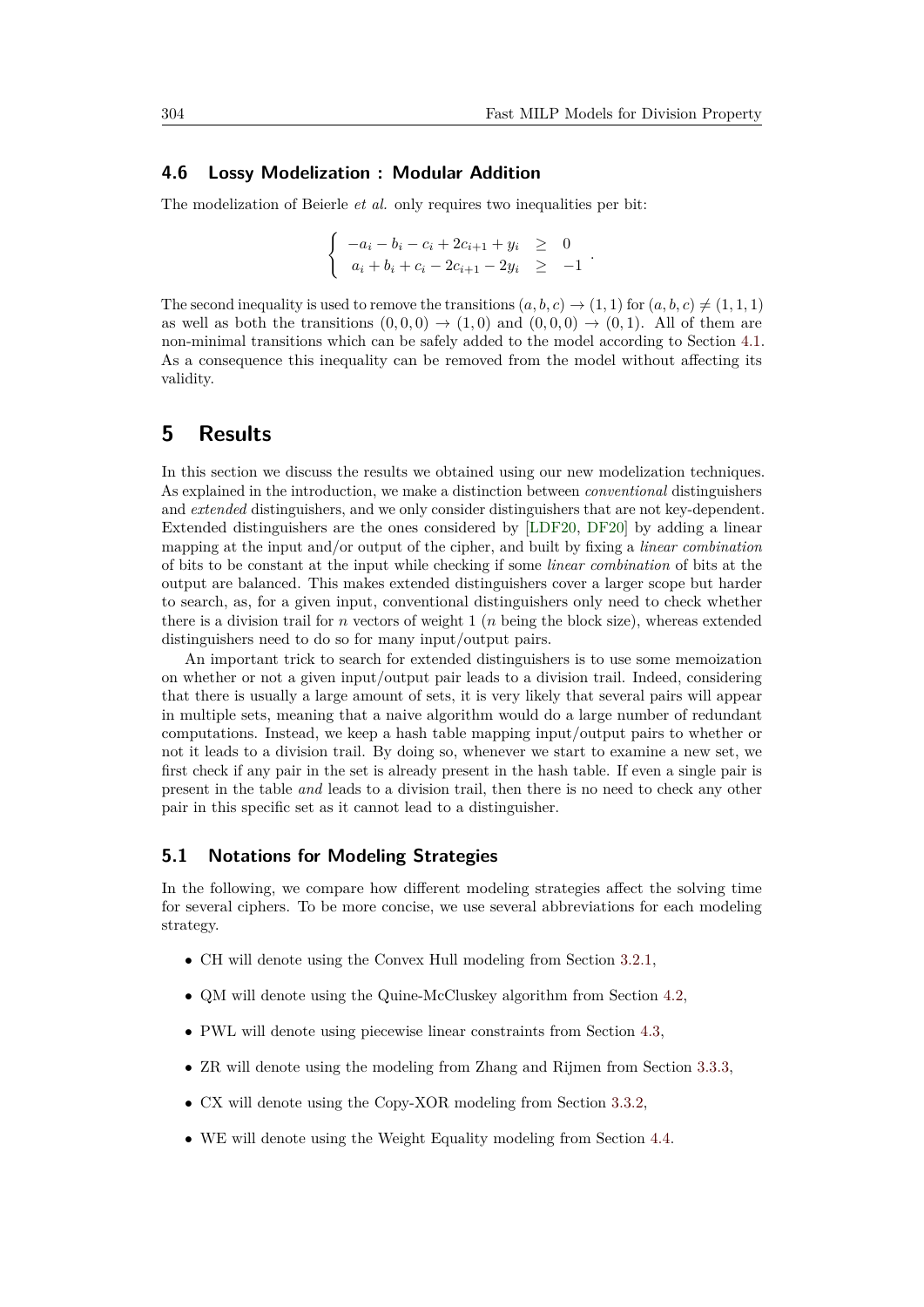As most ciphers we considered have both an S-box and a linear layer, we commonly use an expression of the form  $M + M'$  to denote the use of a modeling M for the S-box layer and a modeling  $M'$  for the linear layer, where  $M$  and  $M'$  are taken from the list above. For example, QM+CX denotes using the Quine-McCluskey algorithm for the S-box layer and the Copy-XOR modeling for the linear layer. Note that when using a lossy modelization (which are PWL, CX and WE), we will add lazy constraints to the model so that we obtain a correct result, as described in Section [3.4.](#page-9-2)

### **5.2 Number of Inequalities**

Using the approach described in Section [4.2,](#page-10-1) we were able to provide relatively small sets of inequalities to describe various S-boxes and linear layers used in common ciphers. Compared to the Convex Hull method, our QM-MILP greedy algorithm always led to smaller sets of inequalities and takes only few seconds to run even for 16-bit Super S-boxes. Thus it provides a simple way to generate inequalities for any S-box for which we know the propagation table.

<span id="page-16-0"></span>**Table 2:** Number of inequalities required to describe valid transitions. Note that the Copy-Xor technique is lossy and does add extra variables.

| Cipher | Function                                         | CH/CX/ZR      | QM      | QM-MILP |
|--------|--------------------------------------------------|---------------|---------|---------|
|        | 4-bit S-box                                      | $12/-/$       | 18      | 10      |
|        | 8-bit S-box                                      |               | 193     | 105     |
| Skinny | 16-bit Super S-box $\left(\text{col. } 0\right)$ |               | 172812  | 48859   |
|        | 16-bit Super S-box (col. $1, 2, 3$ )             |               | 173106  | 48964   |
|        | 4-bit MixColumn                                  | 6/8/16        | 10      | 6       |
| AES    | 8-bit S-box                                      |               | 87      | 33      |
|        | 4-bit S-box                                      | $10/-/$       | 20      | 7       |
|        | 16-bit Super S-box $\left(\text{col. } 0\right)$ |               | 387070  | 108199  |
| LED    | 16-bit Super S-box $\text{(col. 1)}$             |               | 321797  | 78647   |
|        | 16-bit Super S-box (col. $2, 3$ )                |               | 388134  | 108668  |
|        | 16-bit MixColumn                                 | $-$ /32/65536 | 33412   | 33412   |
|        | 8-bit linear $F_0$                               | $-16/256$     | 162     | 162     |
| HIGHT  | 8-bit linear $F_1$                               | $-16/256$     | 162     | 162     |
|        | 16-bit Super S-box $(F_0)$                       |               | 15968   | 5493    |
|        | 16-bit Super S-box $(F_1)$                       |               | 69455   | 23671   |
| Midori | 16-bit Super S-box                               |               | 1912088 | 520340  |

## **5.3 Different Strategies**

We made experiments on several ciphers to observe how different modeling strategies influence the solving time of the models. We give a summary of the modeling strategies leading to the best solving time as well as the average number of lazy constraints added for each cipher considered in Table [3.](#page-17-0) Our main observation is that while hundreds of thousands inequalities are necessary to provide an exact modelization, only few hundreds are actually required to conclude on the existence of a division trail. Note that when the Super S-box (SSB) is available, it is used with an exact modelization for the first and last rounds to derive the extended distinguishers to look for.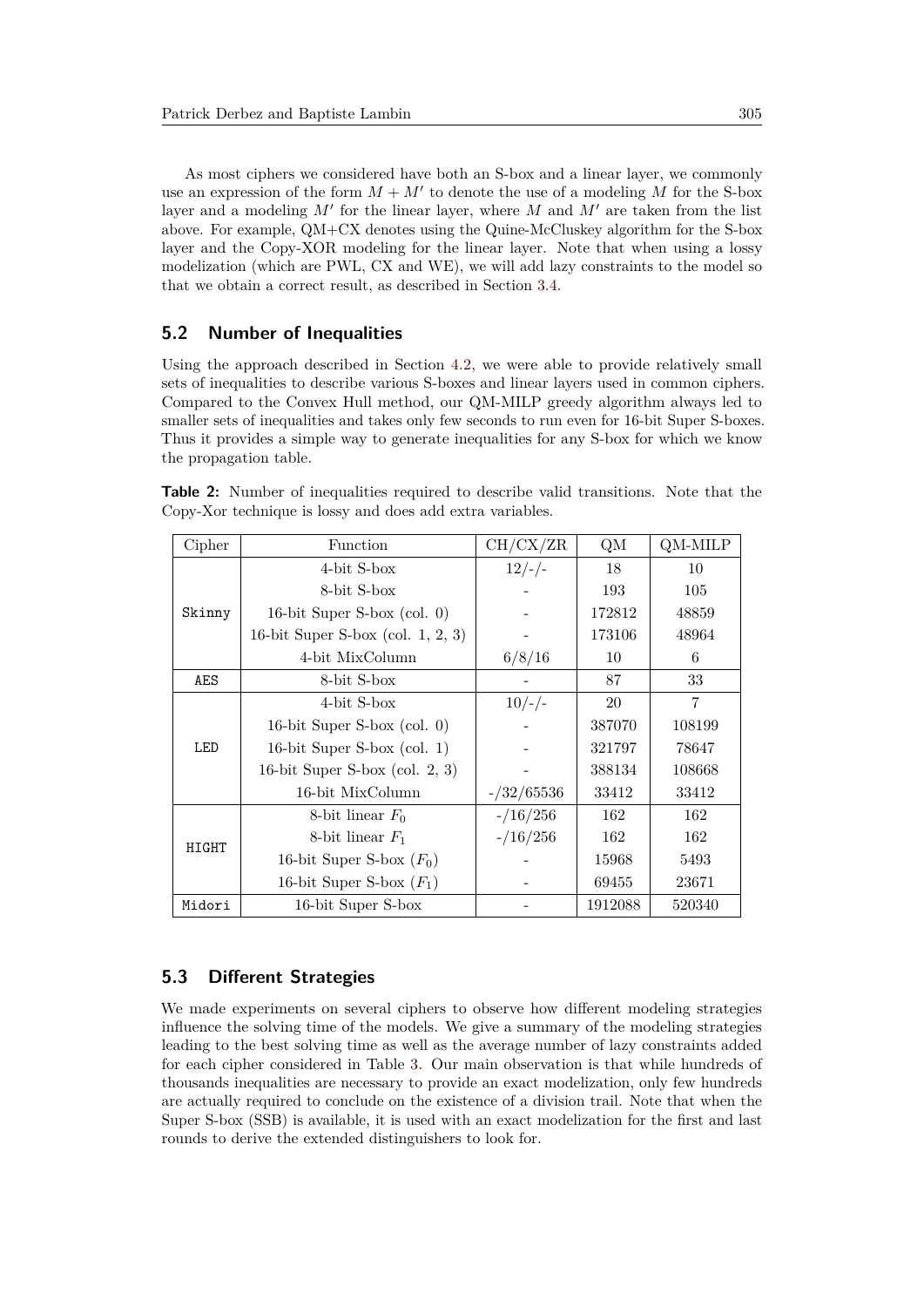<span id="page-17-0"></span>

| <b>Table 3:</b> Fastest modeling strategy and average number of lazy constraints added per |
|--------------------------------------------------------------------------------------------|
| input/output pair. LC-S-box, LC-Lin and LC-SSB denote respectively the average number      |
| of lazy constraints coming from the S-box, the linear layer and the Super S-box, when      |
| relevant.                                                                                  |

| Cipher        | Rounds | Modeling        | $LC-S-box$ | $LC$ -Lin | $_{\rm LC\text{-}SSB}$ |
|---------------|--------|-----------------|------------|-----------|------------------------|
|               | 4      | $PWL + WE$      | 0          | 0         |                        |
| AES           | 5      | $QM + WE$       |            | 60        |                        |
| ARIA          | 4      | $PWL + WE$      | $\Omega$   | $\Omega$  |                        |
|               | 5      | $QM + CX$       |            | 91        |                        |
| <b>CRAFT</b>  | 13     | $QM/CH + QM/CH$ |            |           | $\theta$               |
|               | 14     | $QM/CH + CX$    |            | $\theta$  | 314                    |
| HIGHT         | 20     | $\mathrm{CX}$   |            | 6         | 0                      |
|               | 21     | $\mathrm{CX}$   |            | 21        | $\theta$               |
| LED           | 8      | $QM/CH + WE$    |            | 107       | 54                     |
| Skinny64      | 11     | $QM/CH + QM/CH$ |            |           | 7                      |
|               | 12     | $QM/CH + QM/CH$ |            |           | 93                     |
| Camellia      | 7      | $PWL + WE$      | $\Omega$   | $\Omega$  |                        |
|               | 8      | $QM + CX$       |            | 31        |                        |
| <b>CLEFIA</b> | 10     | $PWL + WE$      | $\Omega$   | $\Omega$  |                        |
|               | 11     | $QM + CX$       |            | 9         |                        |

### **5.3.1 Strategy PWL + WE**

At the beginning of this work, our bet was that the strategy PWL + WE together with lazy constraints to ensure an exact modelization, would lead to the best solving times. This strategy is quite equivalent to first searching for word-based division trails before confirming or invalidating them at the bit level. This strategy was the fastest to retrieve the integral distinguisher against both AES and ARIA reduced to 4 rounds as well as against 10-round CLEFIA. However, while being very fast in finding word-based distinguishers, it was rarely the best strategy regarding all the experiments we made. We believe there are two main reasons. The first one is that such strategy does necessarily lead to more lazy constraints being added to the model than other strategies. But lazy constraints are typically *slower* than regular ones and are not preprocessed by Gurobi. The second reason is more generic and related to the way Gurobi works. When some internal transitions are valid it would make sense to modify the current *wrong* solution as little as possible to converge to a solution. Unfortunately there is no easy way to do that and the best option is to divide ourselves the model into two or more submodels.

#### **5.3.2 Strategy CH/QM + WE**

With this strategy the S-boxes are described in an exact manner into the model while the linear layer is only modelized using the weight equality. Along our experiments QM was a bit slower than CH and QM-MILP which are equivalent. But overall the difference is not significant. In general this model is faster than the previous one and is probably the first strategy to try against a block cipher. Its main advantage is its scalability. Indeed, WE can be applied whatever the size of the matrix behind the linear layer and thus it is the best-suited to handle ciphers with very large internal states including for instance underlying block ciphers of hash functions (e.g. Whirlpool).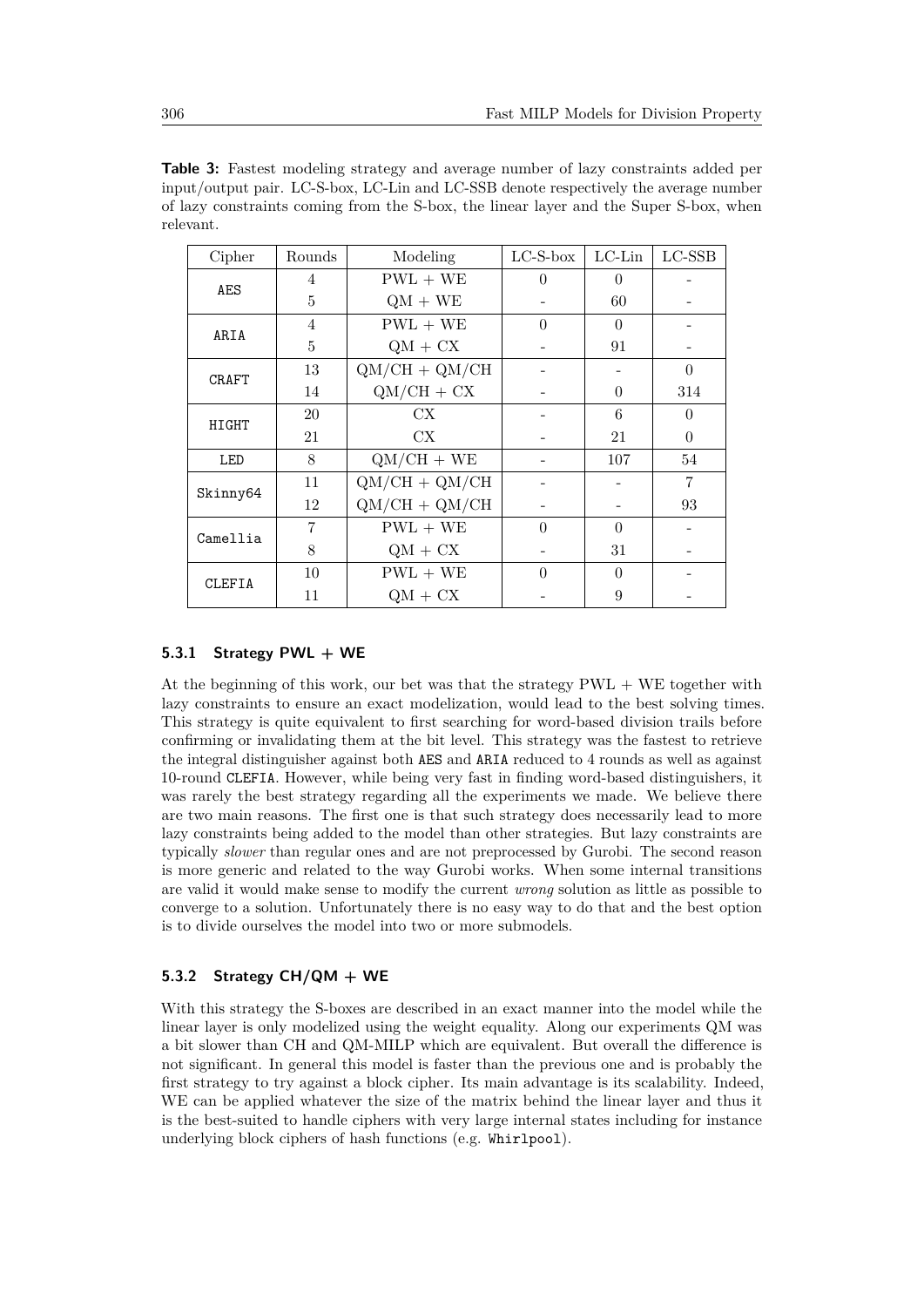#### **5.3.3 Strategy CH/QM + CH/QM**

When the linear layer operates on very few bits  $(\approx 4)$ , as for instance in Skinny or Craft, it is better to directly use an exact modelization for it. Actually the previous strategy will quickly lead to the same constraints but it seems Gurobi does a better job if it has access to those inequalities at the preprocessing phase.

### **5.3.4 Strategy CH/QM + CX**

This strategy is in-between the two previous ones. With CX for the linear layer, we ensure that, when we extract the minor to check its inversibility, it does contain at least a non-zero coefficient per row and per column. This strategy typically gives faster models than WE when the linear layer is sparse. For instance, it was the fastest one 5-round ARIA, 11-round CLEFIA and for HIGHT. However CX requires an extra variable per non-zero entry of the matrix, wherever it is used. As a consequence, this technique hardly scales for large block ciphers and/or large matrices.

**A hybrid approach.** While we mainly tried models with the same modelization of a particular component through the whole cipher it may be interesting to mix them. For instance, as showed Section [4.4,](#page-13-1) the probability that WE leads to a valid transition increases with the weight of the input to reach reasonable values. Thus it is possible that ahybrid approach for which WE is used for the first rounds of the cipher and CX for the last ones, leads to a faster model.

#### **5.3.5 Super S-boxes**

The number of inequalities required to modelize a Super S-box is too high to be handled efficiently by the solver and it was always faster to use lazy constraints. We also always described internal components of a Super S-boxes into our models, somehow providing a lossy modelization of them. Indeed, if the internal transitions are all valid, the probability that the transition pass the Super S-box check is quite high, around 50% for both Midori-64 and Skinny-64. Furthermore, the actual probability is much higher in practice because most of the problems occur when the input weight is high (between 12 and 15 for 16-bit Super S-boxes) and we rarely encountered more than 4 such transitions. As a consequence only few inequalities from the Super S-box propagation table are added to the model as it can be observed in Table [3.](#page-17-0) Furthermore, while constraints from Super S-boxes did invalidate some internal transitions, we did not find any input/output pair for which all trails were invalidated. In other words, we never encountered a case for which constraints from Super S-boxes led to a new distinguisher. However, handling Super S-boxes is still very important to identify the best linear maps to add at the front and at the end of a cipher to look for extended distinguishers.

#### **5.3.6 Lazy Constraints**

Many times a false-positive solution does contain several invalid transitions. In that case an interesting question is which constraints should we add to the model. Only one is necessary to discard a specific false-positive trail but it might be more efficient to add many of them at once. There is no universal answer to this question as it really depends on the models under study. In our work we found that adding several constraints at once was overall faster as long as we do not add too many of them (heuristically upper bounded by 5).

The order in which constraints are added seems to play an important role as well. In practice we found better to add constraints related to S-boxes before constraints related to linear layers. We also observed that handling rounds according to their distance to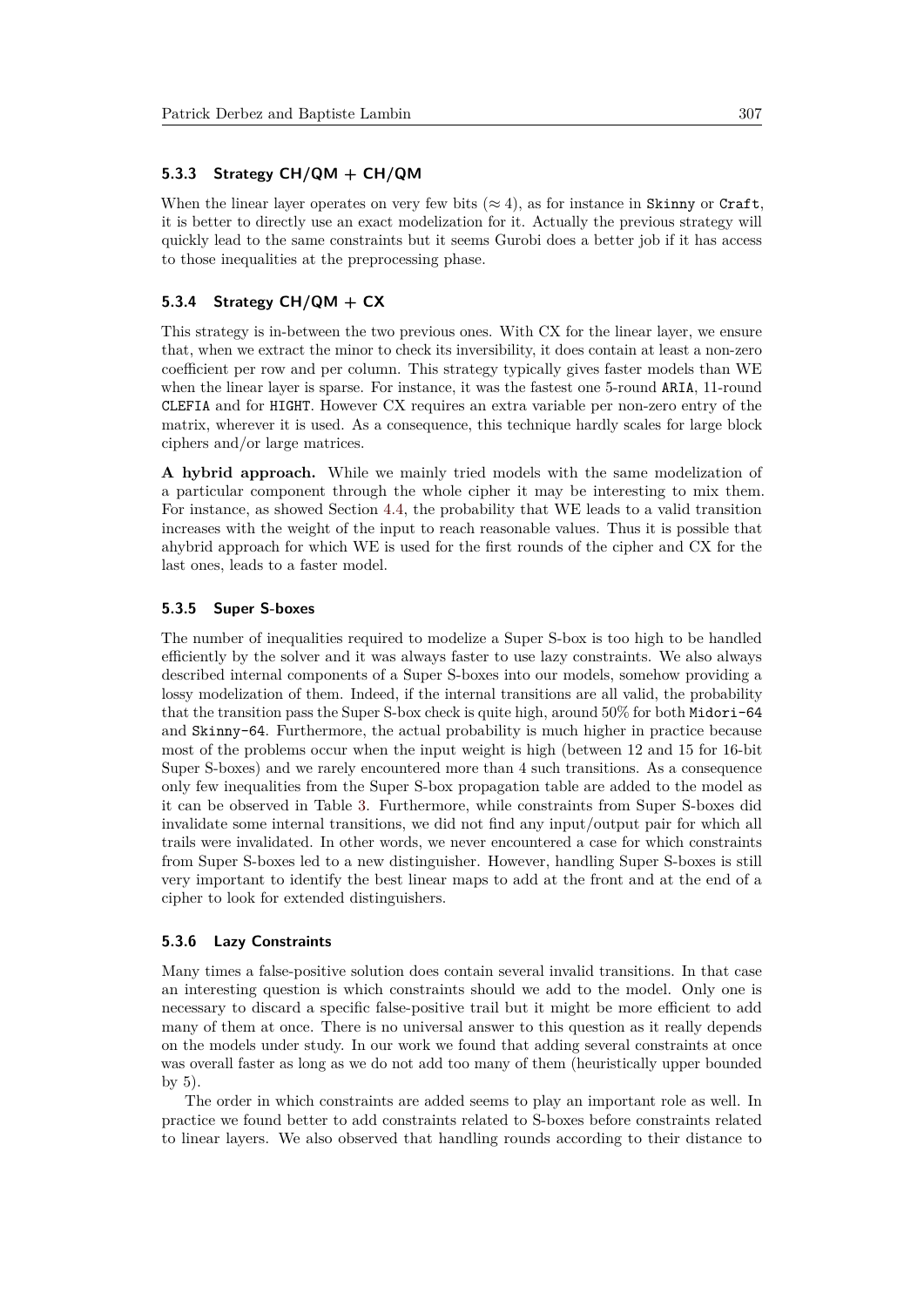the middle of the cipher was overall faster (i.e. the middle round is the last one to be processed).

#### **5.4 Observations on Some Ciphers**

We give the detailed results of our experiments in Appendix [B,](#page-26-0) however in this section we would like to make few observations on some of these experiments.

#### **5.4.1 HIGHT**

An interesting observation for HIGHT is the number of solutions to the base model that were examined and the amount of constraints added. To conduct the full search, we needed to examine 1296 input/output pairs and determine whether or not there exists a division trail for each, possibly finding *wrong* solutions due to the lossy modeling of CX and thus needing to add lazy constraints. In total, 9626 solutions were found (including the *final* one when a division trail existed, meaning no lazy constraints were added on those) and 8334 lazy constraints were added overall. This means that on average, for a given input/output pair, the lossy model using CX is around  $8331/1296 \simeq 6$  constraints *away* from a model that is complete enough for this specific input/output pair. Meanwhile with the lossy model using the WE modeling on the subset we tested (containing 81 input/output pairs), the total number of lazy constraints added was 15645, leading to an average of 193 lazy constraints added per input/output pair. To give a comparison when modeling the  $F_i$ functions with an exact modeling, using QM requires 162 inequalities *for each* application of  $F_0/F_1$ , thus  $20 \times 4 \times 162 = 12960$  inequalities for a full model over 20 rounds, while ZR requires 255 inequalities for *each* application of *F*0*/F*1, leading to a total of 20400 inequalities for the same model. Thus HIGHT is a very good example to show that for a given input/output pair, a very large portion of the inequalities given by an exact modeling is essentially *useless* and only makes the model more complicated.

#### **5.4.2 LED**

The main problem we encountered with LED is that, in the context of the search for extended distinguisher, there is a *large* number of sets of pairs to examine, and each contains a rather large amount of pairs themselves. In total, there are 1040384 different sets to examine, each containing about 7000 pairs on average.

In addition to that, another problem we encountered was that some input/output pairs took an very large amount of time to be solved. Considering the large amount of pairs to examine, it was not reasonable to try to solve the full problem without some additional tweaking. Our solution was simply to add a time limit for each input/output pair, which we arbitrarily set to 30s. If a given set contains pairs that reached the time limit (and thus for which the existence of a division trail could not be decided), then 2 cases happen : either the set also contains a pair leading to a division trail, meaning the set cannot lead to a distinguisher and thus we can stop the search for this set, or all pairs that haven't reached the time limit lead to no division trails. In the latter case, one would have to increase the time limit to actually conclude anything, but in our case, this thankfully never happened. Note that thanks to this and the use of memoization, we only needed to examine 1409 pairs to solve all of the different input/output sets.

While not necessary in the other experiments we made, using such a time limit is again another thing to consider when searching for extended distinguishers, as it can drastically improve the total solving time.

**Remark.** The Super S-Boxes of LED actually do not depend on the key. While for columns 0, 2 and 3 the round constants involved do not depend on the round, this is not the case for column 1. To simplify the analysis we thus considered the round constant as a key for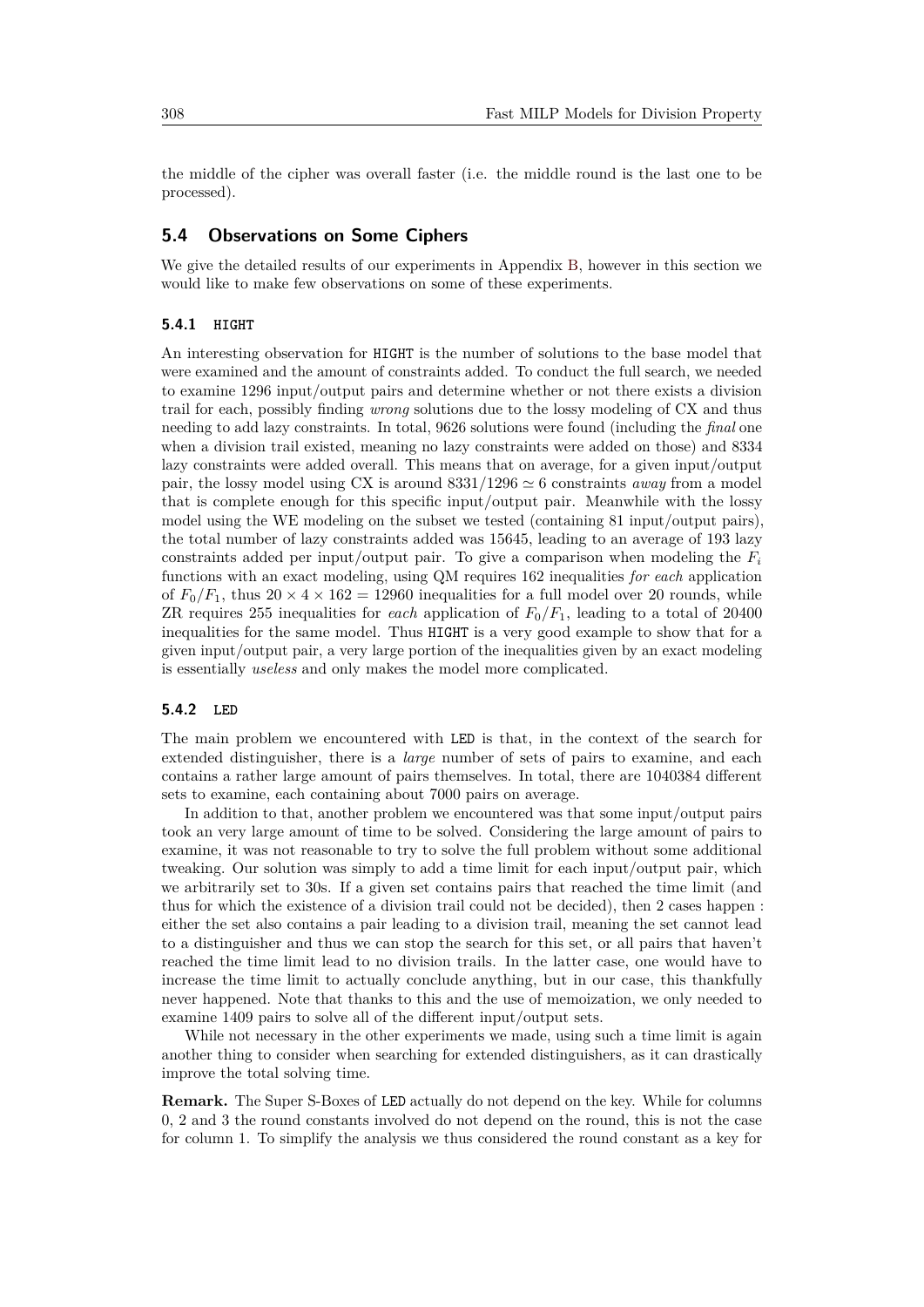the Super S-Box on column 1, and computed its propagation table using the algorithm from [\[DF20\]](#page-21-0). As a consequence, we only show that there is no integral distinguisher on 8 rounds that would hold independently of the round constants used in column 1 along the cipher. However, it might be possible that there exists one for specific values of the round constants (but this seems quite unlikely).

## **6 Conclusion**

In this paper, we showed that proper use of Gurobi's functionalities to solve MILP models can greatly improve the solving times to search for distinguishers based on the division property. Especially, we showed that in a lot of cases, using a lossy model along with lazy constraints not only results in better solving times, but also allows to handle more cases than previously, such as large (Super) S-boxes or complicated linear layers without loss of accuracy.

Moreover, this strategy of lossy modeling leads to overall much simpler (i.e. less constraints) model, even when considering the lazy constraints added to remove false positives. As such, a possible direction for future work would be to provide a human readable proof of why a given case leads to no division trail, or at the very least a form of easily verifiable certificate. We also believe the research direction pointed in this paper can be extended to other cryptanalysis techniques as the search of cube attacks and differential distinguishers. In particular, it would be interesting to see whether lossy modeling and lazy constraints could be used with other variants of the division property, including the variant used to provide lower bounds on the degree of block ciphers [\[HLLT20\]](#page-22-4) as well as the recent framework to prove resistance against integral attacks [\[HLLT21\]](#page-22-5). Finally, while we highlighted how the modeling step can be improved by using lazy constraints, another very common feature when solving MILP problems is the use of custom heuristics to help the solver converge (either toward a solution, or to prove infeasibility). As far as we know, no such heuristics exist for MILP problems derived from division property, or from cryptanalysis in general, while it is very common when solving *classical* problems, for example the 2-opt heuristic for the travelling salesman problem.

## **References**

- <span id="page-20-2"></span>[AIK<sup>+</sup>00] Kazumaro Aoki, Tetsuya Ichikawa, Masayuki Kanda, Mitsuru Matsui, Shiho Moriai, Junko Nakajima, and Toshio Tokita. Camellia: A 128-bit block cipher suitable for multiple platforms - design and analysis. In Douglas R. Stinson and Stafford E. Tavares, editors, *Selected Areas in Cryptography, 7th Annual International Workshop, SAC 2000, Waterloo, Ontario, Canada, August 14-15, 2000, Proceedings*, volume 2012 of *Lecture Notes in Computer Science*, pages 39–56. Springer, 2000.
- <span id="page-20-0"></span>[AST<sup>+</sup>17] Ahmed Abdelkhalek, Yu Sasaki, Yosuke Todo, Mohamed Tolba, and Amr M. Youssef. MILP modeling for (large) s-boxes to optimize probability of differential characteristics. *IACR Trans. Symmetric Cryptol.*, 2017(4):99–129, 2017.
- <span id="page-20-1"></span>[BBdS<sup>+</sup>20] Christof Beierle, Alex Biryukov, Luan Cardoso dos Santos, Johann Großschädl, Léo Perrin, Aleksei Udovenko, Vesselin Velichkov, and Qingju Wang. Alzette: A 64-bit arx-box - (feat. CRAX and TRAX). In Daniele Micciancio and Thomas Ristenpart, editors, *Advances in Cryptology - CRYPTO 2020 - 40th Annual International Cryptology Conference, CRYPTO 2020, Santa Barbara,*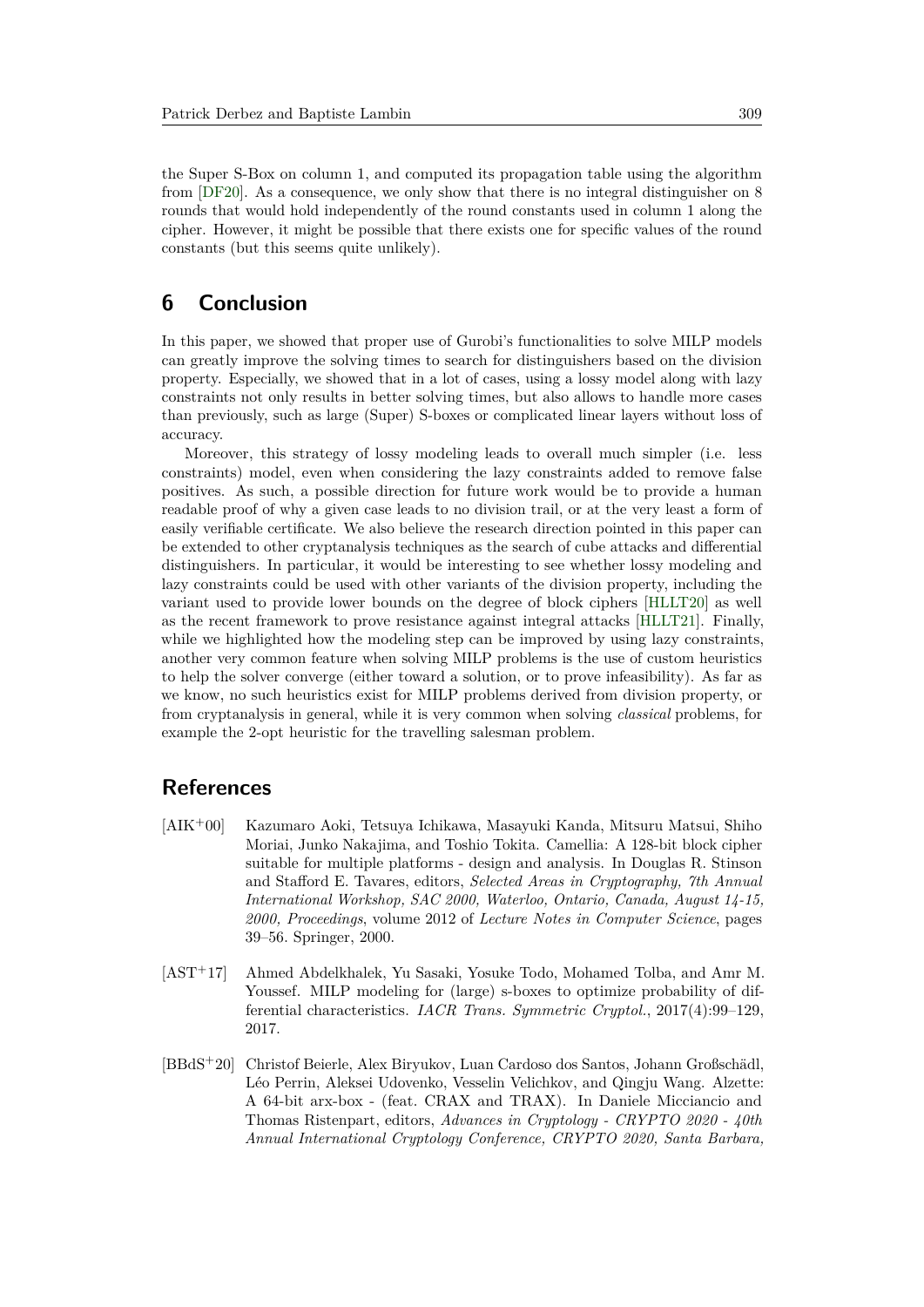*CA, USA, August 17-21, 2020, Proceedings, Part III*, volume 12172 of *Lecture Notes in Computer Science*, pages 419–448. Springer, 2020.

- <span id="page-21-3"></span>[BC20] Christina Boura and Daniel Coggia. Efficient MILP modelings for sboxes and linear layers of SPN ciphers. *IACR Trans. Symmetric Cryptol.*, 2020(3):327– 361, 2020.
- <span id="page-21-6"></span>[BHZ08] R. Bagnara, P. M. Hill, and E. Zaffanella. The Parma Polyhedra Library: Toward a complete set of numerical abstractions for the analysis and verification of hardware and software systems. *Science of Computer Programming*, 72(1–2):3–21, 2008.
- <span id="page-21-10"></span>[BJK<sup>+</sup>16] Christof Beierle, Jérémy Jean, Stefan Kölbl, Gregor Leander, Amir Moradi, Thomas Peyrin, Yu Sasaki, Pascal Sasdrich, and Siang Meng Sim. The SKINNY family of block ciphers and its low-latency variant MANTIS. In Matthew Robshaw and Jonathan Katz, editors, *Advances in Cryptology - CRYPTO 2016 - 36th Annual International Cryptology Conference, Santa Barbara, CA, USA, August 14-18, 2016, Proceedings, Part II*, volume 9815 of *Lecture Notes in Computer Science*, pages 123–153. Springer, 2016.
- <span id="page-21-8"></span>[BLMR19] Christof Beierle, Gregor Leander, Amir Moradi, and Shahram Rasoolzadeh. CRAFT: lightweight tweakable block cipher with efficient protection against DFA attacks. *IACR Trans. Symmetric Cryptol.*, 2019(1):5–45, 2019.
- <span id="page-21-2"></span>[DDV20] Stéphanie Delaune, Patrick Derbez, and Mathieu Vavrille. Catching the fastest boomerangs application to SKINNY. *IACR Trans. Symmetric Cryptol.*, 2020(4):104–129, 2020.
- <span id="page-21-0"></span>[DF20] Patrick Derbez and Pierre-Alain Fouque. Increasing precision of division property. *IACR Trans. Symmetric Cryptol.*, 2020(4):173–194, 2020.
- <span id="page-21-7"></span>[DR99] Joan Daemen and Vincent Rijmen. Aes proposal: Rijndael. 1999.
- <span id="page-21-5"></span>[EKKT18] Zahra Eskandari, Andreas Brasen Kidmose, Stefan Kölbl, and Tyge Tiessen. Finding integral distinguishers with ease. In Carlos Cid and Michael J. Jacobson Jr., editors, *Selected Areas in Cryptography - SAC 2018 - 25th International Conference, Calgary, AB, Canada, August 15-17, 2018, Revised Selected Papers*, volume 11349 of *Lecture Notes in Computer Science*, pages 115–138. Springer, 2018.
- <span id="page-21-1"></span>[EY21] Muhammad ElSheikh and Amr M. Youssef. On milp-based automatic search for bit-based division property for ciphers with (large) linear layers. In Joonsang Baek and Sushmita Ruj, editors, *Information Security and Privacy - 26th Australasian Conference, ACISP 2021, Virtual Event, December 1-3, 2021, Proceedings*, volume 13083 of *Lecture Notes in Computer Science*, pages 111–131. Springer, 2021.
- <span id="page-21-4"></span>[GLMS20] David Gérault, Pascal Lafourcade, Marine Minier, and Christine Solnon. Computing AES related-key differential characteristics with constraint programming. *Artif. Intell.*, 278, 2020.
- <span id="page-21-9"></span>[GPPR11] Jian Guo, Thomas Peyrin, Axel Poschmann, and Matthew J. B. Robshaw. The LED block cipher. In Bart Preneel and Tsuyoshi Takagi, editors, *Cryptographic Hardware and Embedded Systems - CHES 2011 - 13th International Workshop, Nara, Japan, September 28 - October 1, 2011. Proceedings*, volume 6917 of *Lecture Notes in Computer Science*, pages 326–341. Springer, 2011.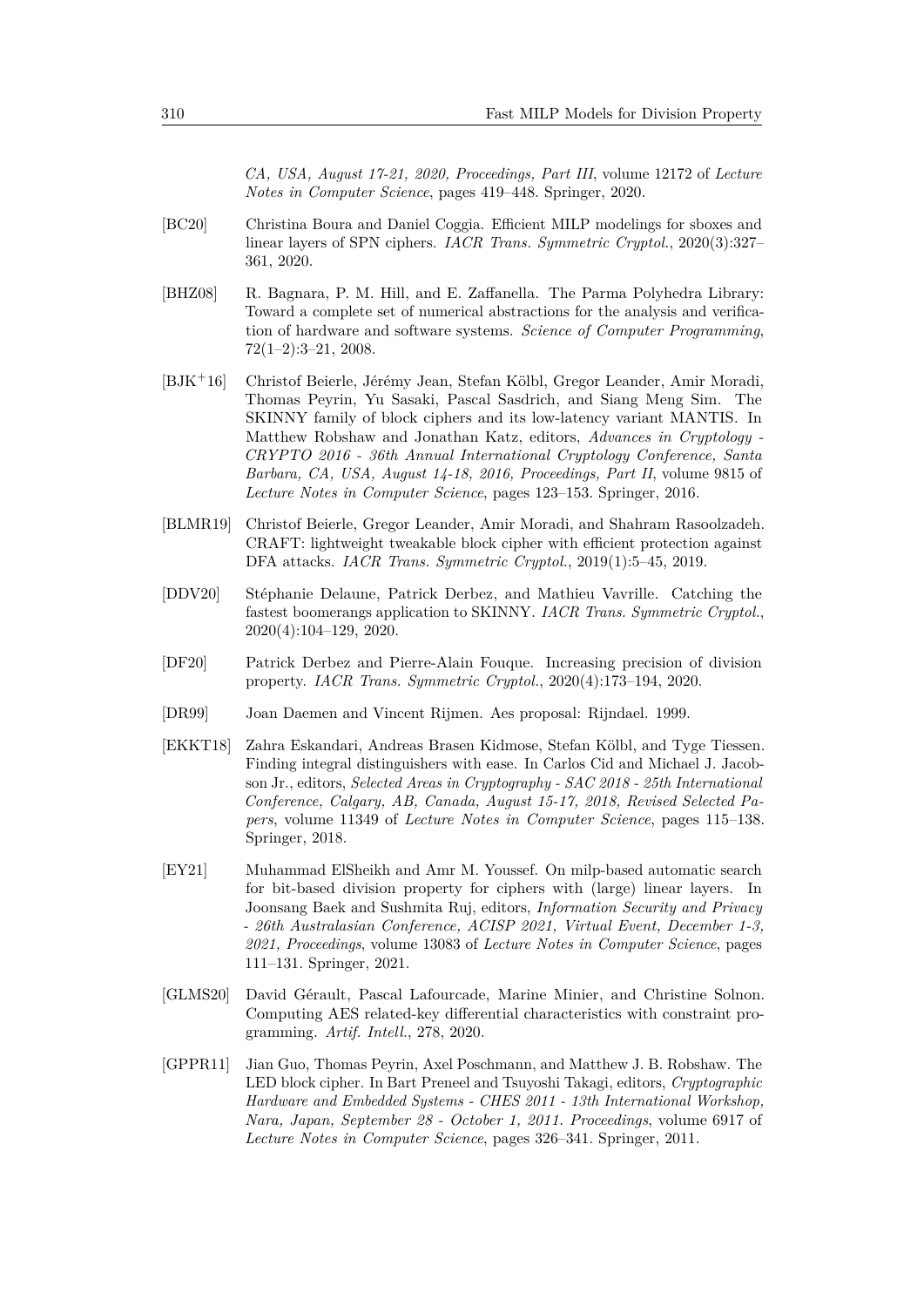- <span id="page-22-1"></span>[Gur21] Gurobi Optimization, LLC. Gurobi Optimizer Reference Manual, 2021.
- <span id="page-22-8"></span>[HLK<sup>+</sup>13] Deukjo Hong, Jung-Keun Lee, Dong-Chan Kim, Daesung Kwon, Kwon Ho Ryu, and Donggeon Lee. LEA: A 128-bit block cipher for fast encryption on common processors. In Yongdae Kim, Heejo Lee, and Adrian Perrig, editors, *Information Security Applications - 14th International Workshop, WISA 2013, Jeju Island, Korea, August 19-21, 2013, Revised Selected Papers*, volume 8267 of *Lecture Notes in Computer Science*, pages 3–27. Springer, 2013.
- <span id="page-22-4"></span>[HLLT20] Phil Hebborn, Baptiste Lambin, Gregor Leander, and Yosuke Todo. Lower bounds on the degree of block ciphers. In Shiho Moriai and Huaxiong Wang, editors, *Advances in Cryptology - ASIACRYPT 2020 - 26th International Conference on the Theory and Application of Cryptology and Information Security, Daejeon, South Korea, December 7-11, 2020, Proceedings, Part I*, volume 12491 of *Lecture Notes in Computer Science*, pages 537–566. Springer, 2020.
- <span id="page-22-5"></span>[HLLT21] Phil Hebborn, Baptiste Lambin, Gregor Leander, and Yosuke Todo. Strong and tight security guarantees against integral distinguishers. In Mehdi Tibouchi and Huaxiong Wang, editors, *Advances in Cryptology - ASIACRYPT 2021 - 27th International Conference on the Theory and Application of Cryptology and Information Security, Singapore, December 6-10, 2021, Proceedings, Part I*, volume 13090 of *Lecture Notes in Computer Science*, pages 362–391. Springer, 2021.
- <span id="page-22-7"></span>[HSH<sup>+</sup>06] Deukjo Hong, Jaechul Sung, Seokhie Hong, Jongin Lim, Sangjin Lee, Bonseok Koo, Changhoon Lee, Donghoon Chang, Jesang Lee, Kitae Jeong, Hyun Kim, Jongsung Kim, and Seongtaek Chee. HIGHT: A new block cipher suitable for low-resource device. In Louis Goubin and Mitsuru Matsui, editors, *Cryptographic Hardware and Embedded Systems - CHES 2006, 8th International Workshop, Yokohama, Japan, October 10-13, 2006, Proceedings*, volume 4249 of *Lecture Notes in Computer Science*, pages 46–59. Springer, 2006.
- <span id="page-22-0"></span>[HWW20] Kai Hu, Qingju Wang, and Meiqin Wang. Finding bit-based division property for ciphers with complex linear layers. *IACR Trans. Symmetric Cryptol.*, 2020(1):396–424, 2020.
- <span id="page-22-6"></span>[KKP<sup>+</sup>03] Daesung Kwon, Jaesung Kim, Sangwoo Park, Soo Hak Sung, Yaekwon Sohn, Jung Hwan Song, Yongjin Yeom, E-Joong Yoon, Sangjin Lee, Jaewon Lee, Seongtaek Chee, Daewan Han, and Jin Hong. New block cipher: ARIA. In Jong In Lim and Dong Hoon Lee, editors, *Information Security and Cryptology - ICISC 2003, 6th International Conference, Seoul, Korea, November 27-28, 2003, Revised Papers*, volume 2971 of *Lecture Notes in Computer Science*, pages 432–445. Springer, 2003.
- <span id="page-22-3"></span>[LDF20] Baptiste Lambin, Patrick Derbez, and Pierre-Alain Fouque. Linearly equivalent s-boxes and the division property. *Des. Codes Cryptogr.*, 88(10):2207–2231, 2020.
- <span id="page-22-2"></span>[LS19] Yunwen Liu and Yu Sasaki. Related-key boomerang attacks on GIFT with automated trail search including BCT effect. In Julian Jang-Jaccard and Fuchun Guo, editors, *Information Security and Privacy - 24th Australasian Conference, ACISP 2019, Christchurch, New Zealand, July 3-5, 2019, Proceedings*, volume 11547 of *Lecture Notes in Computer Science*, pages 555–572. Springer, 2019.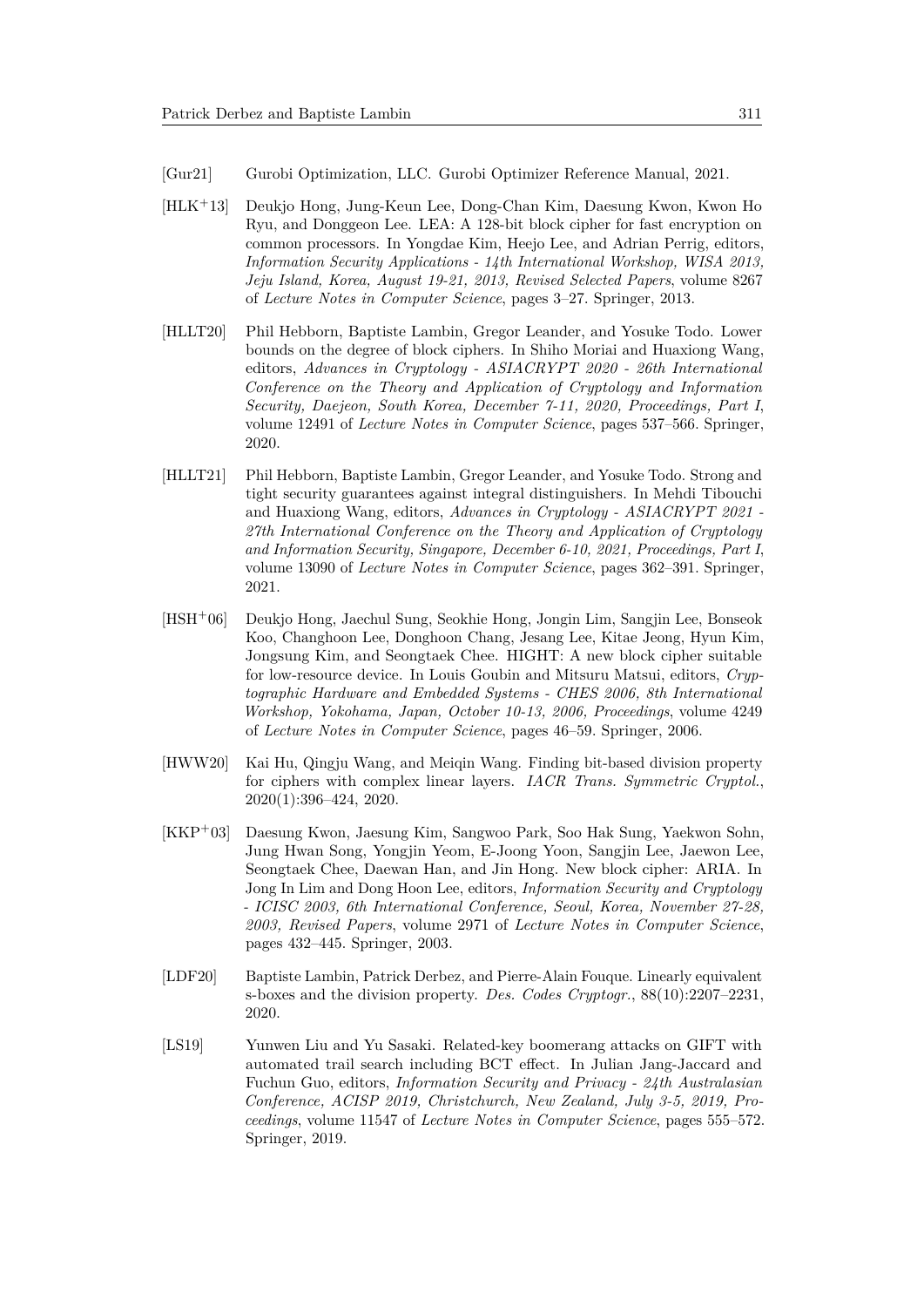- <span id="page-23-8"></span>[LWZ10] Yanjun Li, Wenling Wu, and Lei Zhang. Integral attacks on reduced-round ARIA block cipher. In Jin Kwak, Robert H. Deng, Yoojae Won, and Guilin Wang, editors, *Information Security, Practice and Experience, 6th International Conference, ISPEC 2010, Seoul, Korea, May 12-13, 2010. Proceedings*, volume 6047 of *Lecture Notes in Computer Science*, pages 19–29. Springer, 2010.
- <span id="page-23-5"></span>[McC56] Edward J McCluskey. Minimization of boolean functions. *The Bell System Technical Journal*, 35(6):1417–1444, 1956.
- <span id="page-23-1"></span>[MWGP11] Nicky Mouha, Qingju Wang, Dawu Gu, and Bart Preneel. Differential and linear cryptanalysis using mixed-integer linear programming. In Chuankun Wu, Moti Yung, and Dongdai Lin, editors, *Information Security and Cryptology - 7th International Conference, Inscrypt 2011, Beijing, China, November 30 - December 3, 2011. Revised Selected Papers*, volume 7537 of *Lecture Notes in Computer Science*, pages 57–76. Springer, 2011.
- <span id="page-23-3"></span>[Qui52] Willard V Quine. The problem of simplifying truth functions. *The American mathematical monthly*, 59(8):521–531, 1952.
- <span id="page-23-4"></span>[Qui55] Willard V Quine. A way to simplify truth functions. *The American mathematical monthly*, 62(9):627–631, 1955.
- <span id="page-23-6"></span>[SHW<sup>+</sup>14] Siwei Sun, Lei Hu, Peng Wang, Kexin Qiao, Xiaoshuang Ma, and Ling Song. Automatic security evaluation and (related-key) differential characteristic search: Application to simon, present, lblock, DES(L) and other bit-oriented block ciphers. In Palash Sarkar and Tetsu Iwata, editors, *Advances in Cryptology - ASIACRYPT 2014 - 20th International Conference on the Theory and Application of Cryptology and Information Security, Kaoshiung, Taiwan, R.O.C., December 7-11, 2014. Proceedings, Part I*, volume 8873 of *Lecture Notes in Computer Science*, pages 158–178. Springer, 2014.
- <span id="page-23-9"></span>[SSA<sup>+</sup>07] Taizo Shirai, Kyoji Shibutani, Toru Akishita, Shiho Moriai, and Tetsu Iwata. The 128-bit blockcipher CLEFIA (extended abstract). In Alex Biryukov, editor, *Fast Software Encryption, 14th International Workshop, FSE 2007, Luxembourg, Luxembourg, March 26-28, 2007, Revised Selected Papers*, volume 4593 of *Lecture Notes in Computer Science*, pages 181–195. Springer, 2007.
- <span id="page-23-2"></span>[ST17] Yu Sasaki and Yosuke Todo. New algorithm for modeling s-box in MILP based differential and division trail search. In Pooya Farshim and Emil Simion, editors, *Innovative Security Solutions for Information Technology and Communications - 10th International Conference, SecITC 2017, Bucharest, Romania, June 8-9, 2017, Revised Selected Papers*, volume 10543 of *Lecture Notes in Computer Science*, pages 150–165. Springer, 2017.
- <span id="page-23-7"></span>[SWLW16] Ling Sun, Wei Wang, Ru Liu, and Meiqin Wang. Milp-aided bit-based division property for arx-based block cipher. *IACR Cryptol. ePrint Arch.*, page 1101, 2016.
- <span id="page-23-0"></span>[SWW17] Ling Sun, Wei Wang, and Meiqin Wang. Automatic search of bit-based division property for ARX ciphers and word-based division property. In Tsuyoshi Takagi and Thomas Peyrin, editors, *Advances in Cryptology - ASIACRYPT 2017 - 23rd International Conference on the Theory and Applications of Cryptology and Information Security, Hong Kong, China, December 3-7, 2017, Proceedings, Part I*, volume 10624 of *Lecture Notes in Computer Science*, pages 128–157. Springer, 2017.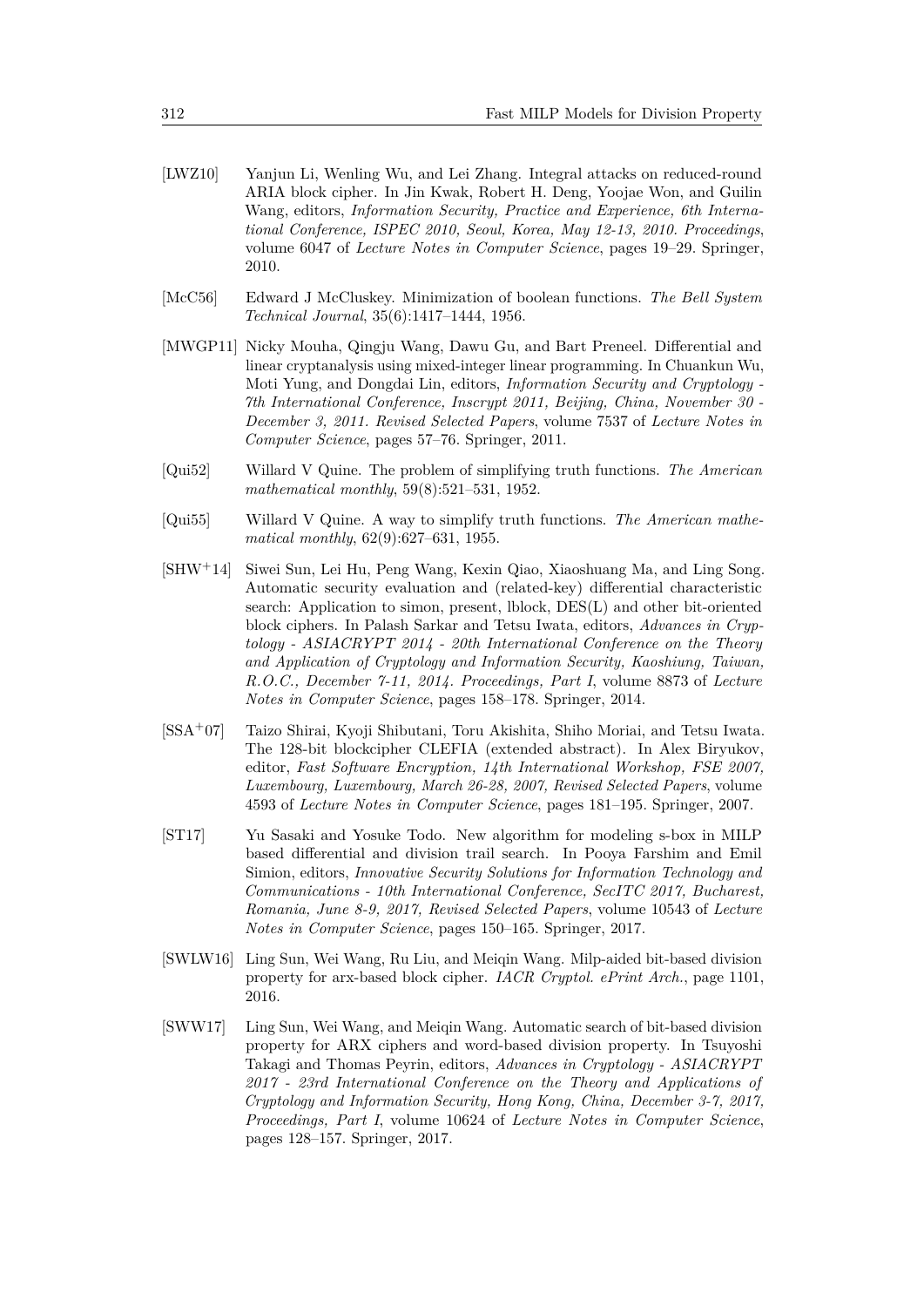- <span id="page-24-6"></span>[SWW20] Ling Sun, Wei Wang, and Meiqin Wang. Milp-aided bit-based division property for primitives with non-bit-permutation linear layers. *IET Inf. Secur.*, 14(1):12– 20, 2020.
- <span id="page-24-7"></span>[The20] The Sage Developers. *SageMath, the Sage Mathematics Software System (Version 9.0)*, 2020. https://www.sagemath.org.
- <span id="page-24-5"></span>[TM16] Yosuke Todo and Masakatu Morii. Bit-based division property and application to simon family. In Thomas Peyrin, editor, *Fast Software Encryption - 23rd International Conference, FSE 2016, Bochum, Germany, March 20-23, 2016, Revised Selected Papers*, volume 9783 of *Lecture Notes in Computer Science*, pages 357–377. Springer, 2016.
- <span id="page-24-4"></span>[Tod15] Yosuke Todo. Structural evaluation by generalized integral property. In Elisabeth Oswald and Marc Fischlin, editors, *Advances in Cryptology - EU-ROCRYPT 2015 - 34th Annual International Conference on the Theory and Applications of Cryptographic Techniques, Sofia, Bulgaria, April 26-30, 2015, Proceedings, Part I*, volume 9056 of *Lecture Notes in Computer Science*, pages 287–314. Springer, 2015.
- <span id="page-24-0"></span>[Udo21] Aleksei Udovenko. Convexity of division property transitions: theory, algorithms and compact models. In Mehdi Tibouchi and Huaxiong Wang, editors, *Advances in Cryptology - ASIACRYPT 2021 - 27th International Conference on the Theory and Application of Cryptology and Information Security*, volume 13090 of *Lecture Notes in Computer Science*. Springer, 2021.
- <span id="page-24-1"></span>[WW11] Shengbao Wu and Mingsheng Wang. Security evaluation against differential cryptanalysis for block cipher structures. *IACR Cryptol. ePrint Arch.*, page 551, 2011.
- <span id="page-24-2"></span>[XZBL16] Zejun Xiang, Wentao Zhang, Zhenzhen Bao, and Dongdai Lin. Applying MILP method to searching integral distinguishers based on division property for 6 lightweight block ciphers. In Jung Hee Cheon and Tsuyoshi Takagi, editors, *Advances in Cryptology - ASIACRYPT 2016 - 22nd International Conference on the Theory and Application of Cryptology and Information Security, Hanoi, Vietnam, December 4-8, 2016, Proceedings, Part I*, volume 10031 of *Lecture Notes in Computer Science*, pages 648–678, 2016.
- <span id="page-24-3"></span>[ZR19] Wenying Zhang and Vincent Rijmen. Division cryptanalysis of block ciphers with a binary diffusion layer. *IET Inf. Secur.*, 13(2):87–95, 2019.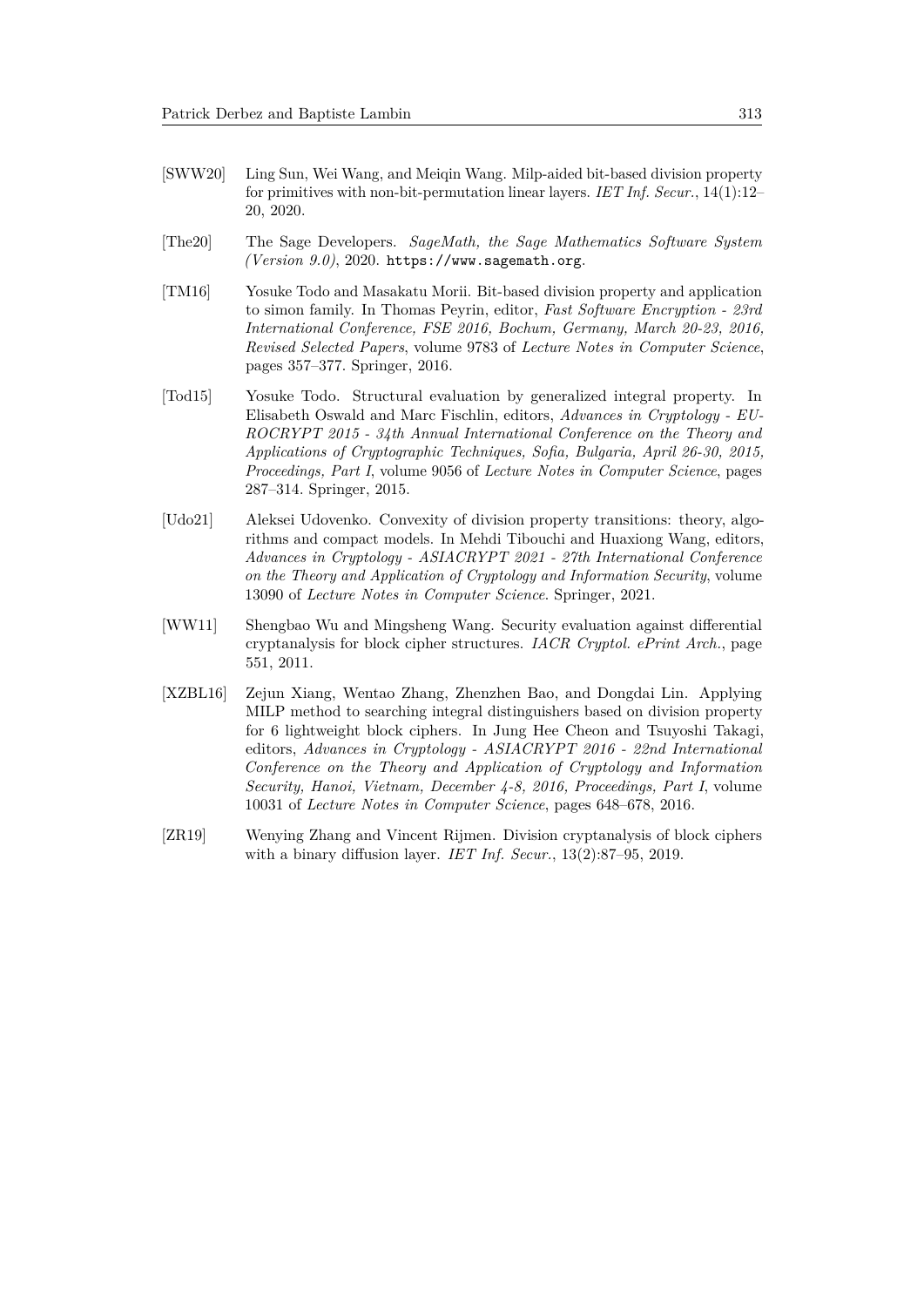## <span id="page-25-0"></span>**A Example of the Greedy Algorithm**

For instance, regarding the 4-bit S-box of Skinny, we can construct its propagation table using the algorithm described in [\[DF20\]](#page-21-0) and we obtain:

| input | minimal outputs             | input | minimal outputs      |
|-------|-----------------------------|-------|----------------------|
| 0000  | 0000                        | 1001  | $1000 - 0110 - 0011$ |
| 1000  | $1000 - 0100 - 0001$        | 0101  | $1000 - 0100 - 0011$ |
| 0100  | $1000 - 0100 - 0010$        | 0011  | $1000 - 0100 - 0001$ |
| 0010  | $1000 - 0100 - 0010 - 0001$ | 1110  | $1000 - 0110 - 0011$ |
| 0001  | $1000 - 0100 - 0010 - 0001$ | 1101  | $1100 - 0110 - 1011$ |
| 1100  | $1000 - 0100 - 0011$        | 1011  | $1100 - 0111$        |
| 1010  | $1000 - 0110 - 0101 - 0011$ | 0111  | $1000 - 0100 - 0011$ |
| 0110  | $1000 - 0100 - 0010$        | 1111  | 1111                 |

Applying the Quine-McCluskey algorithm leads to the following impossible transitions:

 $(*,*,1,* | 0,0,0,0)$   $(*,*,*,1 | 0,0,0,0)$   $(1,*,1,* | 0,*,0,0)$   $(1,*,*,*,* | 0,0,0,0)$  $(\star, 1, \star, 1 | 0, 0, \star, 0)$   $(\star, \star, 1, 1 | 0, 0, \star, 0)$   $(1, 1, \star, 1 | \star, 0, \star, 0)$   $(1, \star, 1, 1 | 0, \star, \star, 0)$  $(1,1,1,1 \mid \star,\star,\star,0)$   $(\star,1,\star,\star \mid 0,0,0,\star)$   $(1,\star,1,\star \mid 0,0,0,\star)$   $(1,1,\star,1 \mid \star,0,0,\star)$  $(1, 1, 1, \star \mid 0, \star, 0, \star)$   $(1, \star, \star, 1 \mid 0, \star, 0, \star)$   $(1, 1, 1, 1 \mid \star, \star, 0, \star)$   $(1, 1, \star, 1 \mid 0, 0, \star, \star)$  $(1, 1, 1, 1 \mid 0, \star, \star, \star)$   $(1, \star, 1, 1 \mid \star, 0, \star, \star)$ 

Let see how our algorithm does effectively compact the corresponding inequalities. For instance, the impossible transition  $(1, \star, \star, \star \mid 0, 0, \star, 0)$  can be rewritten into 4 different ways:

- 1.  $(1 u_0 + v_0 + v_1) + v_3 > 1$
- 2.  $(1 u_0 + v_0 + v_3) + v_1 > 1$
- 3.  $(1 u_0 + v_1 + v_3) + v_0 > 1$
- 4.  $(v_0 + v_1 + v_3) + 1 u_0 > 1$

None of those forms can be combined with another inequality to be compacted and thus we remove the transition and add the corresponding inequality to the system. Transitions  $(\star, 1, \star, \star | 0, 0, 0, \star), (1, \star, \star, 1 | 0, \star, 0, \star)$  and  $(1, \star, 1, 1 | \star, 0, \star, \star)$  are handled in the same way. At this step, each inequality can be combined with another one. We thus take one of them that can be combined with most inequalities. For instance  $(\star, 1, \star, 1 \mid 0, 0, \star, 0)$ ,  $(\star, \star, 1, 1 \mid 0, 0, \star, 0)$  and  $(\star, \star, \star, 1 \mid 0, 0, 0, 0)$  can be combined to form the inequality:

$$
3(1 - u3 + v0 + v1 + v3) + 1 - u1 + 1 - u2 + v2 \ge 3.
$$

Again, each remaining inequality can be combined with another one and we thus pick for instance  $(1, 1, 1, \star \mid 0, \star, 0, \star)$ ,  $(1, \star, 1, \star \mid 0, \star, 0, 0)$  and  $(1, \star, 1, \star \mid 0, 0, 0, \star)$  which lead to the inequality:

$$
3(1 - u0 + 1 - u2 + v0 + v2) + 1 - u1 + v1 + v3 \ge 3.
$$

At this step,  $(\star, \star, 1, \star \mid 0, 0, 0, 0)$  cannot be combined with any of the remaining inequalities and we thus should add it to the system. However it can still be combined with previously processed inequalities as for instance with  $(1, \star, 1, \star \mid 0, 0, 0, \star)$ . We can thus add instead the inequality:

$$
2(1 - u2 + v0 + v1 + v2) + 1 - u0 + v3 \ge 2.
$$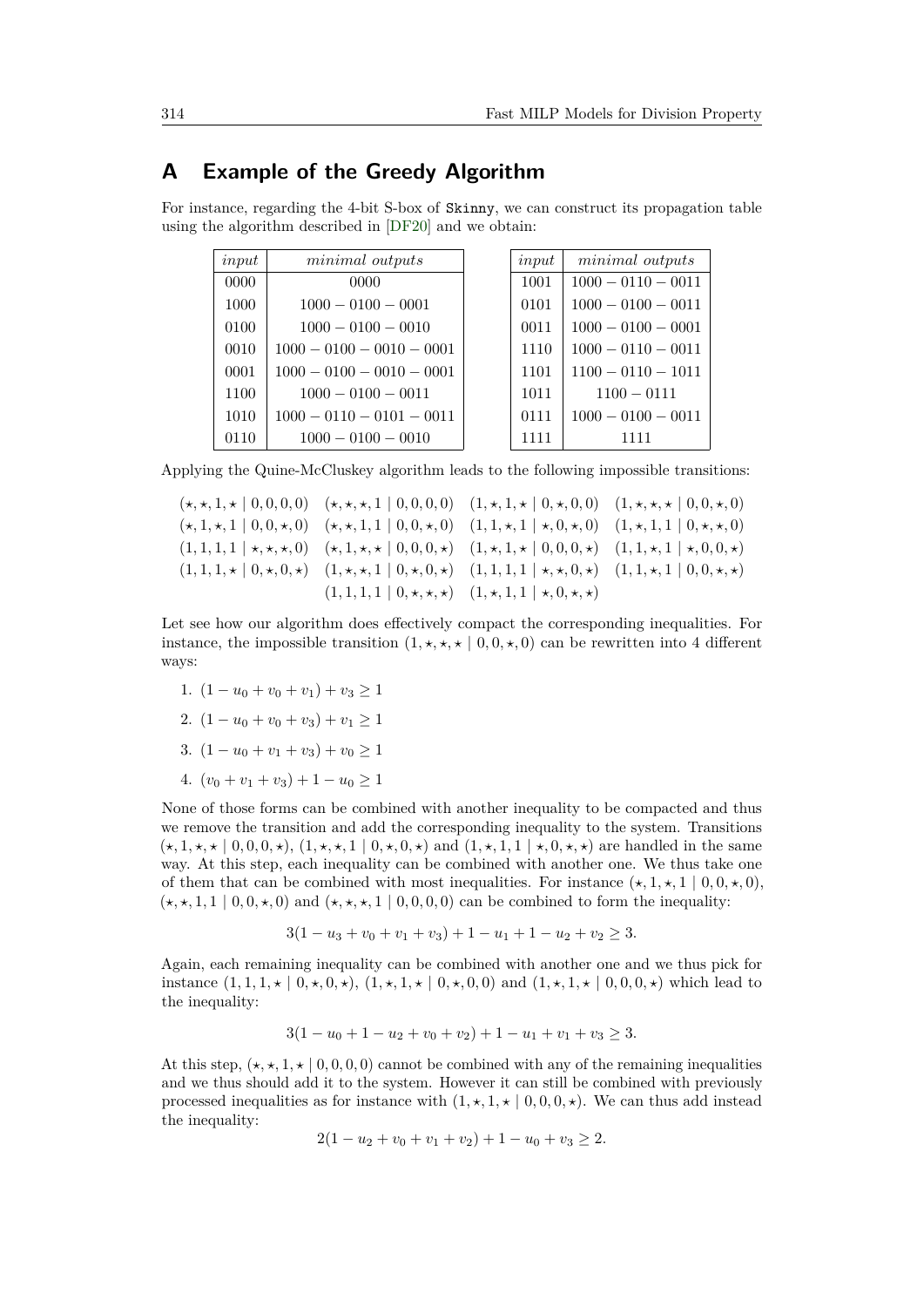We continue this process, taking in priority inequalities that cannot be combined with remaining inequalities or in exactly one way. At the end we can obtain for instance the following system of 10 inequalities, 2 less than the CH method:

$$
(1 - u_0 + v_0 + v_1) + v_3 \ge 1
$$
  
\n
$$
(1 - u_1 + v_0 + v_1) + v_2 \ge 1
$$
  
\n
$$
(1 - u_0 + 1 - u_3 + v_0) + v_2 \ge 1
$$
  
\n
$$
(1 - u_0 + 1 - u_2 + 1 - u_3) + v_1 \ge 1
$$
  
\n
$$
3(1 - u_3 + v_0 + v_1 + v_3) + 1 - u_1 + 1 - u_2 + v_2 \ge 3
$$
  
\n
$$
3(1 - u_0 + 1 - u_2 + v_0 + v_2) + 1 - u_1 + v_1 + v_3 \ge 3
$$
  
\n
$$
2(1 - u_2 + v_0 + v_1 + v_2) + 1 - u_0 + v_3 \ge 2
$$
  
\n
$$
3(1 - u_0 + 1 - u_1 + 1 - u_3 + v_1) + v_0 + v_2 + v_3 \ge 3
$$
  
\n
$$
3(1 - u_0 + 1 - u_1 + 1 - u_2 + 1 - u_3) + v_0 + v_2 + v_3 \ge 3
$$
  
\n
$$
2(1 - u_0 + 1 - u_2 + 1 - u_3 + v_0) + 1 - u_1 + v_3 \ge 2
$$

## <span id="page-26-0"></span>**B Experiments**

#### **B.1 AES**

AES [\[DR99\]](#page-21-7) is the international block cipher standard and probably the most studied block cipher. It is an SPN with block size 128 bits, using an 8-bit S-box and a linear layer built using a byte-wise permutation as well as a multiplication by a matrix over  $\mathbb{F}_2$ <sup>s</sup> which is applied in parallel over each 32-bit blocks of the state. The best known integral distinguisher on AES has been known since its design, covering 4 rounds and requiring  $2^{32}$ data. We give a short summary of the timings of our experiments in Table [4.](#page-26-1)

<span id="page-26-1"></span>**Table 4:** Solving times for AES over 4 and 5 rounds depending on the modeling. Timings are given in seconds, for the full solve for 4 rounds and over a subset of all cases for 5 rounds.

| Model  <br>Rounds |  | $QM + CX$ $QM + WE$ $PWL + CX$ $PWL + WE$ |     |
|-------------------|--|-------------------------------------------|-----|
|                   |  |                                           | 0.4 |
|                   |  |                                           |     |

We re-did the search for this (conventional) distinguisher, and obtained the following solving times. Using QM+CX, we needed a total of about 7.7s to show that all 128 bits at the output are balanced. Using QM+WE, the solving time comes down to about 2.7s, and to about 2s when using PWL+CX. The best solving time was obtained by using PWL+WE, requiring less than 0.4s to show that each of the 128 output bits are balanced. Moreover, note that even in this later case, using PWL+WE on its own is enough, meaning that we did not need to add lazy constraints as there was already no valid division trails.

We then searched for extended distinguishers over 5 rounds. As the Super S-box in AES is of size 32 bits, we were not able to use it to filter out trails that could possibly be invalid, and as such the precomputation was done for a single round at the start/end of the cipher, i.e. while considering a linear mapping covering a single S-box at the input/output. Testing over a subset of all sets of pairs, the shortest solving time was about 10s using  $QM+WE$ . For reference over the same subset,  $QM+CX$  requires about 14s,  $PWL+CX$ requires about 55s and finally PWL+WE requires about 22s.

In the end, using the parameters for which we obtained the fastest solving time above, the full search over all sets of pairs was done in about 13min, resulting in no distinguisher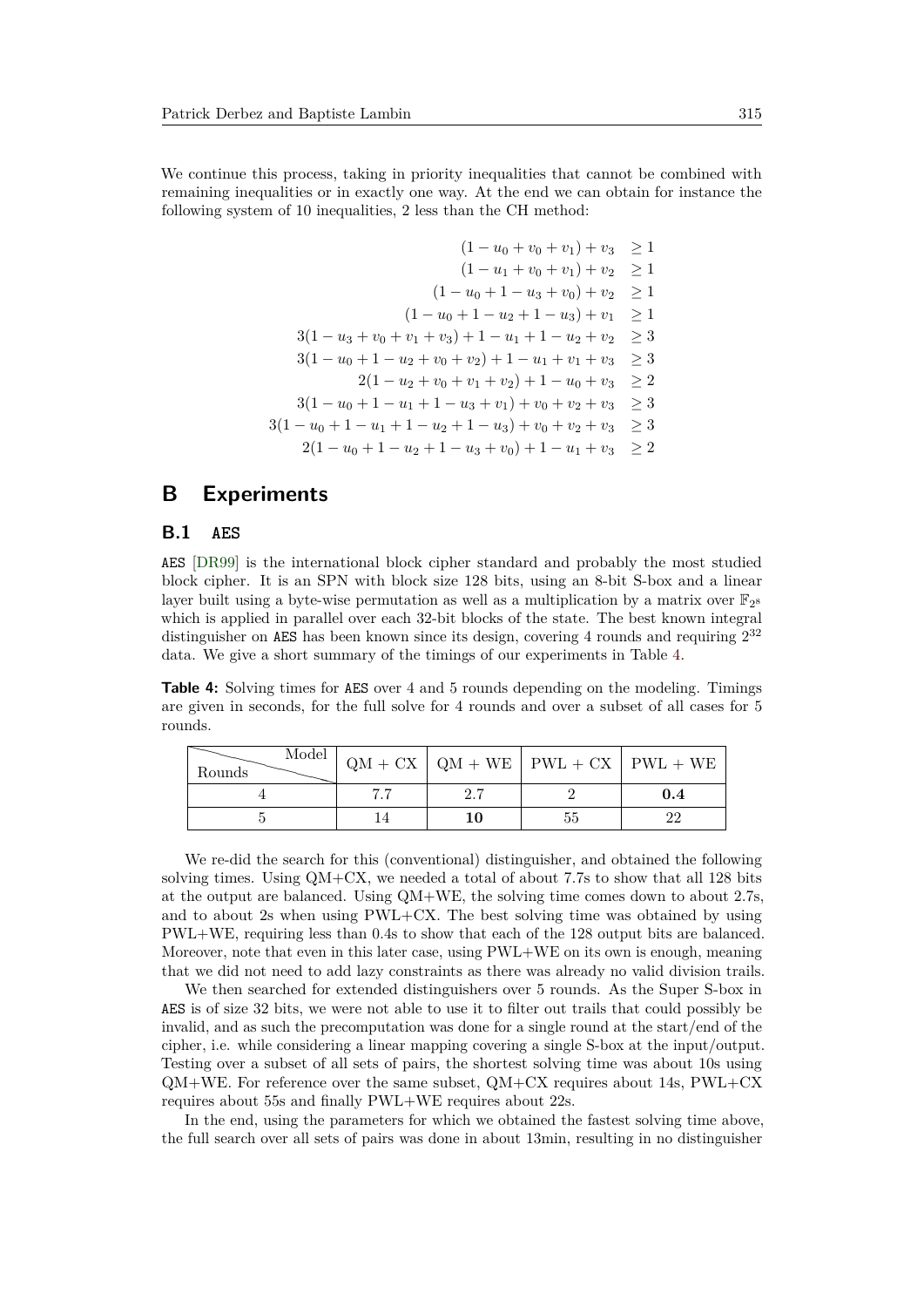found over 5 rounds. Note that this is technically a new result, as CX is a lossy modelization and thus, using the lazy constraints as described in Section [4.2,](#page-10-1) we are able to show that even when being exact on both the S-box and the linear layer, we still cannot find a distinguisher over 5 rounds.

### **B.2 ARIA**

ARIA  $[KKP<sup>+</sup>03]$  $[KKP<sup>+</sup>03]$  is a block cipher standardized in South Korea, built as an 128-bit SPN using an 8-bit S-box. Its design differs from most recent SPNs as it's linear layer is a single matrix multiplication with a binary matrix over  $\mathbb{F}_{2^8}$  applied over the whole state instead of the usual "column-wise" matrix multiplication.

The best conventional integral distinguisher  $[LWZ10]$  requires  $2^{120}$  data, and the authors were only able to show that 24 bits at the output are balanced. We conducted the search using the same input and checking all output bits, and were able to show that *all* 128 bits at the output are balanced. Using QM+CX leads to a solving time of about 35s. Using QM+WE reduces it down to 13.5s and using PWL+CX makes it even faster, down to 3.2s. As for AES, the fastest solving time was obtained using PWL+WE, with a total solving time to check each of the 128 bits of about 0.8s. Again, as for AES, PWL+WE is enough on its own to show that all bits are balanced, without having to add any additional lazy constraints, and thus no need for an exact model over all operations.

As a new result, we were able to conduct the search for extended distinguishers over 5 rounds of ARIA. Since there is no Super S-box structure in ARIA, we did the same as for AES and do the precomputation over 1 round at the start/end of the cipher, thus considering a linear mapping covering a single S-box at the input/output. Moreover, as the linear layer is a  $16 \times 16$  matrix over  $\mathbb{F}_{2^8}$ , we can use the strategy described in Section [3.3.1](#page-8-0) and see this as the parallel application of 8 (linear) S-boxes, thus using QM to generate inequalities. This allows us to generate an exact model for the search using QM for both the S-box and linear layer, which, over a subset of all input/output pairs to consider, requires about 1084s (∼18min) to be solved. However, the best time over this subset was obtained using QM+CX, down to 141s, which is more than 7 times faster than directly using an exact model. Conducting the full search with these parameters, we only needed about 5 hours to solve all cases, though this resulted in no (extended) distinguisher found. A summary of all timings is given in Table [5.](#page-27-0)

<span id="page-27-0"></span>**Table 5:** Solving times for ARIA over 4 and 5 rounds depending on the modeling. Timings are given in seconds, for the full solve for 4 rounds and over a subset of all cases for 5 rounds.

| Model<br>Rounds |     |      |      | $QM+CX$   $QM+WE$   $PWL+CX$   $PWL+WE$   $QM+QM$ |      |
|-----------------|-----|------|------|---------------------------------------------------|------|
|                 | 35  | 13.5 | 3.2  | $0.8\,$                                           |      |
|                 | 141 | 284  | 1674 | 1278                                              | 1084 |

#### **B.3 CRAFT**

CRAFT [\[BLMR19\]](#page-21-8) is a lightweight 64-bit block cipher mainly designed to resist Differential Fault Attacks. It uses an SPN structure, with a 4-bit S-box, a nibble wise permutation and a column-wise MixColumn operation defined with a binary matrix over  $\mathbb{F}_2^4$ . The best known integral distinguisher is given in the cipher's specifications, covering 13 rounds, requiring 2 <sup>60</sup> data and leading to 12 balanced bits. Moreover in [\[HLLT21\]](#page-22-5), it was showed that 14 rounds of CRAFT should be safe from *any* key-independent integral distinguisher,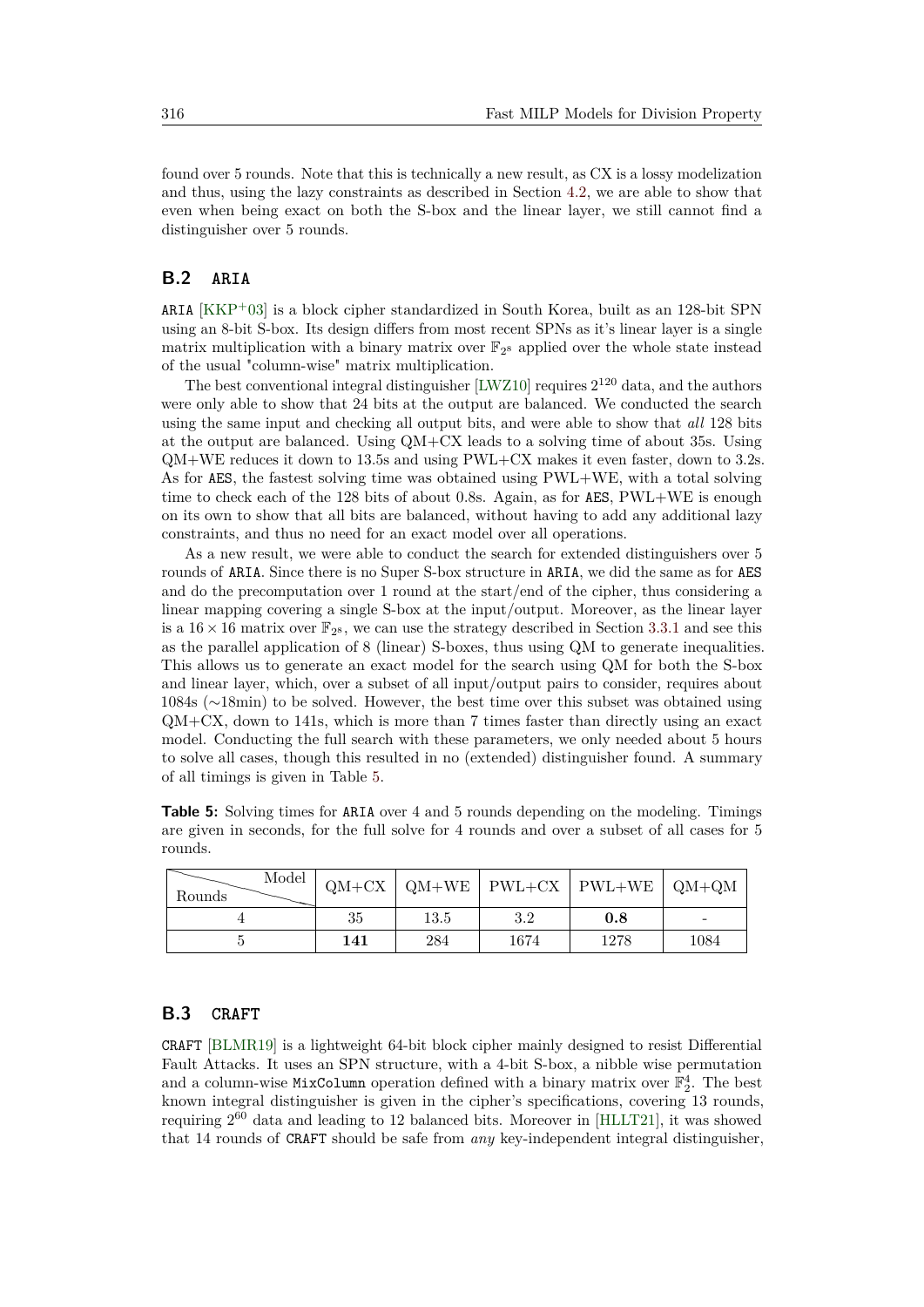including extended distinguishers. Nevertheless, we also tried to search for such an extended distinguisher for the sake of completeness.

For the conventional distinguisher over 13 rounds, the fastest solving time was obtained using CH+CH, with a total time of 3.6s. Very similar times were obtained when using CH+CX, which is not very surprising as the distinguisher could already be proved using CX despite it being lossy. A more surprising result however is that using ZR for the linear layer (still with CH for the S-box) leads to about a 10 time slower solving process, requiring 38s of which 25s were dedicated to proving the balanced bits. This was rather unexpected as both CH and ZR lead to an exact modeling of the linear layer, yet lead to very different timings. Using either PWL the S-box or WE for the linear layer showed to not be very successful for 13 rounds of CRAFT, as the best time was obtained with PWL+CH (39s) up to 494s using PWL+WE.

For the search of extended distinguishers over 14 rounds (thus also including checks on the Super S-box), the solving times follow about the same trend, with a few variations. As in previous cases, we only examined the timings for different modeling and parameters for a subset of all sets of input/output pairs to check. The fastest solving time turned out to be using  $CH+CX$  (31s), but  $CH+CH$  and  $CH+ZR$  are close (41s and 65s respectively). Using either PWL the S-box or WE for the linear layer showed again to be overall slower, from 111s for CH+WE to 440s using PWL+WE. In the end, doing the full search with the fastest parameters lead to a total time of about 11min, leading to no distinguisher, which is in agreement with the results from [\[HLLT21\]](#page-22-5).

**Table 6:** Solving times for CRAFT over 13 and 14 rounds depending on the modeling. Timings are given in seconds, for the full solve for 13 rounds and over a subset of all cases for 14 rounds.

| Model<br>Rounds |     |     |    |    | $CH+CH$   $CH+CX$   $CH+ZR$   $PWL+CH$   $PWL+WE$ |
|-----------------|-----|-----|----|----|---------------------------------------------------|
|                 | 3.6 | 3.8 | 38 | 39 | 494                                               |
|                 |     | 31  | 65 | 39 | 440                                               |

#### **B.4 HIGHT**

HIGHT [\[HSH](#page-22-7)<sup>+</sup>06] is a 64-bit block cipher using a variant of the Generalized Feistel Structure with 8 branches each of size 8 bits, where some XORs in the branch merging are replaced by an addition modulo 2 8 . In [\[DF20\]](#page-21-0), Derbez and Fouque found 4 different 20-round extended distinguishers using their ad-hoc algorithm to search for such distinguishers. However, it required more than 13 days (real time) to compute on their 128-core server. We thus focused only on these extended distinguisher, in the hope of improving the search time.

As usual, we did some timings on a subset of all the sets of pairs using different modeling strategies. It turns out that the two exact modeling (QM and ZR) both give about the same timings of about 70s, while the WE modeling was the slowest, requiring about 100s. However, the fastest modeling ended up being CX, requiring only 30s to solve the given subset of cases. In the end with these parameters, the complete search took us only 12min on a standard 4-core/8-thread CPU, which is widely faster than the 13 days time over a 128-core server in [\[DF20\]](#page-21-0) (and our algorithm could still be sped up using more parallelization).

We also ran the search for extended distinguisher over 21 rounds. Again, CX turned out to be the fastest choice with about 40s on a subset of all sets to consider, with both QM and ZR leading to about 95s and WE about 220s. Using CX, we were able to conduct the full search in about 14min, which resulted in no extended distinguisher found.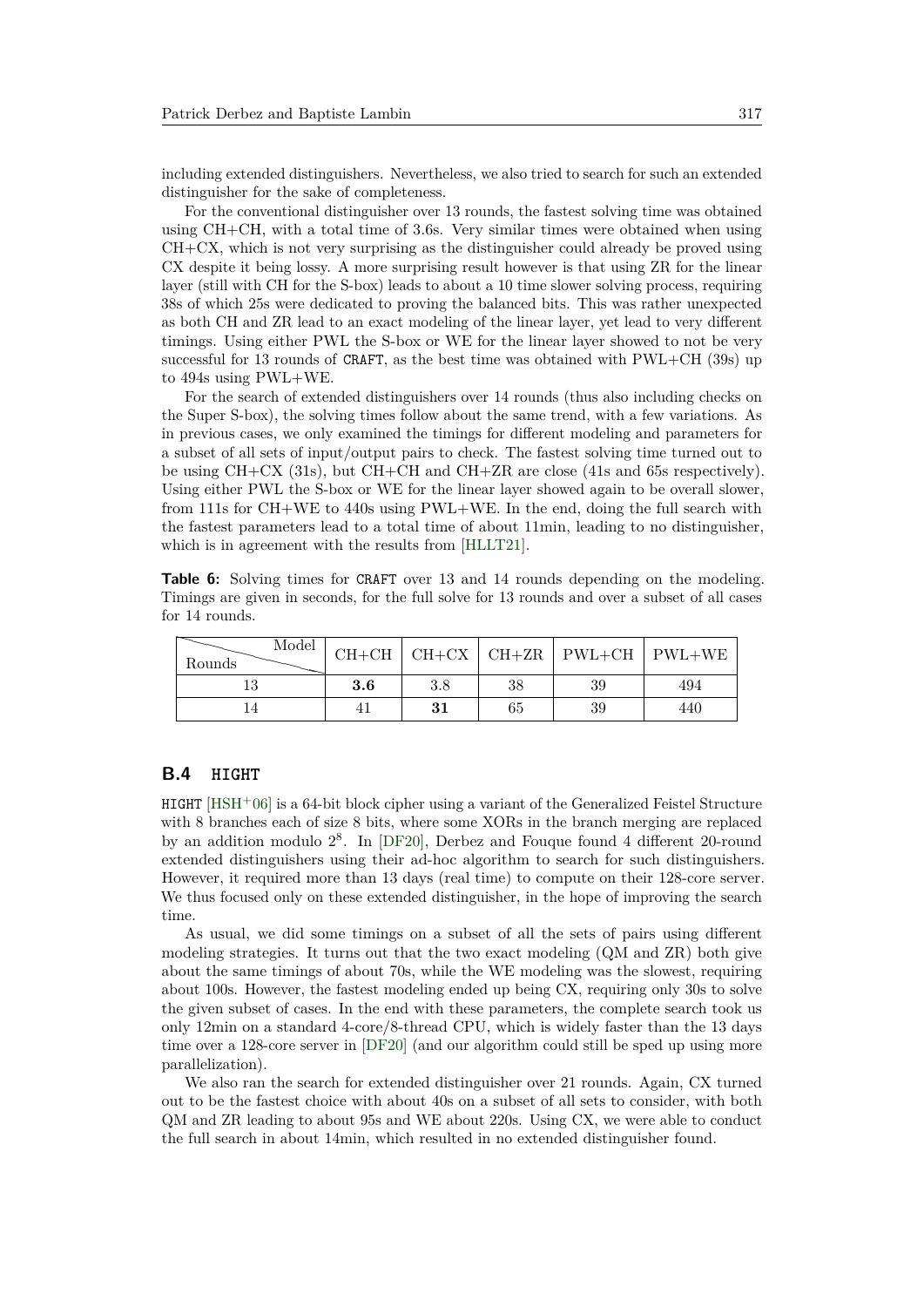**Table 7:** Solving times for HIGHT over 20rounds depending on the modeling. Timings are given in seconds, over a subset of all cases.

| Model<br>Rounds | QM | ZR | СX | VЕ |
|-----------------|----|----|----|----|
|                 | 70 |    | 30 |    |

#### <span id="page-29-0"></span>**B.5 LED**

LED [\[GPPR11\]](#page-21-9) is another 64-bit SPN block cipher, which has the particularity that, unlike a lot of other 64-bit lightweight block ciphers, is using a non-binary MixColumn matrix over  $\mathbb{F}_{2^4}$ . Conventional distinguishers were obtained over up to 7 rounds in [], however the ad-hoc algorithm from [\[DF20\]](#page-21-0) to search for extended distinguisher was not able to finish in reasonable time over 8 rounds. We thus focused on the problem of searching for extended distinguishers over 8 rounds of LED.

To determine the best model parameters, we did the timings with different modeling on a rather large sample of 100 sets, totaling 700427 pairs to examine. The fastest parameters were using CH+WE and leading to 146s to solve these 100 sets, which when normalized by deducing the time spent on pairs reaching the 30s time limit (3 of them, thus 90s), gives a 56s of "effective" computation. On the other hand, the slowest solving time was 328s using PWL+CX, which gets normalized to 178s of effective computation (5 pairs reached the time limit). When comparing the normalized times, the difference is quite impressive as there is a factor of almost 10 between the fastest and slowest modelization. In the end, the full search required about 6.3h of computation on our standard laptop, which only required to examine 1409 pairs thanks to memoization. However, 392 pairs reached the 30s time limit, thus *wasting* 3.3h of computation, but resulting in only 3h of effective computation which is quite reasonable. To compare, [\[Udo21\]](#page-24-0) was able to do the same search in about 16h using a SAT solver on twice more cores than us. Note that the total time could possibly be improved by setting a lower time limit, however due to time constraints, we were not able to experiment more as to what the lowest "good" time limit would be.

**Table 8:** Solving times for LED over 8 rounds depending on the modeling. Timings are given in seconds, over a subset of all cases, and normalized by deducing the time spent on the pairs reaching the time limit.

| Model<br>Rounds |    | $CH + CX$ $CH + WE$ $PWL + CX$ $PWL + WE$ |
|-----------------|----|-------------------------------------------|
|                 | 56 |                                           |

### **B.6 Skinny64**

Skinny64  $[BJK^+16]$  $[BJK^+16]$  is a 64-bit lightweight block cipher following an SPN structure with a 4-bit S-box and a binary MixColumn matrix over  $\mathbb{F}_{2^4}$ . Extended distinguishers were found over 11 rounds in [\[DF20\]](#page-21-0) in 683 CPU-minutes (22 minutes on their 128-core server), and they were also able to conduct the search over 12 rounds in 152 CPU-minutes (4 minutes on their server), leading to no (extended) distinguisher. As for HIGHT, we looked at whether we could still improve these solving times. For 11 rounds, the best choice for the model was to use  $CH + CH$ , and we were able to find back the same distinguishers as in [\[DF20\]](#page-21-0) in about 530s (a bit less than 9min). For 12 rounds, the best times were also obtained using CH+CH, and we were able to conduct the full search in about 80 seconds real time on a standard laptop. Both of these show a rather large improvement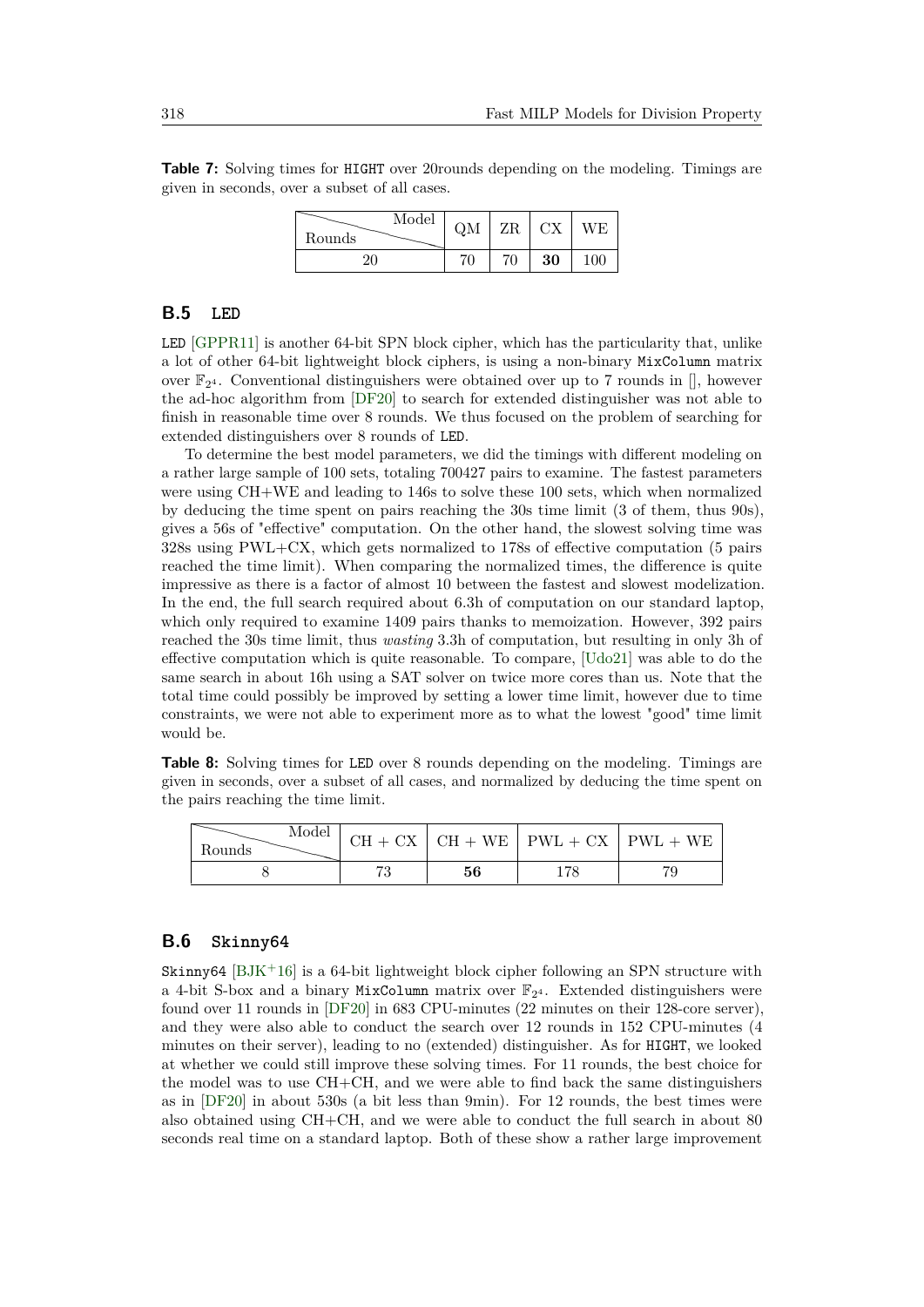over the solving time, even more so since, as mentioned previously, the only parallelization used is the one done by Gurobi internally (with 8 threads available in our case), while we treat each input/output pair one by one. As such, one would be able to improve the solving times even more so with more core available by conducting the search over multiple input/output pairs at the same time.

|  |                                                          |  | <b>Table 9:</b> Solving times for Skinny64 over 11 and 12 rounds depending on the modeling. |  |
|--|----------------------------------------------------------|--|---------------------------------------------------------------------------------------------|--|
|  | Timings are given in seconds over a subset of all cases. |  |                                                                                             |  |

| Model<br>Rounds |     |        | $CH + CH$ $CH + WE$ $FWL + CH$ $FWL + WE$ |        |
|-----------------|-----|--------|-------------------------------------------|--------|
|                 | 238 | > 3600 | > 3600                                    | > 3600 |
|                 | 16  | 109    | 90                                        | 289    |

## **B.7 Camellia**

Camellia  $[AIK^+00]$  $[AIK^+00]$  is another 128-bit block cipher which has especially been approved by ISO/IEC. Its general structure is a Feistel network, however every 6 rounds, an additional linear layer (the *F L*-layer) is applied to both branches of the Feistel, making the starting round another variable to take into account. In [\[HWW20\]](#page-22-0), Hu et al. showed that, one can find a distinguisher over 7 rounds, starting from the round of index  $0$  (meaning 6 rounds +  $FL$ -layer  $+$  1 round), requiring  $2^{127}$  data and leading to 64 balanced bits. Note that they only provided results when starting from the round of index 0, and their algorithm needed about 99min to show this distinguisher.

We ran the search for the same distinguisher, while also considering the starting round as another variable (ranging from 0 to 5, after which everything becomes symmetrical). As a result, we were able to show that this distinguisher holds for any of the possible starting rounds, each time leading to 64 balanced bits. We give the timings for each starting round and modeling in Table [10,](#page-31-0) where the columns indicate the modeling of the S-box (QM or PWL) and the modeling of the linear layer (CX or WE). Note that again, even when using a lossy model, we do not need to add lazy constraints to prove these distinguishers. In the table, we also give the time spent on proving the balanced bits, meaning the total time spent to prove that there was no division trails for 64 of the 128 output vectors. This shows an interesting behavior for the case of Camellia, as when using QM+CX the majority of the time is spent on proving the balanced bits, while when using a simpler (lossy) modeling, proving the balanced bits is only a small fraction of the time spent. Moreover, we can see that for a given starting round, there is a factor of about 4 up to 10 times between the slowest and fastest times. While all timings given here are rather short in general, this is still a non-negligible factor to consider if one were to have to run many of these searches, for example when designing a new block cipher and trying to evaluate various choices, or in the case of searching for extended distinguishers where one needs to examine a lot of different input/output pairs.

We also attempted to search for distinguishers over 8 rounds to estimate the time that would be required to solve the MILP problems while considering the use of lazy constraints for the linear layer. For a specific input division property and starting from round 0, using QM+CX requires about 240s to check that there exists a division trail for each possible output bit, while the other modeling strategies would require more than one hour at the very least. Overall, to go through each possible input division property of weight 127 as well as for each possible starting round, we needed about 18 hours in total, resulting in no distinguisher found, even while taking into account an exact modeling for the linear through the use of lazy constraints.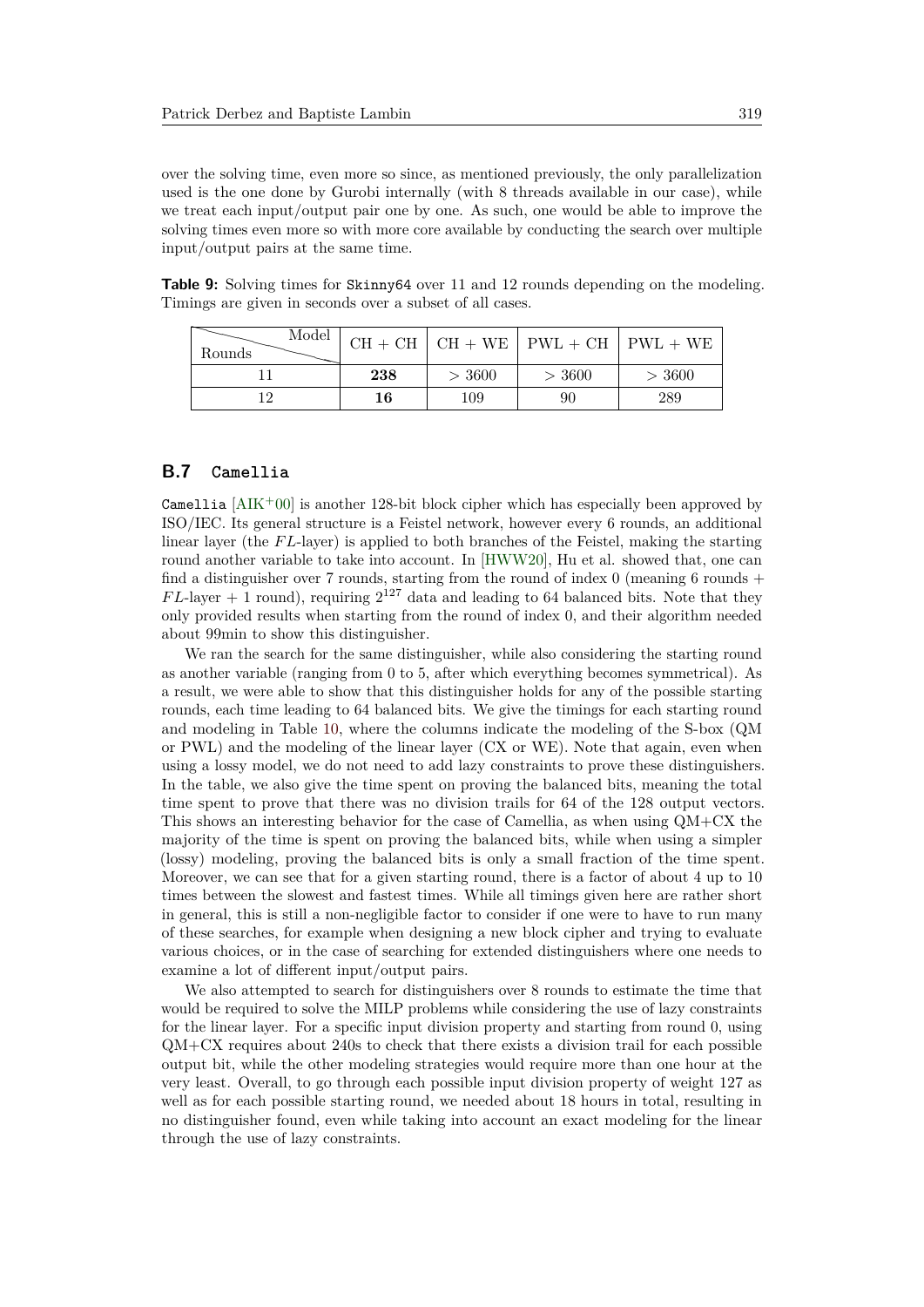| Model<br>Start | $QM + CX$ | $QM + WE$ | $PWL + CX$ | $PWL + WE$ |
|----------------|-----------|-----------|------------|------------|
| $\theta$       | 140 (107) | 73(19)    | 30 $(3.4)$ | 35(1.6)    |
|                | 97(63)    | 43(21)    | 48(2)      | 23(1.2)    |
| $\overline{2}$ | 104(80)   | 30(20)    | 27(1.9)    | 11 $(1.4)$ |
| 3              | 114 (93)  | 35(27)    | 25(2.3)    | 10(1)      |
| 4              | 117 (89)  | 33(20)    | 25(2)      | 19 $(1.1)$ |
| 5              | 128(66)   | 44 (19)   | 27(2.6)    | 53(1.6)    |

<span id="page-31-0"></span>**Table 10:** Solving times for Camellia over 7 rounds depending on the starting round and modeling. Timings are given in seconds, where the number in parenthesis is the time spent to prove only the balanced bits. Best total time for each starting round is in bold.

#### **B.8 CLEFIA**

CLEFIA  $[SSA<sup>+</sup>07]$  $[SSA<sup>+</sup>07]$  is another ISO standard, with block size 128 bits and using a Generalized Feistel structure. A distinguisher over 10 rounds requiring  $2^{127}$  data and leading to 64 balanced bits was first given in [\[SWW17\]](#page-23-0) using word-based division property, and [\[HWW20\]](#page-22-0) verified this same distinguisher using bit-based division property, requiring about 82min of computations.

We searched for the same distinguisher to evaluate different modeling strategies, which led to some interesting observations. Using QM for the S-box (and either CX or WE for the linear layer), we were able to solve the 64 cases where a division trial exists (meaning those bits cannot be proved to be balanced) very fast, however we had to interrupt the search after more than 3 days of computation to try to prove the *first* balanced bit (meaning the very first case where there is no division trail). However, when switching to PWL for the S-box, using CX for the linear layer allowed us to finish all computations (including proving the 64 balanced bits) in about 4.5h, with almost all the time was spent proving the cases where there is no division trail (about 50s were spent on proving the 64 cases where there was a trail). However this can be further improved using the PWL+WE, with the total solving time coming down to only 23min, again with almost all time spent on proving the 64 balanced bits (only 15s spent on the other 64 bits).

As for Camellia, we attempted to search for distinguishers over one more round while taking into account the effect of having an exact modeling for the linear layer (through the use of lazy constraints). For a specific input division property of weight 127, the fastest model to check that each output bit admits a division trail required us about 176s using  $QM+CX$ , and using this modeling, we needed about 4 hours to check every input division property of weight 127, showing that none of them lead to a distinguisher even when modeling the linear layer exactly.

| Model<br>Rounds |            |                  | $QM + CX$   $QM + WE$   $PWL + CX$   $PWL + WE$ |                |
|-----------------|------------|------------------|-------------------------------------------------|----------------|
| 10              | $>$ 3 days | $>$ 3 days       | 4.5 <sub>h</sub>                                | $23\text{min}$ |
|                 | 176s       | 441 <sub>s</sub> | > 1h                                            | > 1h           |

**Table 11:** Solving times for CLEFIA over 10 and 11 rounds depending on the modeling.

### **B.9 LEA**

LEA  $[HLK+13]$  $[HLK+13]$  is 128-bit block cipher developed to provide a high-speed software encryption on general-purpose processors. LEA is one of the cryptographic algorithms approved by